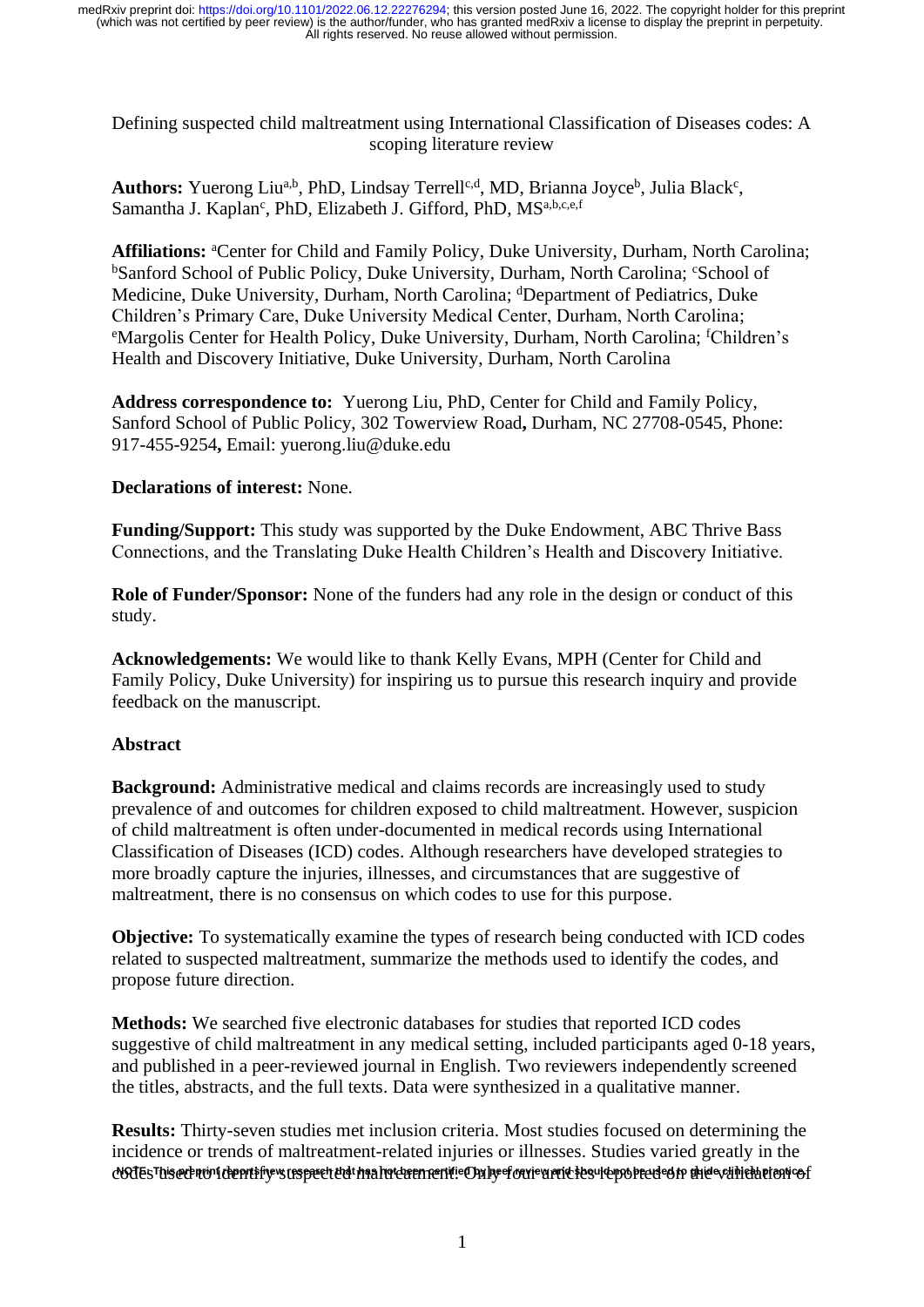selected codes. ICD codes for transport accidents were the most frequently excluded cooccurring codes. Studies frequently relied on two seminal studies and two national-level guidelines.

**Conclusions:** Substantial heterogeneity existed in the ICD codes and methods used to identify suspected maltreatment. The age range for codes, excluded co-occurring codes, and validation of codes are areas future research should address. This review may reduce costs for future researchers so that they could choose optimal measures of suspected maltreatment from our summarized list of codes without reinventing the wheel. Our review provides a basis for the development of recommended guidelines in establishing uniform codes for suspected maltreatment that could promote public health surveillance and allow for more efficient and uniform policy or program evaluation.

*Keywords:* Child maltreatment; International Classification of Diseases (ICD); review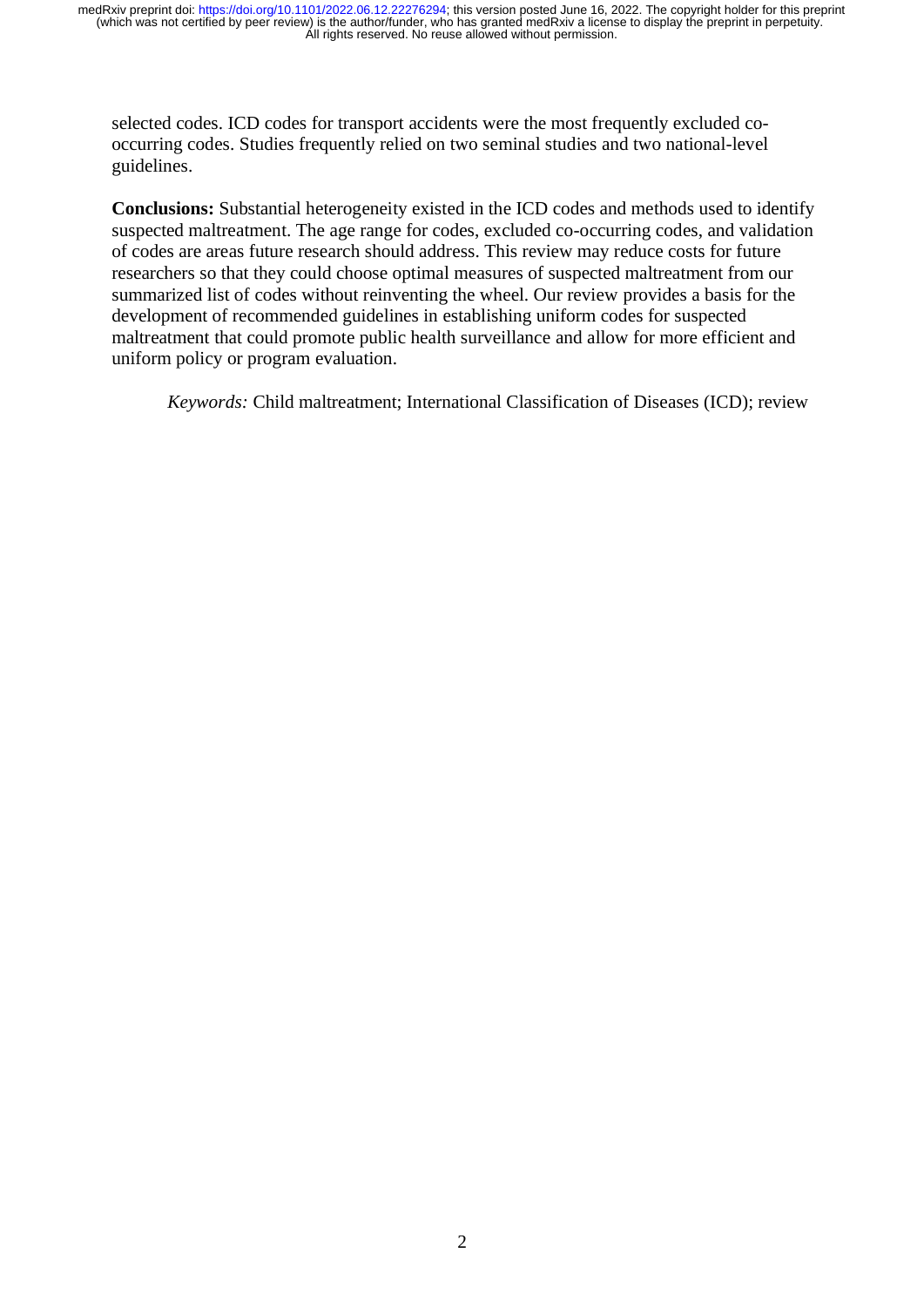#### **Introduction**

Child abuse and neglect (maltreatment) is a serious public health problem with enduring deleterious effects on children (Jonson-Reid et al., 2012). Health care providers are instrumental in identifying and treating children -- especially young children -- who have experienced maltreatment (Jackson et al., 2015). As such, electronic medical records and health care claims data are key resources for cost effective maltreatment research at the population level. However, documentation of maltreatment in medical records is notoriously inconsistent across providers and often under-reported (Scott et al., 2009). Thus, researchers using administrative health care data have developed strategies to more broadly capture the experiences of children who were potentially exposed to maltreatment. Because no standardized guidelines exist to construct these broader definitions, this study aimed to summarize the various approaches used to identify and apply the International Classification of Diseases (ICD) codes suggestive of child maltreatment. By understanding how these ICD codes were used in a research context and documenting the various approaches which have been used to operationalize a latent construct, this study may reduce costs to future researchers who are trying to determine how to best measure suspected maltreatment.

The ICD system is an international standard for classifying causes of death and morbidity, as well as documenting and aggregating clinical diagnoses. The classification system includes specific diagnostic codes or external cause of injury codes for the documentation of child maltreatment and serves as a foundation for tracking of health trends globally (World Health Organization, 2021). Worldwide, child maltreatment is regularly under-documented in electronic health records (González-Izquierdo et al., 2010; McKenzie & Scott, 2011; Scott et al., 2009; Wu et al., 2015) owing to factors such as missed or unrecognized sentinel injuries or early signs of maltreatment (Sheets et al., 2013), lack of confidence or reluctance of medical professionals to report suspicious maltreatment to CPS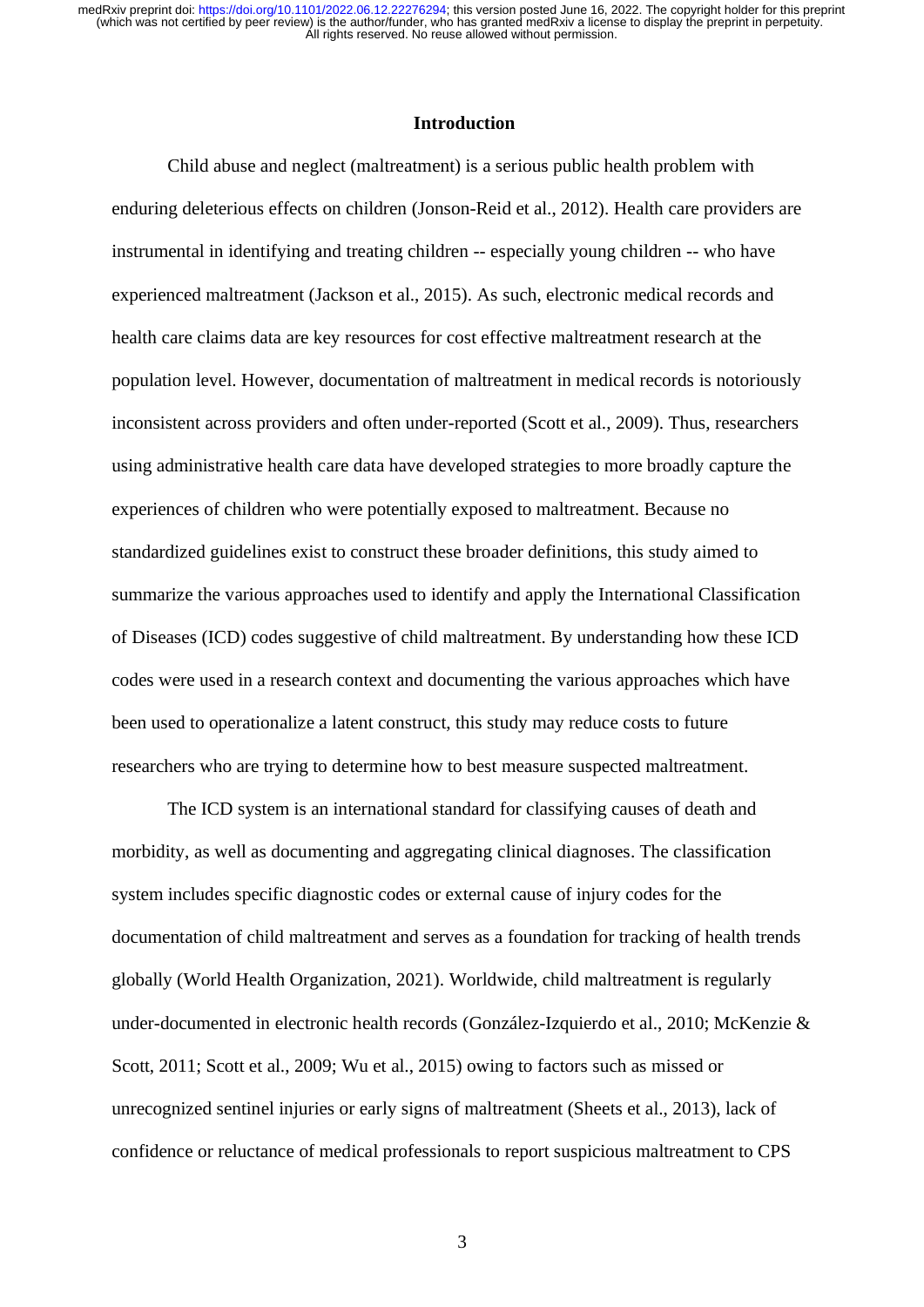(Flaherty et al., 2008; Schnitzer et al., 2011), and insufficient ICD codes for neglect-related conditions (Schnitzer et al., 2011). An estimated 11%-33% of children diagnosed with child maltreatment have been previously evaluated by a medical professional for signs and symptoms caused by maltreatment, but the diagnosis of maltreatment was missed (King et al., 2006; Letson et al., 2016; Oral et al., 2003; Quiroz et al., 2020; Thorpe et al., 2014). Undiagnosed or delayed diagnostics of child maltreatment may lead to chronic abuse and increased morbidity-mortality (King et al., 2006).

The ICD-10 nosology provides availability to document suspected maltreatment by distinguishing confirmed (e.g., ICD-10-CM code T74) and suspected (e.g., ICD-10-CM code T76) diagnosis of maltreatment (Feng et al., 2011), yet studies have indicated that the codes are still under-used (Hunter et al., 2021) and thus inadequately captured the breadth of suspected maltreatment. One study using retrospective chart review from a pediatric trauma center found that only 17% of suspected physical abuse cases identified by chart review were captured using ICD-10 diagnostic codes for suspected abuse (Durand et al., 2019). Despite this, the injuries, illnesses, or circumstances considered highly suspicious for child maltreatment are easier to identify and to be accurately documented using ICD codes, such as subdural hemorrhage, skull fractures, and certain household circumstances that are observed in children under specific ages (Schnitzer et al., 2011). Given the likely underestimation of the true magnitude of child maltreatment when exclusively depending on ICD codes for maltreatment, it is imperative to develop a set of criteria for selecting medical conditions that are reliably related to suspected maltreatment. While this approach is probabilistic rather than deterministic, it offers an opportunity to enhance the utility of ICD codes in clinical and research settings and facilitate the comparison of the prevalence and trends of suspected child maltreatment across studies (Scott et al., 2009).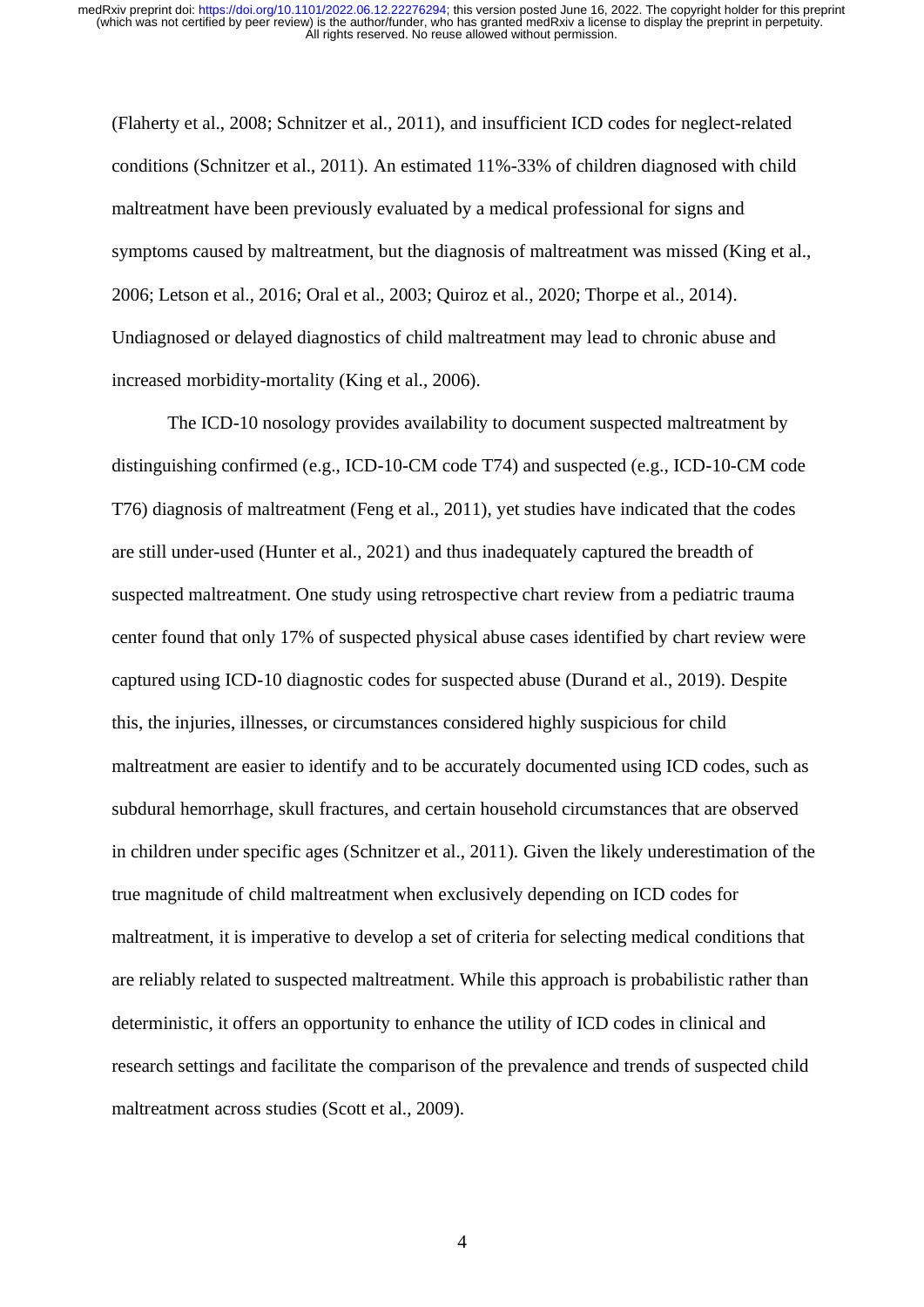We completed, to our knowledge, the first scoping review to summarize how studies have selected and used ICD codes of injuries, illnesses, conditions, or circumstances that are suggestive of child maltreatment without the presence of a medical diagnosis of maltreatment. The objectives of this study were to 1) examine the types of research being conducted with ICD codes related to "suggestive" or "potential" maltreatment, 2) summarize the methods used to identify the ICD codes, and 3) propose future direction. This study could lay the foundation for future research into the operationalization of suspected/potential maltreatment in health care records.

#### **Methods**

## **Inclusion and Exclusion Criteria**

For the purpose of this study, an ICD code suggestive of child maltreatment is a code of illness, injury, or circumstance that could indicate that a child has possibly or probably experienced maltreatment.

Studies included in the systematic review met the following eligibility criteria:

1. Published in peer-reviewed journals in English,

2. Included participants aged 0-18 years, and

3. Reported ICD codes suggestive of child maltreatment (i.e., physical abuse, neglect, medical neglect, sexual abuse, or emotional abuse) in any medical setting.

Studies published in conference proceedings, abstracts, or dissertations were omitted. Articles that did not mention the use of ICD codes, those that identified suspicious child maltreatment or injury types but did not mention that ICD codes were used to identify the cases, or those that only included explicit ICD codes for child maltreatment (e.g., ICD-9-CM code 995.5) were excluded.

#### **Search Strategy and Data Sources**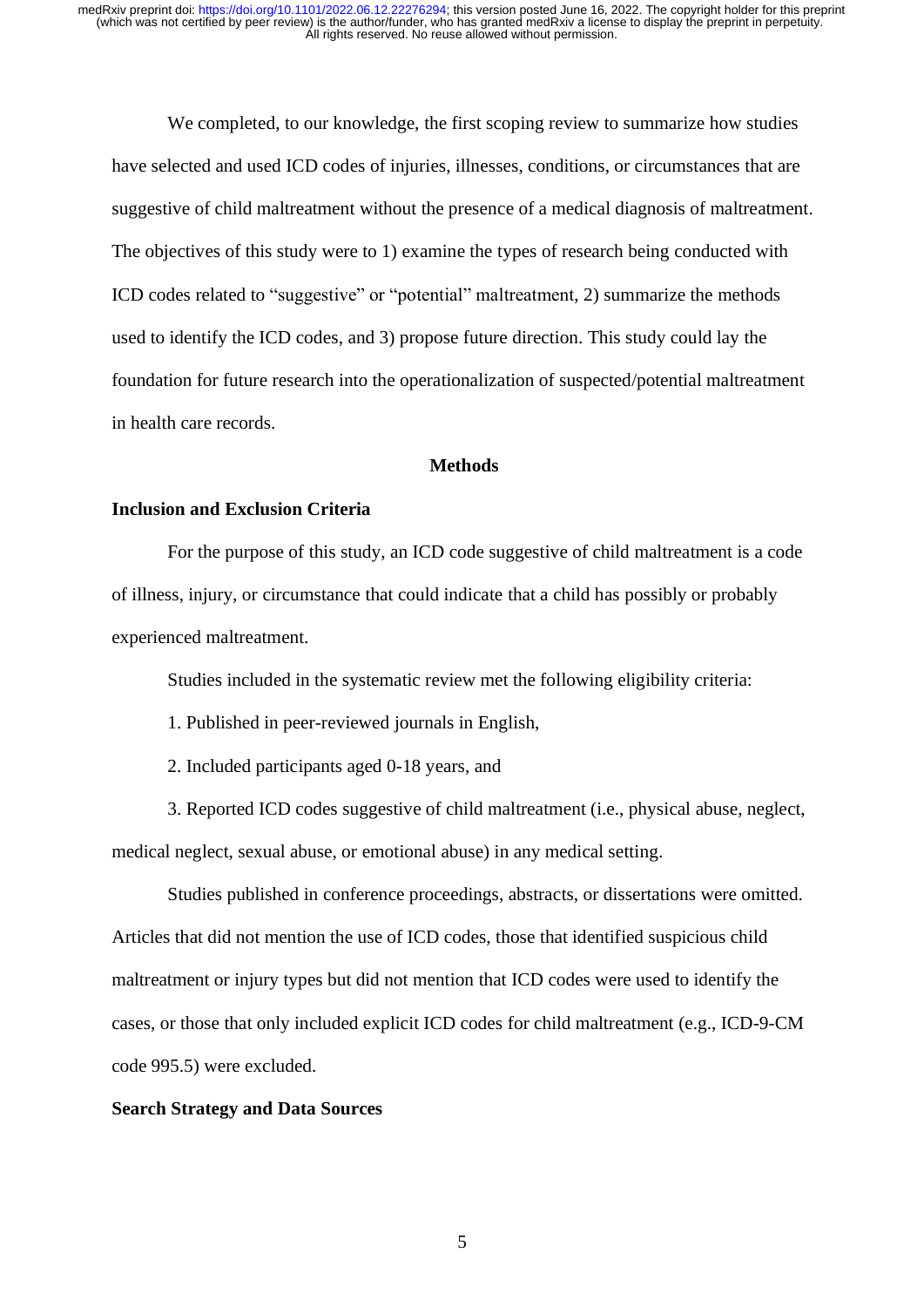This review adhered to the Preferred Reporting Items for Systematic Reviews and Meta-Analyses Extension for Scoping Reviews (PRISMA-ScR) guidelines (Tricco et al., 2018). A medical librarian (SJK) with expertise in systematic searching composed a sensitive search balancing subject headings and keywords to represent the concepts of International Classification of Diseases codes, children, and abuse or neglect. The databases MEDLINE via PubMed, Embase via Elsevier, Scopus via Elsevier, the Cumulative Index to Nursing and Allied Health Literature via Ebsco, and APA PsycINFO via Ebsco were searched from inception to September 1, 2020. The search was revised to include the concept of "nonaccidental trauma" or "non-accidental injury" in the section capturing abuse and neglect and updated on April 16, 2021. All results were compiled in EndNote (The EndNote Team, 2013) and imported into Covidence (Covidence systematic review software, 2019) for deduplication and screening. Full details of the search strategies are available in Supplemental Table S1. The reference lists from the eligible articles in the full-text screen phase were also handsearched to identify potential additional relevant studies.

#### **Study Selection and Data Extraction**

Two reviewers (YL and BJ) independently screened the titles, abstracts, and the full texts identified using Covidence. Disagreements about study eligibility were resolved by achieving consensus through discussion or by a third reviewer (EG). Key information from the final identified full texts was extracted into Microsoft Excel by two reviewers (YL and BJ) and re-read and verified for accuracy and completeness by two reviewers (YL and JB). Extracted data included articles' information (e.g., author, year, and journal), study characteristics (e.g., country, study design), child characteristics (e.g., age, sex, and race), data sources, study objectives, study settings, forms of child maltreatment (e.g., physical, emotional, sexual abuse, and neglect), ICD codes suggestive of maltreatment, excluded cooccurring ICD codes, and methods utilized to identify ICD codes.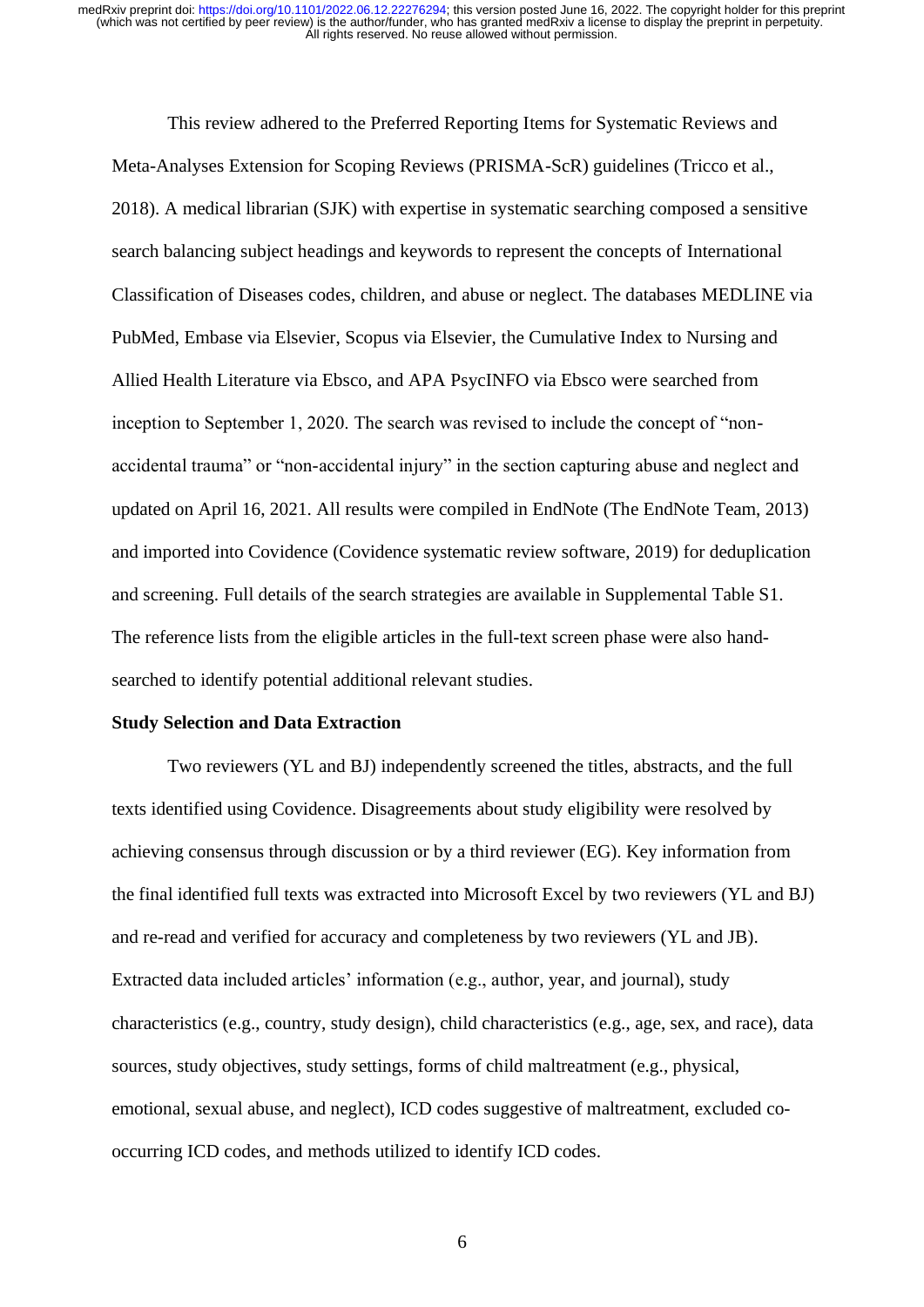## **Data Synthesis**

We used a narrative approach to synthesize the key findings regarding how each study identified and used ICD codes suggestive child maltreatment. Studies were grouped by maltreatment type (i.e., physical abuse only, abusive head trauma only, sexual abuse only, and multiple types of maltreatment). Then within each maltreatment type, we summarized characteristics of the study, the methods used to identify ICD codes suggestive of the study, and whether or not the study incorporated co-occurring exclusionary ICD codes. Due to the heterogeneity of the goals of the identified studies, it was beyond the scope of this study to quantitatively synthesize findings.

#### **Results**

## **Study Characteristics**

#### [INSERT FIGURE 1 ABOUT HERE]

Our search generated 3,638 articles (Figure 1). After removing duplicates, 1,135 titles and abstracts were screened and 90 met the inclusion criteria. The full-text of these 90 articles were assessed and 55 were excluded for the following reasons: 25 only included explicit ICD codes for child maltreatment, 16 were not peer-reviewed journal articles, nine did not use ICD codes, two were duplicates, two were not in English, and one focused on adults. By reviewing the reference lists of included studies, we identified two additional articles, leading to a final sample of 37 studies in 26 journals. Tables 1 provides a description of the characteristics of included studies.

#### [INSERT TABLE 1 ABOUT HERE]

Over time, the number of studies using ICD codes suggestive of maltreatment has increased, with three published between 2000 and 2010, and 34 between 2011 and 2021. Most studies relied on U.S. samples ( $n = 22, 59.5\%$ ), followed by Australia ( $n = 4, 10.8\%$ ), England  $(n = 3, 8.1\%)$ , Canada, France, and Sweden  $(n = 2 \text{ each}, 5.4\%)$ , Japan, Scotland, and China  $(n = 3, 8.1\%)$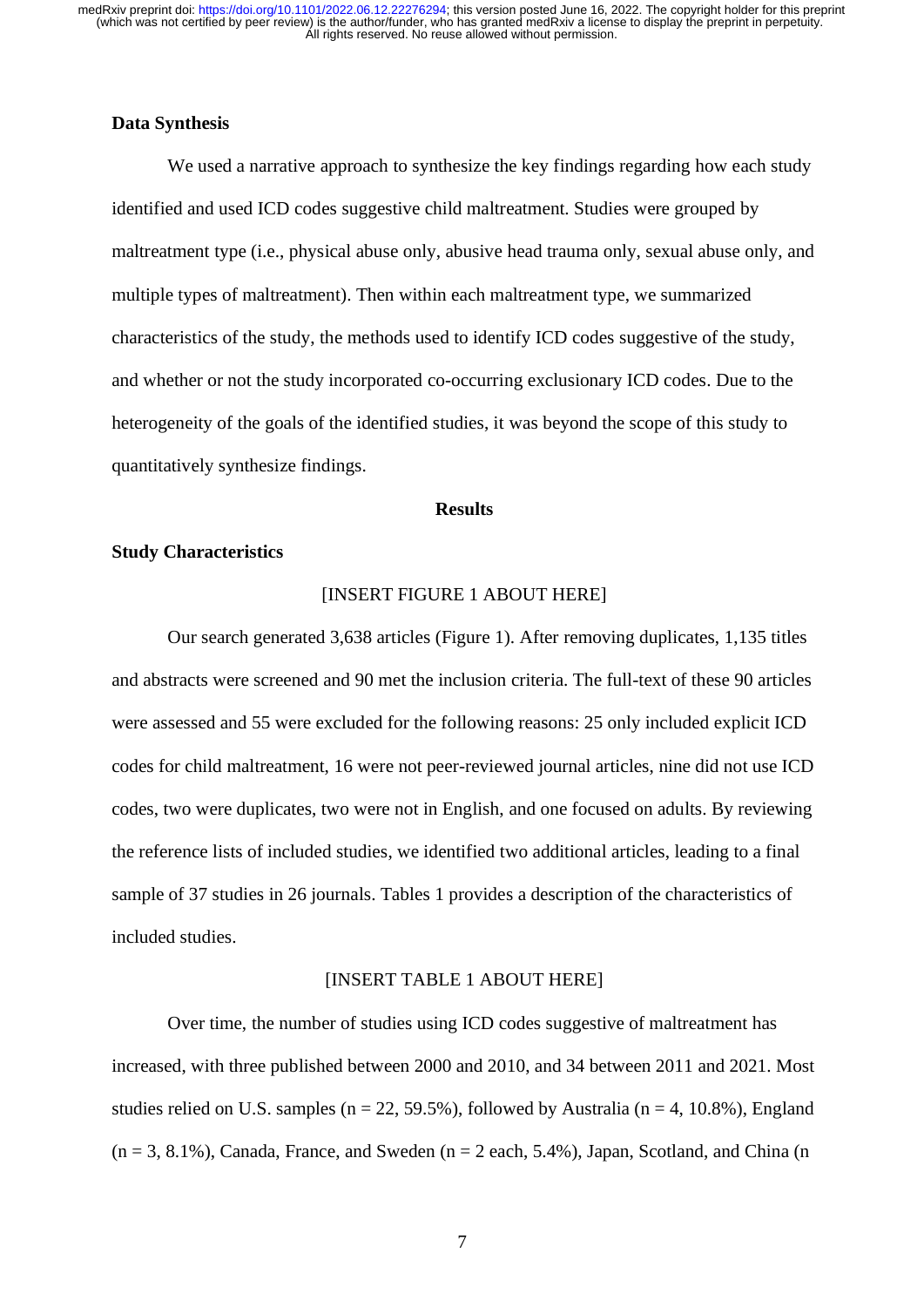$= 1$  each, 2.7%). Most of the included studies (n = 32, 86.5%) were non-comparator retrospective cohort studies using administrative data to ascertain the prevalence of child maltreatment. The age of study participants varied. Twelve studies included children under 19 years, six under 11 years, seven under six years, 11 under four years, and only one under one year. Fifteen studies exclusively focused on physical abuse, among which 10 examined abusive head trauma (AHT); one study focused on sexual abuse, while the rest examined multiple types of maltreatment. The majority of studies used ICD-9 coding system ( $n = 22$ , 59.5%) compared to the ICD-10 system ( $n = 13, 35.1\%$ ), and two studies (5.4%) used both coding systems. Most of the studies  $(n = 36, 97.3\%)$  reported the entire code set used. Two studies (5.4%) used disease manifestation codes only, one study (2.7%) used the external injury cause codes only, and most of the studies  $(n = 34, 91.9\%)$  used a combination of both types of codes. The complete list of ICD codes can be provided upon request.

## **The Purpose of the Study and Coding Scheme by Maltreatment Type**

Table 2 presents the key study characteristics, including the main study aim, country, data source, sample size, age range, methods identifying the ICD codes, and the coding system used.

#### [INSERT TABLE 2 ABOUT HERE]

#### *Multiple Maltreatment*

Twenty-one studies simultaneously examined multiple types of maltreatment, with 18 focusing on physical abuse, neglect, and sexual abuse, and three also including emotional or psychological abuse (Guthridge et al., 2014; McKenzie et al., 2011; McKenzie & Scott, 2011). Among the included studies which focused on multiple maltreatment, the most common research objective (11 studies) was to determine the incidence or the trends of maltreatment-related injuries (Ben-Arieh & McDonell, 2009; Gonzalez-Izquierdo et al., 2010; Guthridge et al., 2014; Hunter & Bernstein, 2019; King et al., 2015; Lee et al., 2012; Lindberg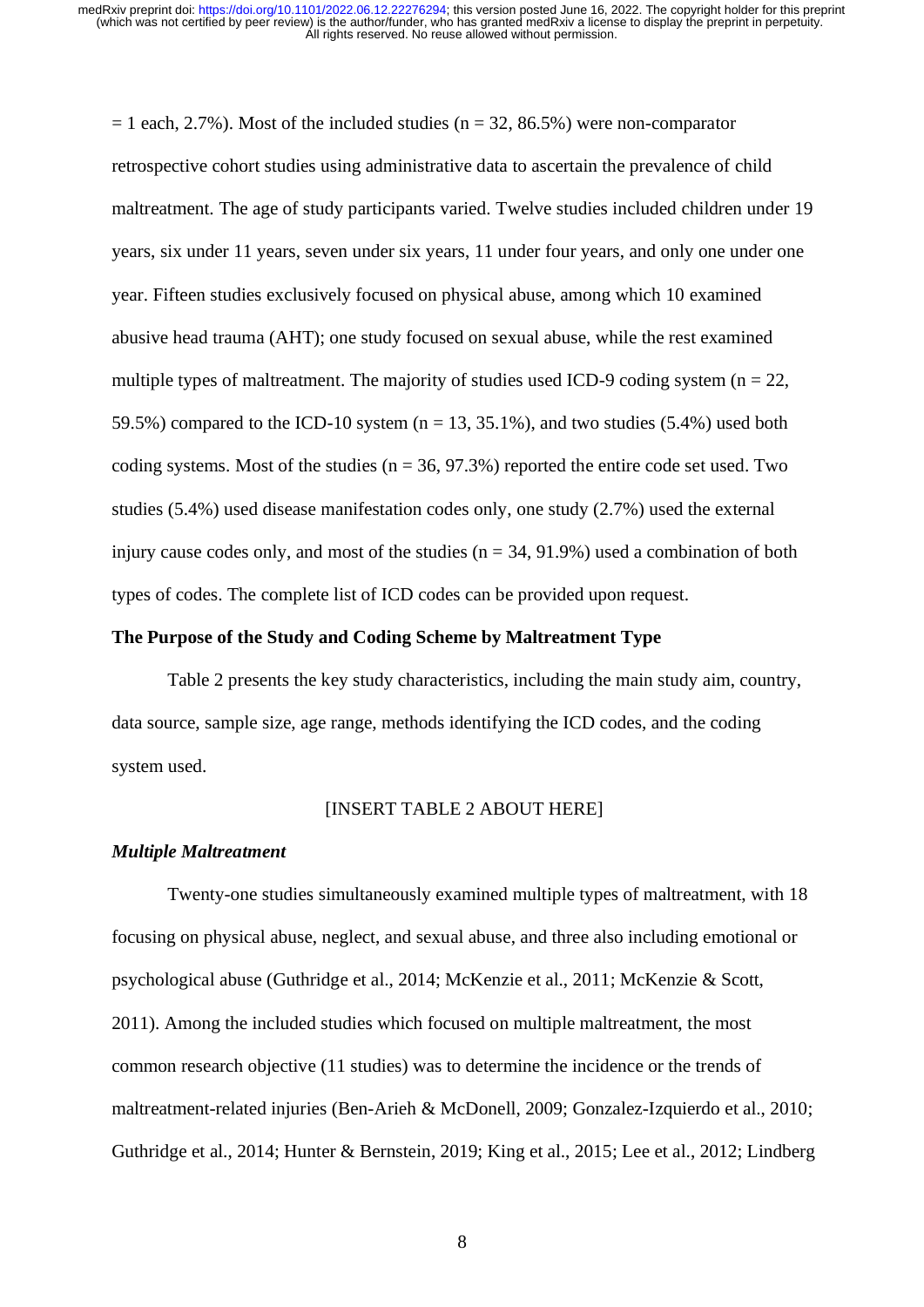et al., 2015; McDonell et al., 2015; Schilling et al., 2020; Somji et al., 2011; Wheeler et al., 2017). Four articles described the demographic and clinical characteristics of patients suspected for maltreatment (King et al., 2015; Kuang et al., 2018; Somji et al., 2011; Sonderman et al., 2018), two studies validated the ICD codes for maltreatment related injuries or circumstances (McKenzie et al., 2011; Raghavan et al., 2014), three focused on the process of identifying a set of ICD codes suggestive of maltreatment (Ben-Arieh & McDonell, 2009; McKenzie & Scott, 2011; Schnitzer et al., 2011), and three examined the relationships between maltreatment related injuries and child outcomes (e.g., child maltreatment fatalities; mental health, suicidal behavior, and out-of-home care; Dougall et al., 2020; Högberg et al., 2019; Kennedy et al., 2020).

The coding scheme of suggestive maltreatment based on precedent from Schnitzer et al. (2011) was applied by seven articles (Dougall et al., 2020; Hunter & Bernstein, 2019; Kennedy et al., 2020; King et al., 2015; Kuang et al., 2018; Schilling et al., 2020; Wheeler et al., 2017), making it a seminal study in the research on ICD codes for suspected maltreatment. This study first compiled a comprehensive list of ICD codes suspicious for child maltreatment using literature review and consultation with an advisory panel of experts on child maltreatment. The authors then selected a sample of 3,634 hospital and ED visits by children under 10 years old who were diagnosed with suspicious maltreatment. The abstracted medical records of these visits were reviewed by the project team and an advisory panel, and an ICD code was determined to be suggestive of maltreatment if more than 66% of the visits with the diagnostic code indicated probable or possible maltreatment. This study identified 37 ICD-9- CM codes with different usage rules by age and incorporated exclusionary criteria for cooccurring ICD codes.

A coding scheme proposed by McKenzie & Scott (2011) was applied by two studies (Guthridge et al., 2014; McKenzie et al., 2011). This study selected maltreatment-related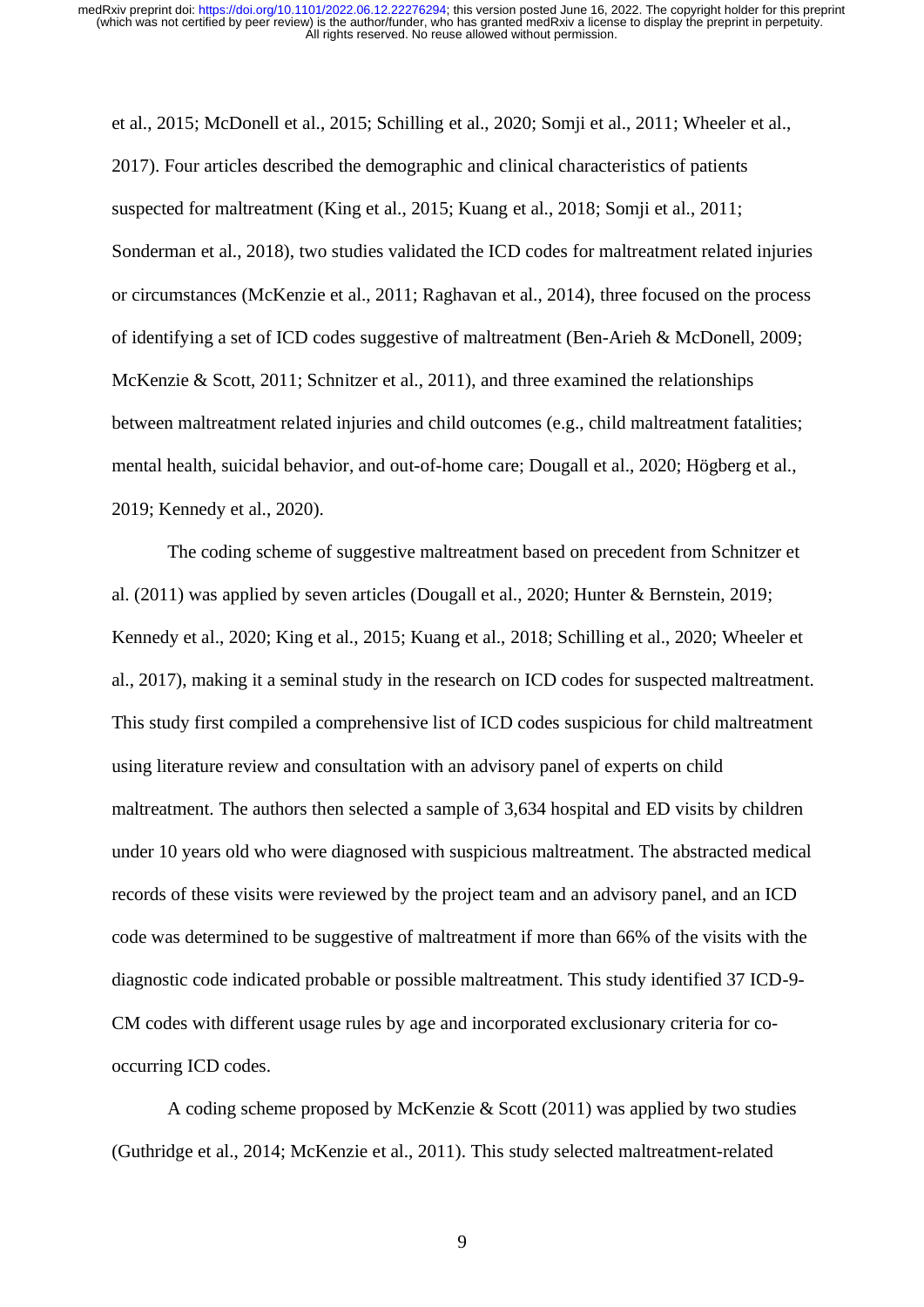codes by systematically reviewing the ICD-10 Australian Modification (ICD-10-AM) classification system and consultation with expert health information managers. Although the codes identified by this study mostly included those specific for maltreatment syndromes, it also included codes that were rarely seen in other studies for suspected neglect (e.g., problem related to upbringing) and emotional or psychological abuse (e.g., hostility towards and scapegoating of child, inappropriate parental pressure and other abnormal qualities of upbringing). Two studies (Ben-Arieh & McDonell, 2009; McDonell et al., 2015) proposed ICD codes for child safety as a proxy for child maltreatment as determined by an expert panel. The coding scheme developed by one of the studies (Ben-Arieh & McDonell, 2009) identified 323 codes suggestive of child physical and sexual safety hazards, and child safety not otherwise classified. Each type of safety hazard categories contained sub-classifications, such as fracture of skull, viral diseases accompanied by exanthem, or diseases of other endocrine glands; however, the full list of codes was not provided.

The United Kingdom National Institute of Health and Clinical Excellence (NICE) clinical guidelines were used by two England-based studies (Gonzalez-Izquierdo, 2010; Lee, 2012) to develop measures of suspected child maltreatment using ICD-10 codes (National Institute of Health and Clinical Excellence, 2009). The NICE guideline includes recommendations on physical features (e.g., bruises, bites, and intracranial injuries); clinical presentations (e.g., pregnancy, poisoning, inappropriately explained poor school attendance); failure of provision and failure of supervision; emotional, behavioral, interpersonal and social functioning; and parent-child interactions. These features should prompt the clinician to suspect child maltreatment and consider further action. Studies following NICE identified the following injuries as associated with a high risk of maltreatment: head and neck injuries, intracranial injury, head injury (no fracture), and fractures (e.g., skull fracture, long bone fracture, thoracic fracture, and fracture of facial bones) (National Institute of Health and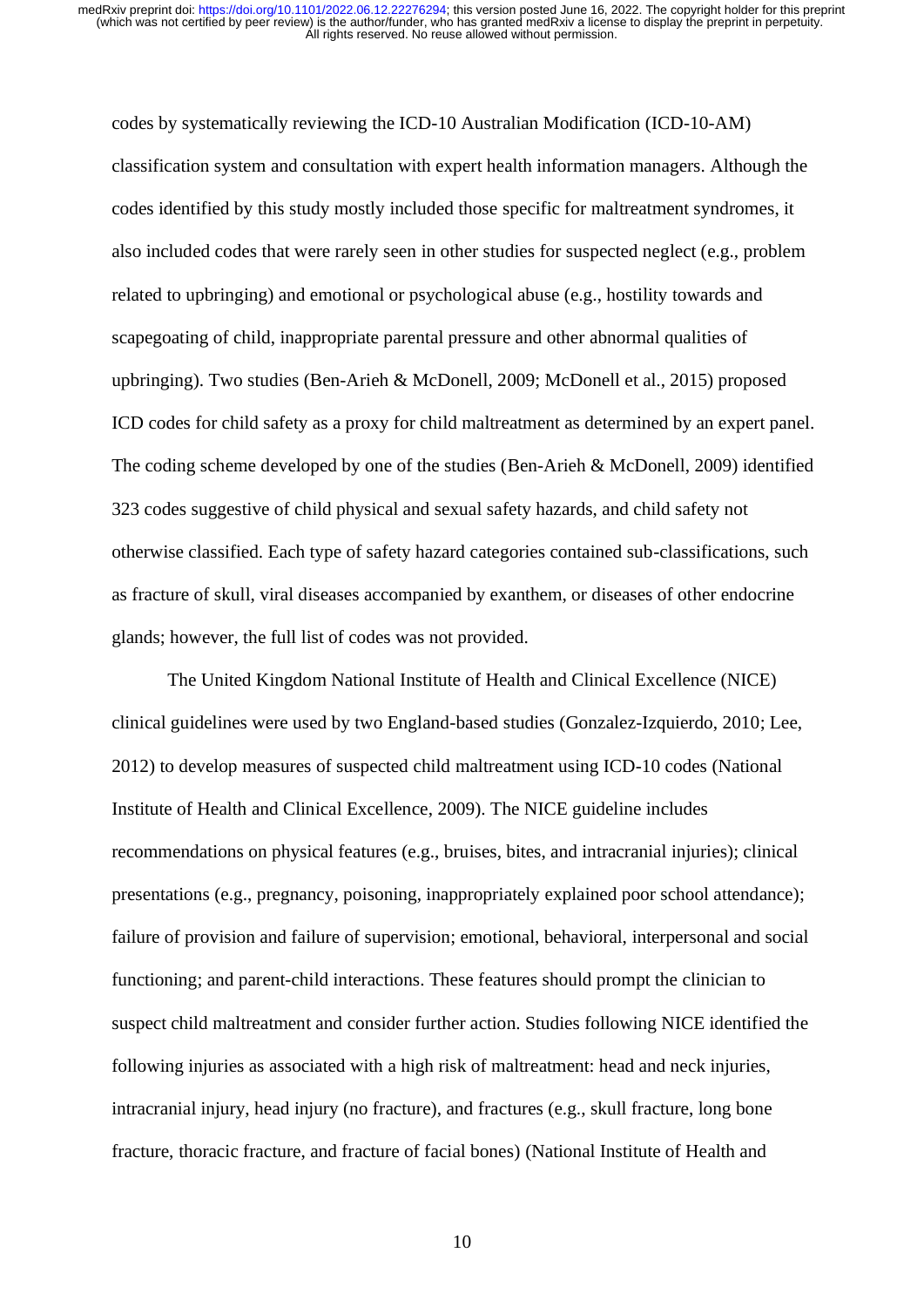Clinical Excellence, 2009). A list of codes for cause of injury was also included and classified based on a hierarchy that indicate likelihood of maltreatment. For example, assault or undetermined cause reflect a higher likelihood of maltreatment, while adverse social circumstance reflects a diminishing likelihood.

#### *Physical Abuse*

Five articles exclusively focused on physical abuse (age range: 2 - 18 years; Deans et al., 2014; Hermetet et al., 2020; Högberg, 2018; Matone et al., 2018; Thackeray et al., 2016). Reported outcomes of the four articles were all about the prevalence or rate of physical abuse related injuries. Among the four articles, one exclusively focused on non-accidental pediatric burns (NAB) in France (Hermetet et al., 2020) to build a detection algorithm of NAB. Hermetet et al. (2020) selected ICD-10 codes for intentional violence, events of undetermined intent, or possible consequences of maltreatment to classify children as a suspect of maltreatment. Matone et al. (2018)'s article estimated the effectiveness of a home visiting model on early childhood maltreatment and included injuries mostly about fractures (e.g., fractures of the femur, radius, ulna, tibia, fibula, humerus, ribs). This study also identified traumatic brain injuries as suggestive of abuse for children under 2 years. Thackeray et al. (2016) and Dean et al. (2014)'s studies used a broad range of ICD codes suspicious for abuse (e.g., ICD-9-CM codes 800-904, 910-957) to indicate a diagnosis of non-accidental trauma (NAT) and examined risk factors for children with multiple events of suspected NAT; however, the descriptions of the codes were not provided.

### *Abusive Head Trauma*

Although AHT is a subtype of physical abuse, we presented the studies separately from physical abuse because most of the ICD codes used for AHT differed from those used for physical abuse. Overall, 10 articles focused on AHT, with children's ages all under five years (age range:  $0.2$  months - 4 years). Most of the studies ( $n = 7$ ) estimated the incidence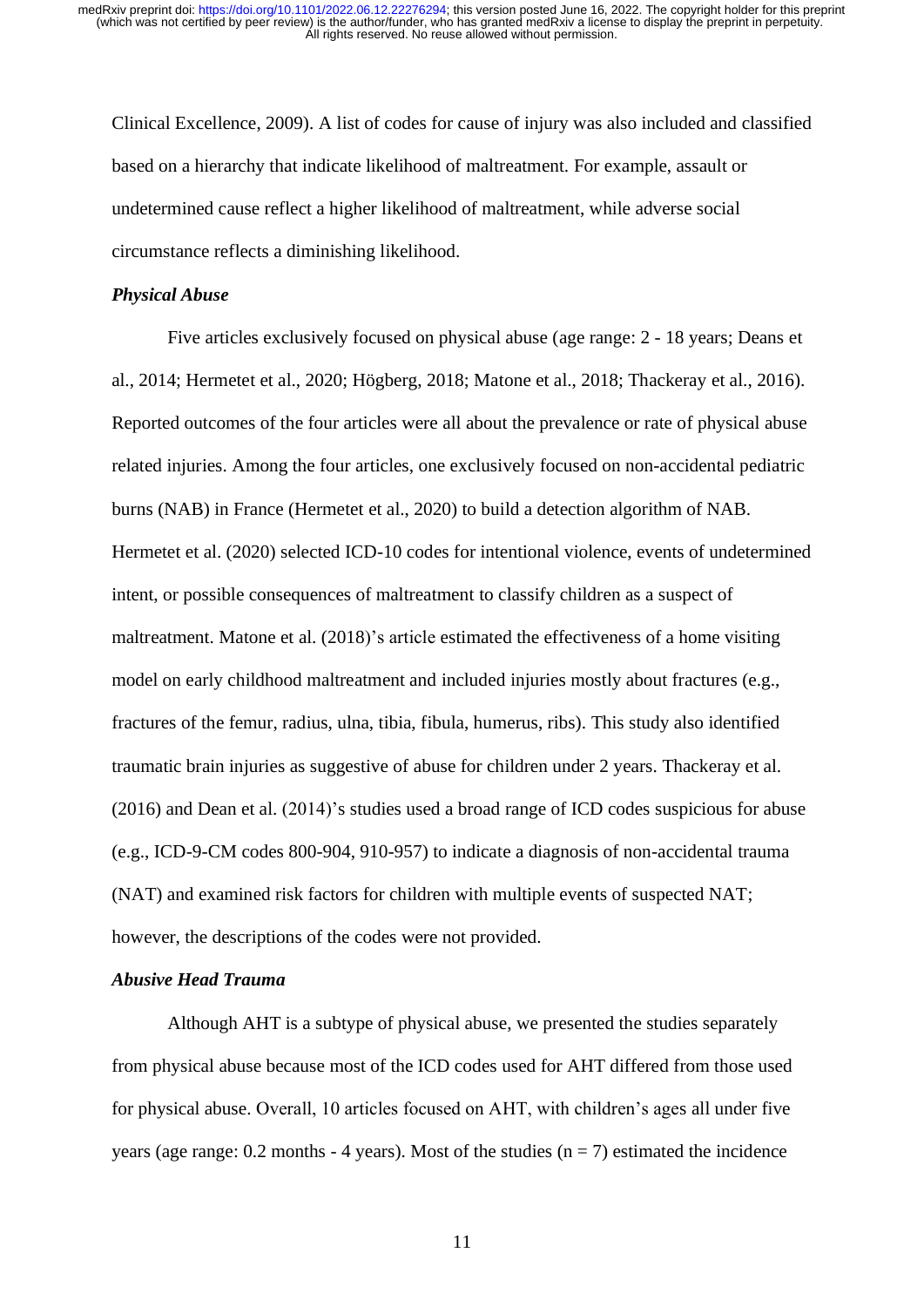rate of AHT (Chang et al., 2020; Emrick et al., 2019; Fujiwara et al., 2012; Parks, Kegler, et al., 2012; Parks, Sugerman, et al., 2012; Shanahan et al., 2013; Yamaoka et al., 2020), two studies compared the demographic characteristics or health care utilization between victims of AHT and other children (Bailhache et al., 2020; Ettaro et al., 2004), two focused on describing the characteristics of children with AHT (Chang et al., 2020; Yamaoka et al., 2020), and one assessed the sensitivity and specificity of AHT coding recommended by the Centers for Disease Control and Prevention (CDC) (Berger et al., 2015). Among the 10 articles, seven (Bailhache et al., 2020; Berger et al., 2015; Chang et al., 2020; Fujiwara et al., 2012; Parks, Kegler, et al., 2012; Parks, Sugerman, et al., 2012; Shanahan et al., 2013) used the definition and codes for AHT recommended by CDC (Parks, Annest, et al., 2012; excluded from our review because it is not a peer-reviewed article). The CDC developed a list of ICD-9-CM codes for non-fatal AHT with a panel of experts on child maltreatment. The codes were identified for broad and narrow definitions of AHT in children less than five years old, with the former focusing on increased sensitivity and the latter focusing on increased specificity. Each definition included two sets of ICD codes indicating definitive or presumptive AHT and probable AHT. To be classified as presumptive or probable AHT, it requires the presence of an ICD code and an assault-related E code. Two articles (Emrick et al., 2019; Yamaoka et al., 2020) coupled the CDC recommendation with elements from previous studies to define AHT for children under two and three years, and both studies included retinal hemorrhage (362.81) in addition to the CDC recommended codes. Ettaro et al. (2004) selected codes based on a previous study that identified traumatic brain injury events (Thurman & Guerrero, 1999) but most of the included codes were mirrored those from the CDC's recommendation.

#### *Sexual Abuse*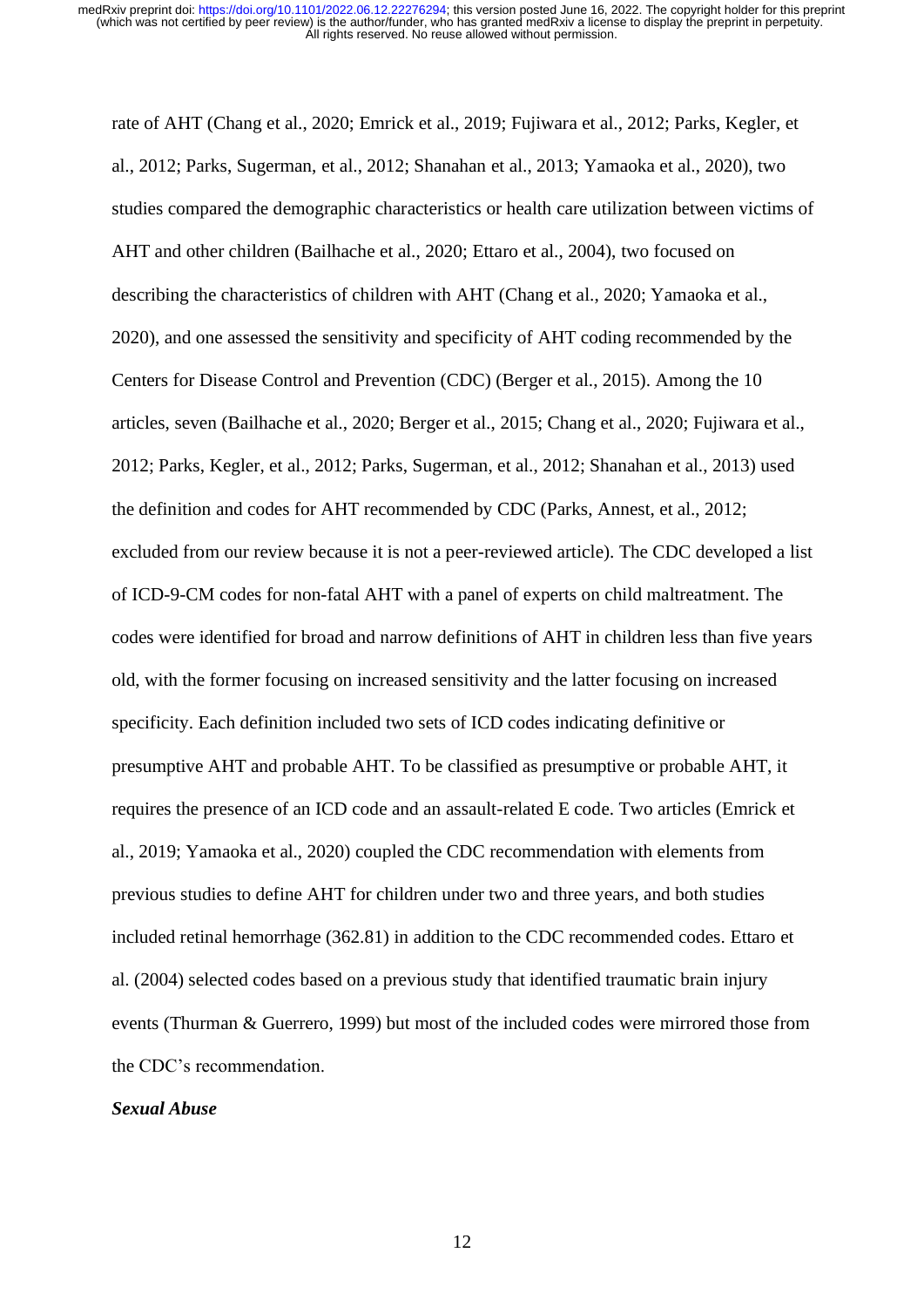Only one article exclusively focused on sexual abuse. Bentivegna et al. (2019)'s study compared the prevalence of child sexual abuse and the demographic characteristics of victims of sexual abuse by different coding types (i.e., ICD codes for explicit and suggestive sexual abuse). They adopted codes for child sexual abuse from Schnitzer et al. (2011)'s study for children under 10 years old and included codes for genital herpes, gonococcal infection, pelvic inflammatory disease, contusion of genital organs, and observations after alleged rape or seduction. The code for "observation for abuse/neglect" (V71.81) in Schnitzer et al. (2011)'s article was excluded from their coding list.

### **Validation of ICD Codes**

Of all the included studies, only four estimated the sensitivity and specificity of the ICD codes (Berger et al., 2015; Hermetet et al., 2020; McKenzie et al., 2011; Raghavan et al., 2015). Three studies validated a mixture of codes for specified and suggestive maltreatment simultaneously, thus it was not possible to distinguish whether the levels of ascertainment were due to the specified codes or the suggestive codes. Specifically, Berger et al. (2015) validated the CDC-derived ICD codes for AHT using the evaluation by a Child Protection Team at a tertiary care children's hospital, and McKenzie et al. (2011) ascertained the codes for maltreatment by conducting a retrospective medical record review. Both studies demonstrated high sensitivity (92% - 98%) and specificity (95% - 96%). Using assessment of maltreatment by caseworkers at Child Protective Services agencies as a gold standard, Raghavan et al. (2015)'s study found that only 15% of children involved in child welfare agencies were identified as maltreatment by ICD codes and 16% were false-positive cases. Hermetet et al. (2020) developed an algorithm for the detection of maltreatment by nonaccidental burns and performed a medical chart review, and found that the sensitivity was 90% for the narrow definition of maltreatment, which excluded child neglect, and 48% for the broad definition of maltreatment, while specificity was between 65% to 70%.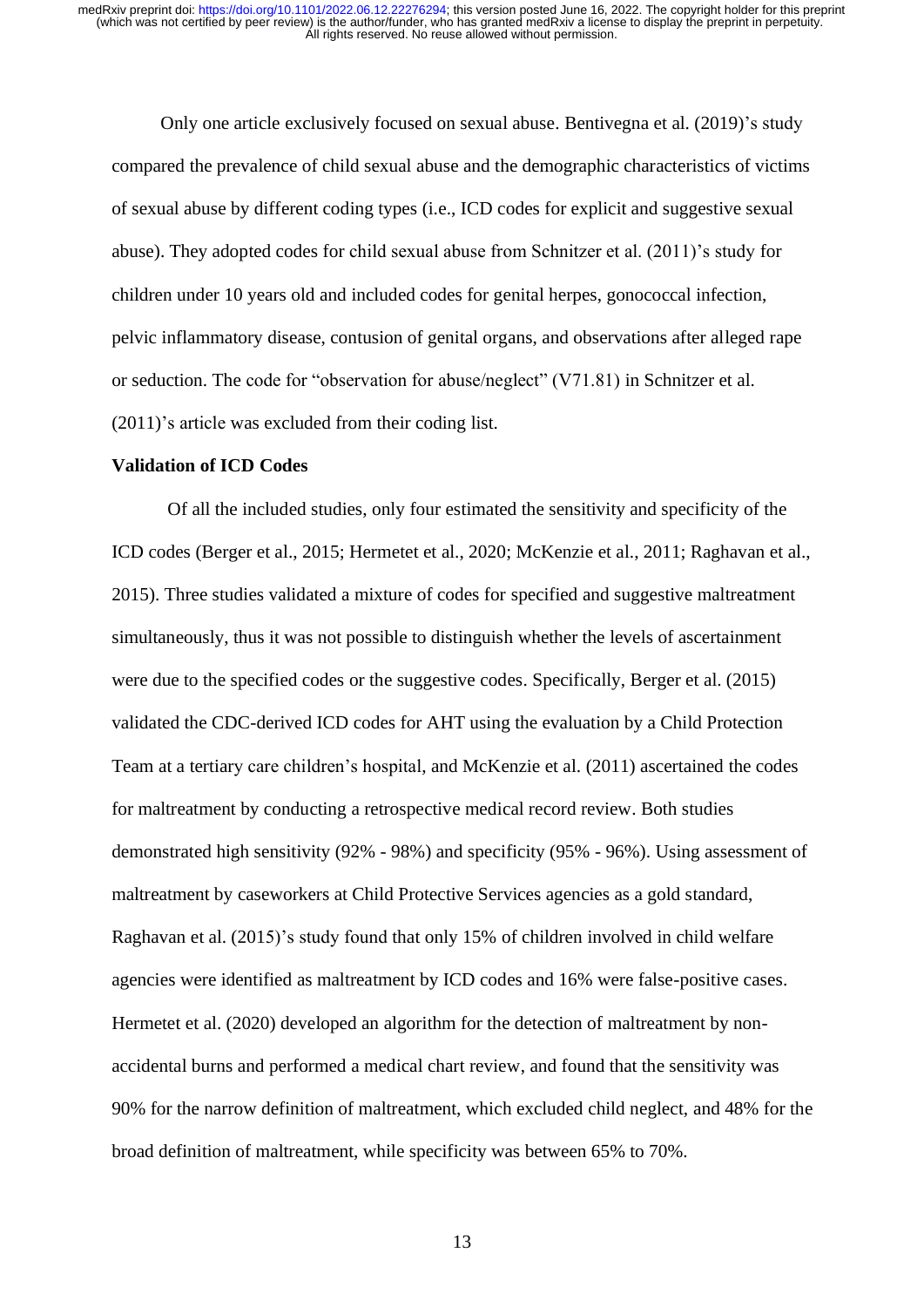#### **Excluded Co-Occurring ICD Codes**

The majority of studies assessing ICD codes suggestive of child maltreatment actively excluded certain co-occurring ICD codes. The most frequently excluded codes were those of transport accidents ( $n = 15$ ), birth trauma ( $n = 8$ ), bleeding disorders ( $n = 4$ ), injuries due to fall (n = 4), coagulation defects (n = 3), osteogenesis imperfecta (n = 3), and prematurity (n = 3). Other excluded codes included accidents due to natural and environmental events, adverse effects of drugs, medicinal, and biological substances in therapeutic use, suicide and selfinflicted injury, legal intervention (e.g., apprehension by the police), injuries occurring at an industrial place or premises, or at a place for recreation and sport, osteochondrodysplasia, congenital anomalies, unintentional gun-related injuries, purpura, other hemorrhagic conditions, and deficiency of vitamin K. Eighteen studies did not report the use of excluded co-occurring codes. The complete list of excluded co-occurring codes can be provided upon request.

#### **Methods Used to Identify ICD Codes**

Literature review is the most commonly used method to identify ICD codes suggestive of child maltreatment ( $n = 23$ ). As mentioned above, two seminal studies (McKenzie & Scott, 2011; Schnitzer et al., 2011) and two guidelines (Parks, Annest, et al., 2012; NICE, 2009) were frequently cited by other articles. Six studies identified the ICD codes by consulting with expert panels to classify the injuries or illness as maltreatment related or not. Two studies used both expert panel and literature review to identify codes. However, six studies did not provide information on how the ICD codes were selected.

#### **Discussion**

Our study is the first scoping review that systematically explored how ICD codes were used in research to identify possible or suspected maltreatment in administrative health services data. Thirty-seven articles were included and over half of the articles examined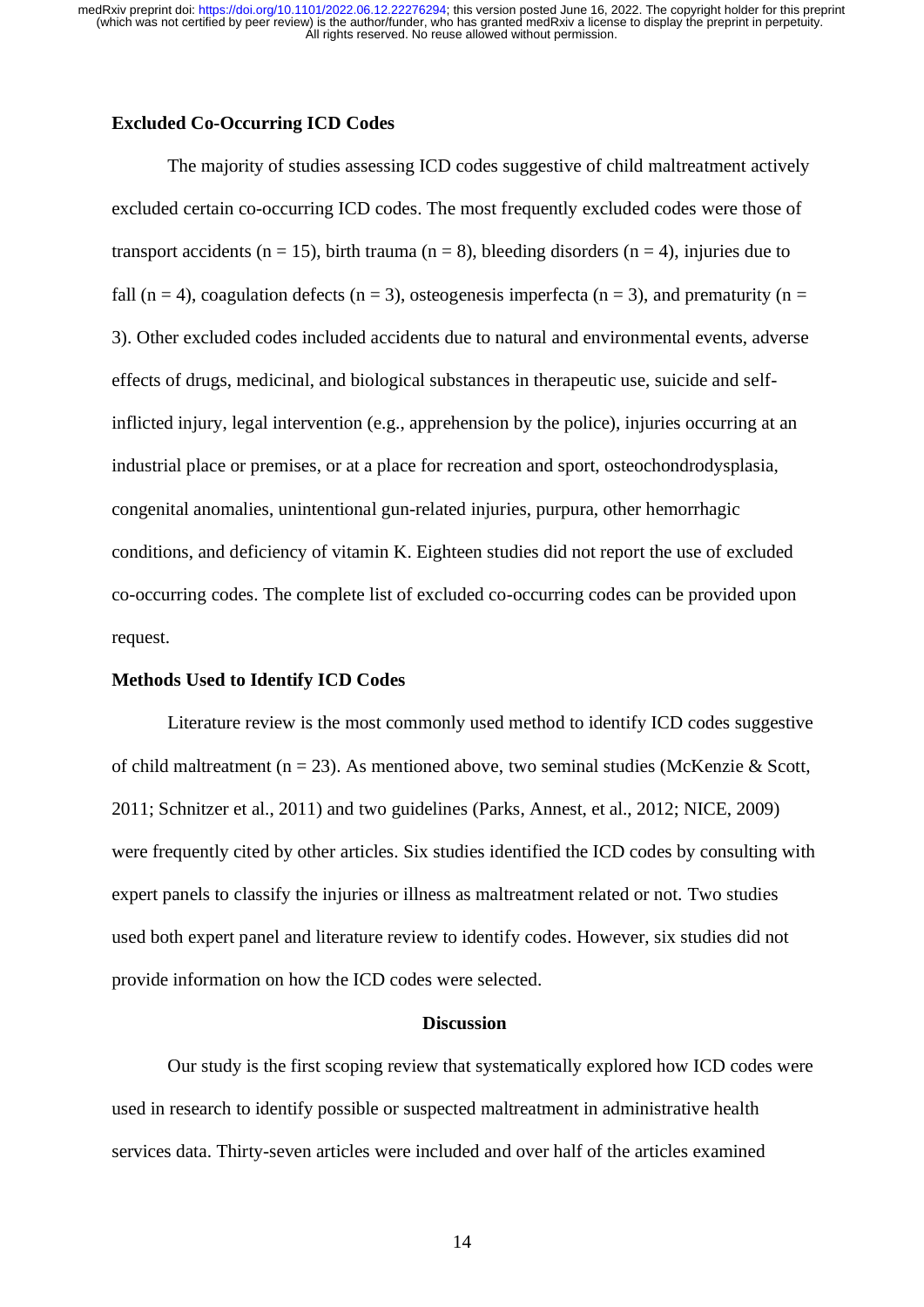multiple types of child maltreatment. Growth in the number of studies relying on ICD codes to document children exposed to events which were plausibly related to maltreatment suggests a heightened urgency in understanding the validity, accuracy, and limitations of such measures. Our results demonstrate that some injury or illness patterns may signal suspected maltreatment. However, studies varied greatly in the types of codes used, whether or not to employ exclusionary condition, how they identified relevant codes, and the developmental ages when specific codes were relevant. This heterogeneity coupled with lack of clear rationale for such variation may have unintended consequences such as lack of comparability across studies and lack of clear guidance for future research. Nevertheless, we hope that by providing access to a summarized list of ICD codes and methods used to develop those codes, future researchers will be able to critically choose measures of suspected maltreatment from the list we provided or develop their own set of codes based on the existing ones without reinventing the wheel.

A broad range of ICD codes representing a diverse range of diagnosed health conditions (e.g., burns, fractures, presumed reasons for injury) were used to identify possible or suspected maltreatment in the included studies. Researchers identified ICD codes suggestive of maltreatment reliably using administrative health data through literature reviews and expert panels. Despite these systematic approaches, researchers drew different conclusions regarding what codes to use, resulting in substantial variability in coding, age range for codes, and exclusion criteria for co-occurring conditions. The purpose of most of the studies reviewed here was to estimate the incidence of maltreatment. However, substantial heterogeneity in which codes are applied for inclusion or exclusion likely affect the reported incidence. Thus, the reported incidences of child maltreatment are not comparable across studies.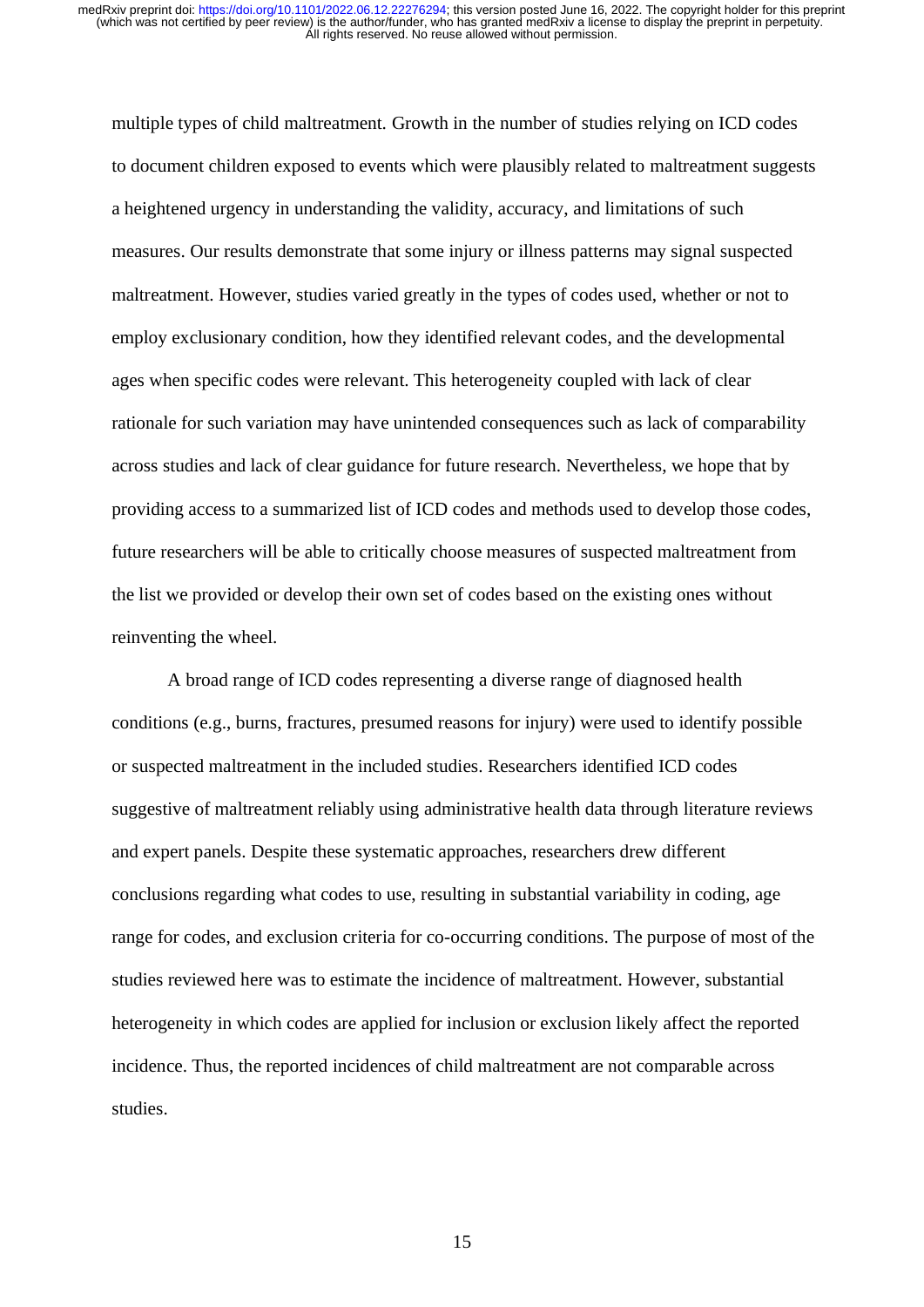Complicating the selection of ICD codes, is how these codes vary with age. From the full text of studies, it was difficult to assess whether the ICD codes for an age group were chosen because of the development applicability of the codes or because of the idiosyncratic nature of the sample. This distinction is important for understanding how to apply the existing research in future contexts. For instance, Schnitzer et al. (2011)'s study included children through younger than 10 years because their funding program excluded older children; however, it was unclear which of their codes may apply to older youth. In fact, the same code set was applied by another study of children under 18 years old without justification (Schilling, 2020). Likewise, rib fracture was identified as suggestive of physical abuse for children under two (Högberg, 2018; Lindberg, 2015), five (Schnitzer et al., 2011), and 18 (Matone, 2018; Schilling, 2020), while a meta-analysis on fracture in young children and infants and child maltreatment found that children under the age of three presenting with a rib fracture should raise the awareness for a child abuse evaluation (Mitchell et al., 2021). Because relevant codes for suspected maltreatment vary with age, future research proposing coding schemes should explicitly discuss upper and lower age limits for each diagnosis code.

Exclusion criteria for co-occurring diagnoses offer a means to increase certainty that the codes applied were due to maltreatment rather than other causes (i.e., an accidental rather than non-accidental event). Many included studies did not report incorporating exclusion of co-occurring codes. Lack of use of exclusion criteria would likely lead to the prevalence of suspected maltreatment being overestimated. However, in practice, co-occurring exclusionary codes are challenging to implement. For example, the exclusionary code may be documented in a separate but related encounter as the diagnosis of injury or illness suggestive of maltreatment. Future efforts should provide detailed information or technical instructions on how exactly to apply such exclusion criteria.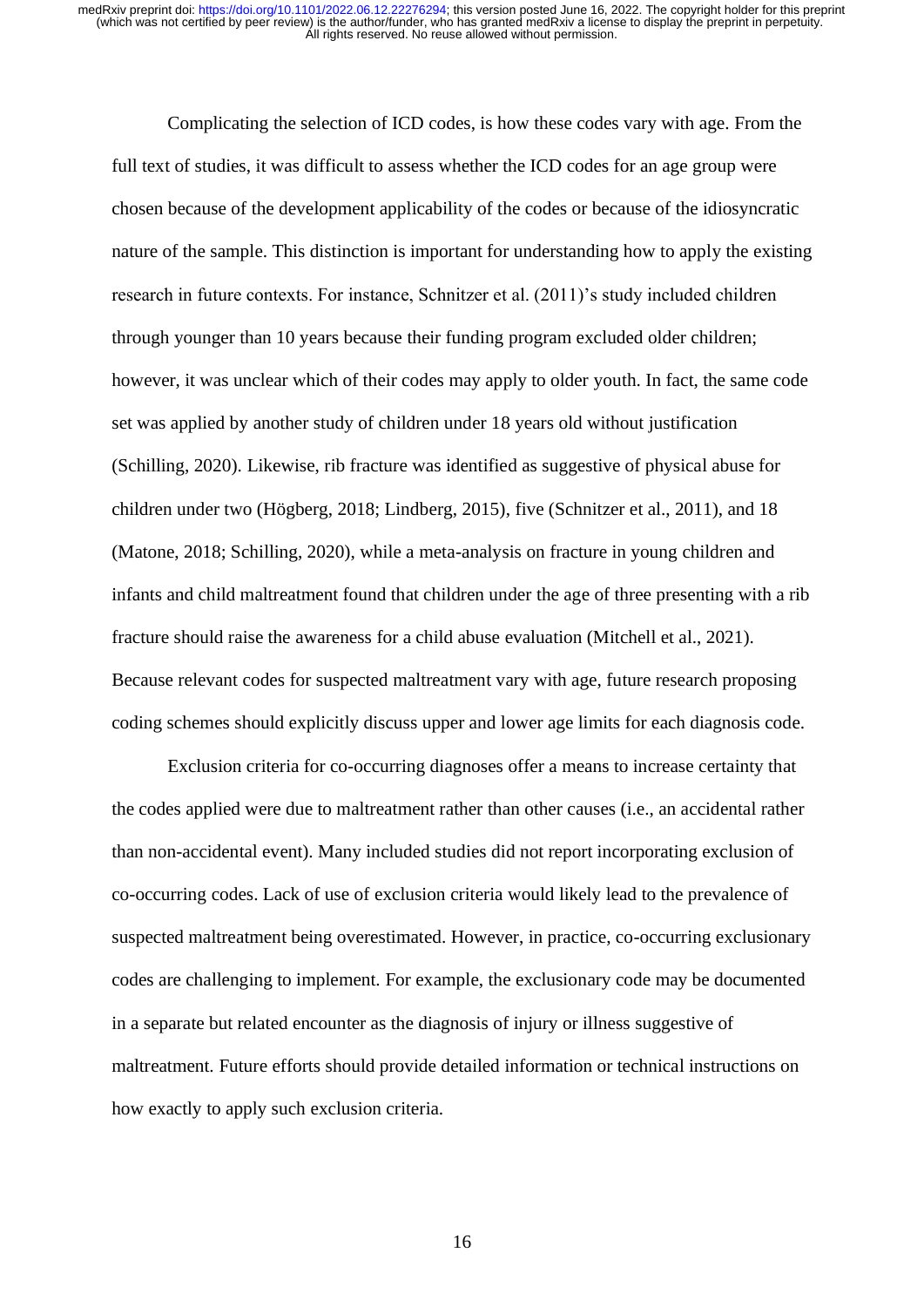To understand the scope of research questions for which a given coding scheme is appropriate, it is essential to evaluate these coding schemes; however, only four of the included studies validated the codes they identified and most of them performed the validation for specified and suggestive maltreatment codes simultaneously. Most of the included studies applied code sets previously used without further assessing the coding schemes' sensitivity and specificity in their specific health care settings and samples. Yet, the diagnostic performance of the ICD codes may change in different clinical settings (Hohl et al., 2014). Thus, more studies assessing the sensitivity and specificity of case ascertainment in administrative health data to identify suspected child maltreatment are needed. A promising approach is to use patient-level data integrated with information from other sources such as formal assessments conducted by specialized child abuse pediatricians. Further, the assessments should be examined separately by setting (e.g., hospital vs. ambulatory care), clinician characteristics (e.g., specialty, experience, etc.) and patient characteristics (e.g., age, sex, and race/ethnicity) (McKenzie & Scott, 2011).

To date, CDC has published two guidelines regarding specified child maltreatment (Leeb et al., 2008) and AHT (Parks, Annest, et al., 2012), both were intended to build a uniform definition and consistency for the application of these definitions to monitor the incidence and changes of child maltreatment over time, identify children at highest risk of maltreatment for early prevention, and assess the effectiveness of prevention and intervention programs (Leeb et al., 2008; Parks, Annest, et al., 2012; Saltzman et al., 1999). Our review found that the ICD codes for AHT were most consistently applied in the included studies. This consistency was largely contributed to the guidance provided by CDC's definition and recommendation. The guidelines provided uniform definitions, recommended data elements, or recommended sets of ICD diagnosis codes and external cause of injury codes for definite or probable AHT. Future efforts to established standardized operational definitions and common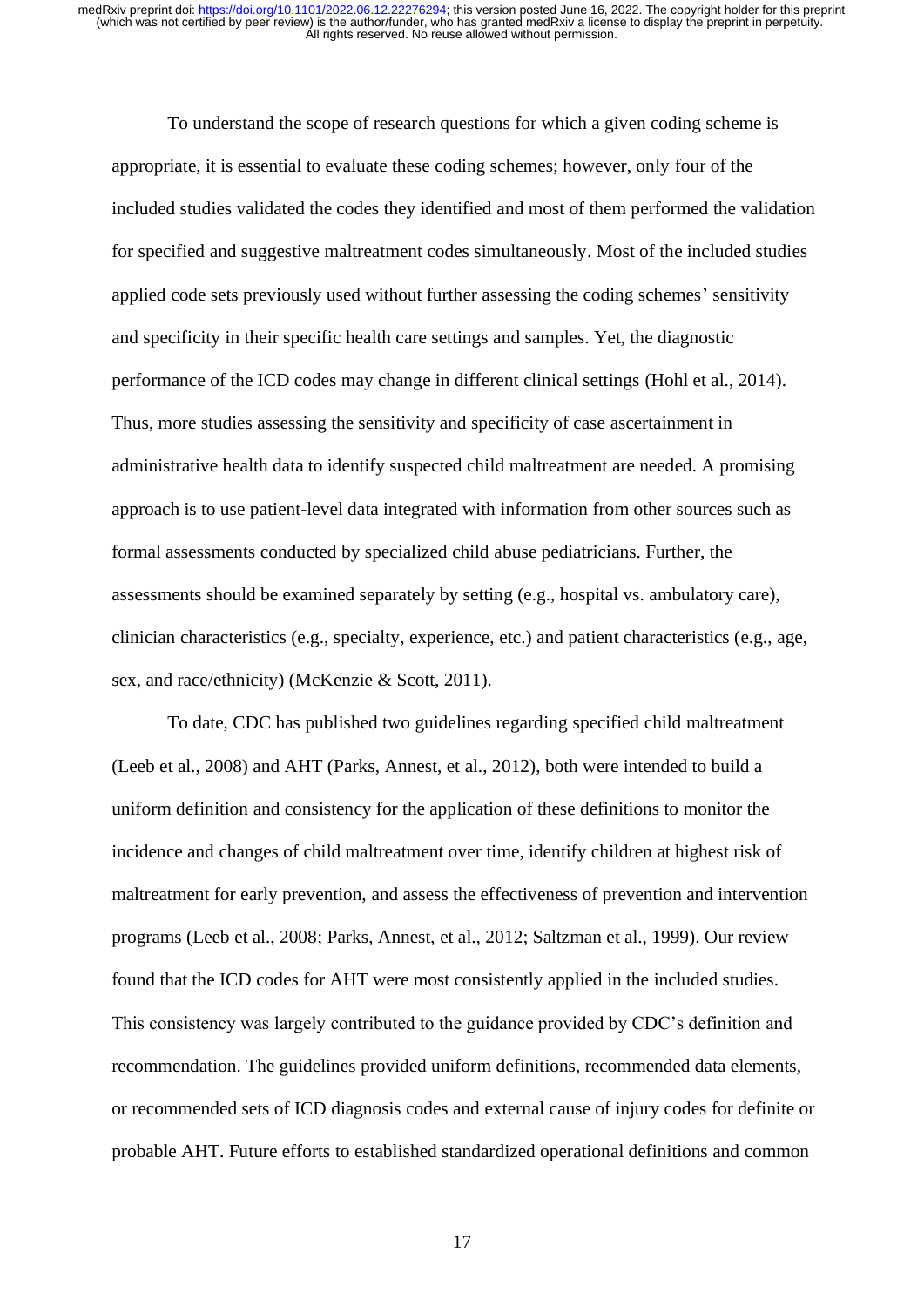code sets for suspected child maltreatment may be based on the approach used for these reports.

There are several key limitations of the present review that warrant discussion. First, language bias may affect the generalizability of current findings (Stern & Kleijnen, 2020). Only English language publications were included. The lack of evidence in countries other than the U.S., Australia, and European countries may be partly due to language restriction. Furthermore, we excluded meeting abstracts or conference proceedings; however, such publications do not always provide enough information, such as the set of codes used to fulfil our research objectives. Third, the variability in the coding systems (ICD-9 vs. ICD-10) applied and national coding versions (e.g., ICD-10-AM) created additional complexity. Additionally, we did not include articles that only used ICD-10 codes for suspected maltreatment (e.g., T76.1 for physical abuse, suspected). However, it is worth noting that these codes are also under-used (Durand, 2019; Hunter et al., 2021) and thus inadequately captured the breadth of suspected maltreatment. Instead, we focused on codes where the accidental or non-accidental nature of the event leading to the condition was ambiguous. Given the limitations of existing studies, our review stopped short of recommending a set of ICD codes for operationalizing a definition of suspected maltreatment. Nevertheless, our review yielded an extensive list of ICD codes to serve as the foundation for future investigation and consensus building.

Both over and under identification of child maltreatment can have negative consequences for children and families. Health care providers have a unique vantage points into children's lives and thus their administrative records hold great promise for studying child maltreatment at the population level. The World Health Organization (WHO) in collaboration with the International Society for Prevention of Child Abuse and Neglect (ISPCAN) has called for common conceptual and operational definitions of child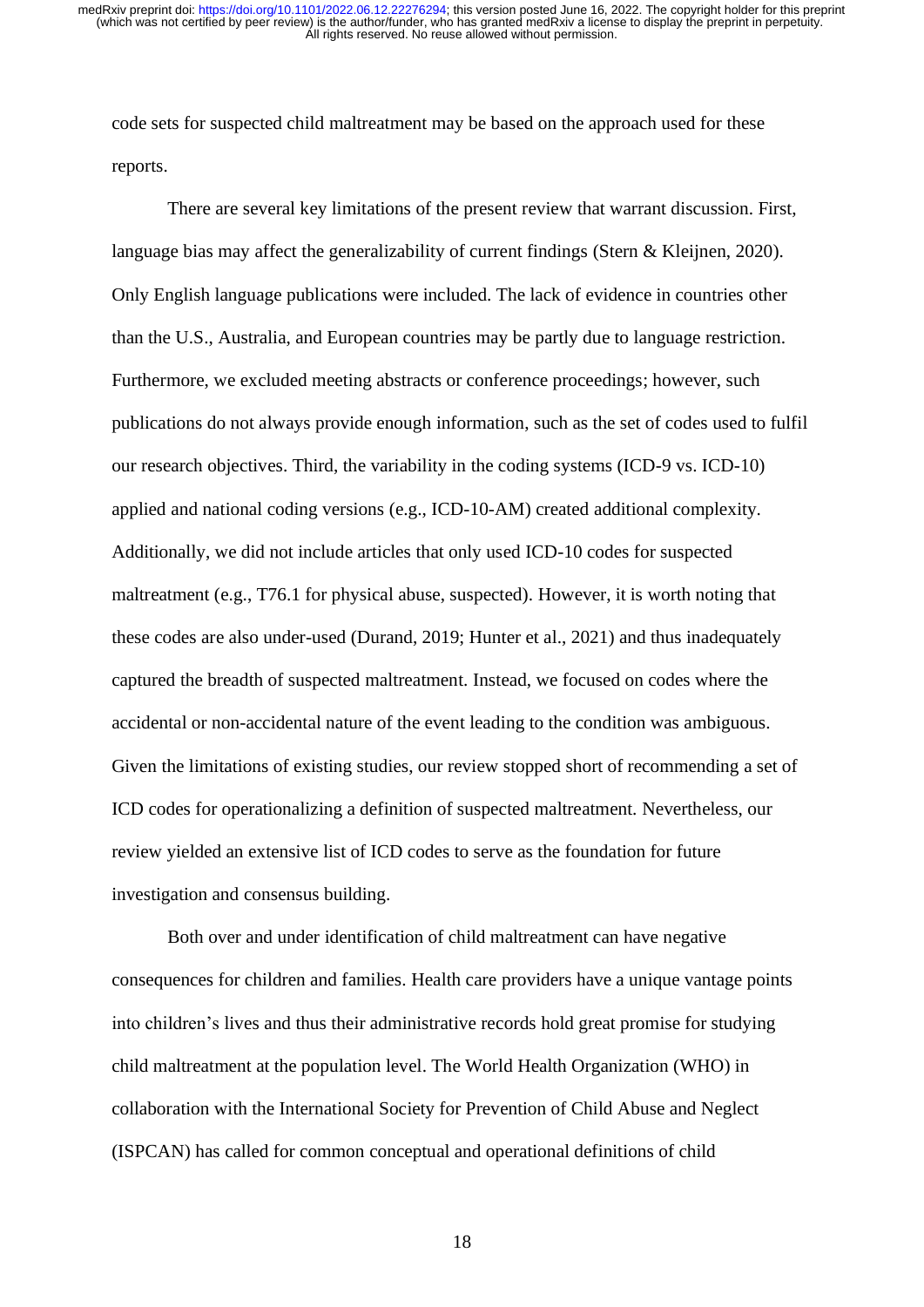maltreatment and the set-up of working groups to develop an agreed set of guidelines on assigning ICD codes to confirmed and suspected child maltreatment cases (World Health Organization, 2006). Our review provides a basis for developing recommended guidelines that establish a comprehensive and uniform set of codes for studying child maltreatment. The establishment of clear guidelines and the validation of the codes could enable researchers to more efficiently and uniformly address a variety of questions such as estimating prevalence and cost of care, and evaluating prevention efforts.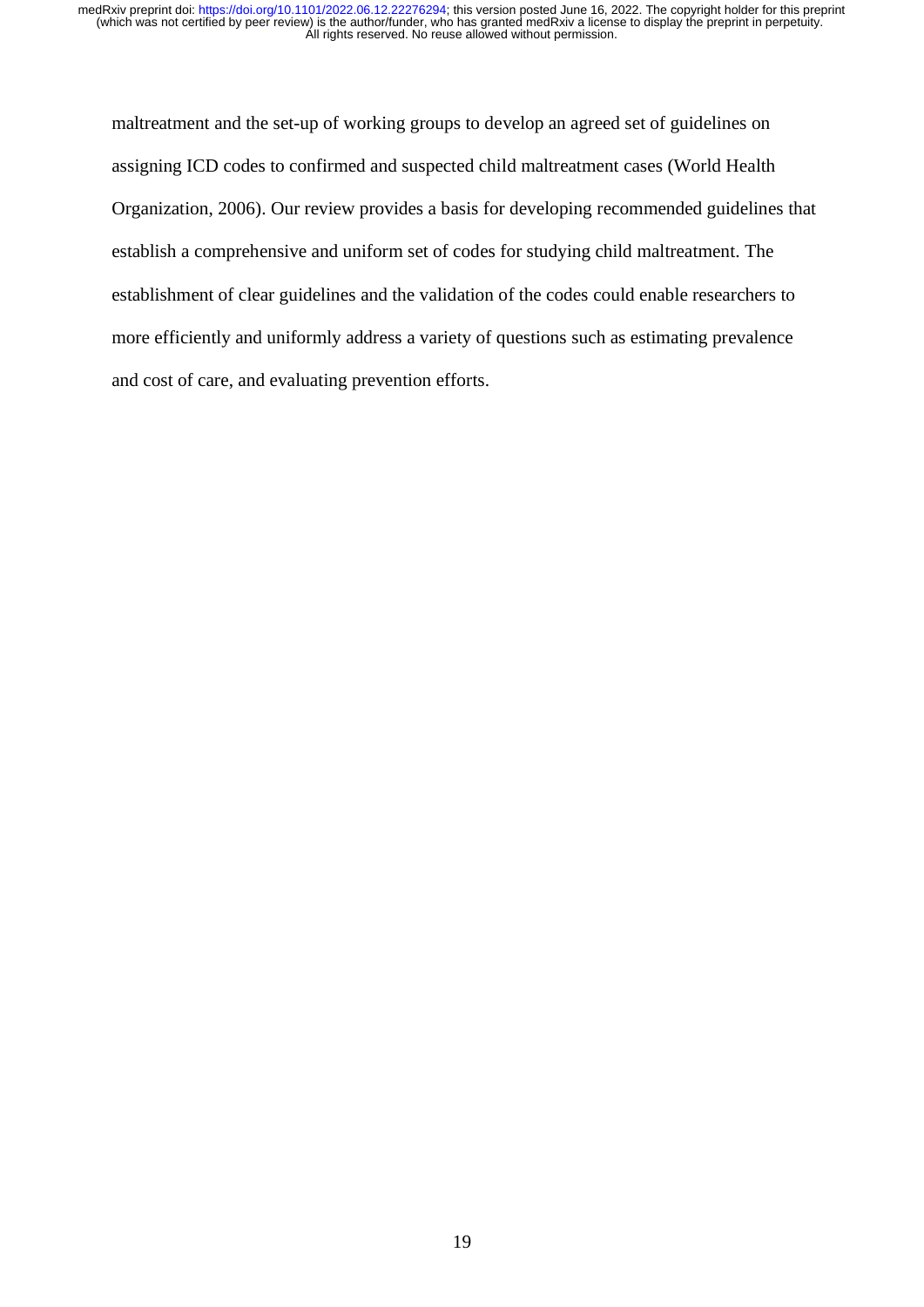#### References

- Bailhache, M., Lafagne, A., Lagarde, M., & Richer, O. (2020). Do Victims of Abusive Head Trauma Visit Emergency Departments More Often Than Children Hospitalized for Fever? A Case-Control Study. *Pediatric Emergency Care*. 1-6.
- Barnes, P. D. (2011). Imaging of nonaccidental injury and the mimics: issues and controversies in the era of evidence-based medicine. *Radiologic Clinics*, *49*(1), 205- 229.
- Ben-Arieh, A., & McDonell, J. (2009). Child safety measure as a proxy for child maltreatment: Preliminary evidence for the potential and validity of using ICD-9 coded hospital discharge data at the community level. *Children and Youth Services Review, 31*(8), 873-878.
- Bentivegna, K., Durante, A., Livingston, N., & Hunter, A. A. (2019). Child sexual abuse identified in emergency departments using ICD-9-CM, 2011 to 2014. *The Journal of Emergency Medicine, 56*(6), 719-726.
- Berger, R. P., Parks, S., Fromkin, J., Rubin, P., & Pecora, P. J. (2015). Assessing the accuracy of the International Classification of Diseases codes to identify abusive head trauma: a feasibility study. *Injury Prevention, 21*(e1), e133-e137.
- Berkowitz, C. D. (2017). Physical abuse of children. *New England Journal of Medicine*, *376*(17), 1659-1666.
- Chang, Y.-T., Chang, H.-Y., Chen, L.-W., Lu, T.-H., Tsai, H.-J., Chen, Y.-W., . . . Feng, J.-Y. (2020). Incidence and characteristics of paediatric abusive head trauma in Taiwan, 2006–2015: a nationwide population-based study. *Injury Prevention*, 27, 356-362.
- Christian, C. W., & Committee on Child Abuse and Neglect. (2015). The evaluation of suspected child physical abuse. *Pediatrics*, *135*(5), e1337-e1354.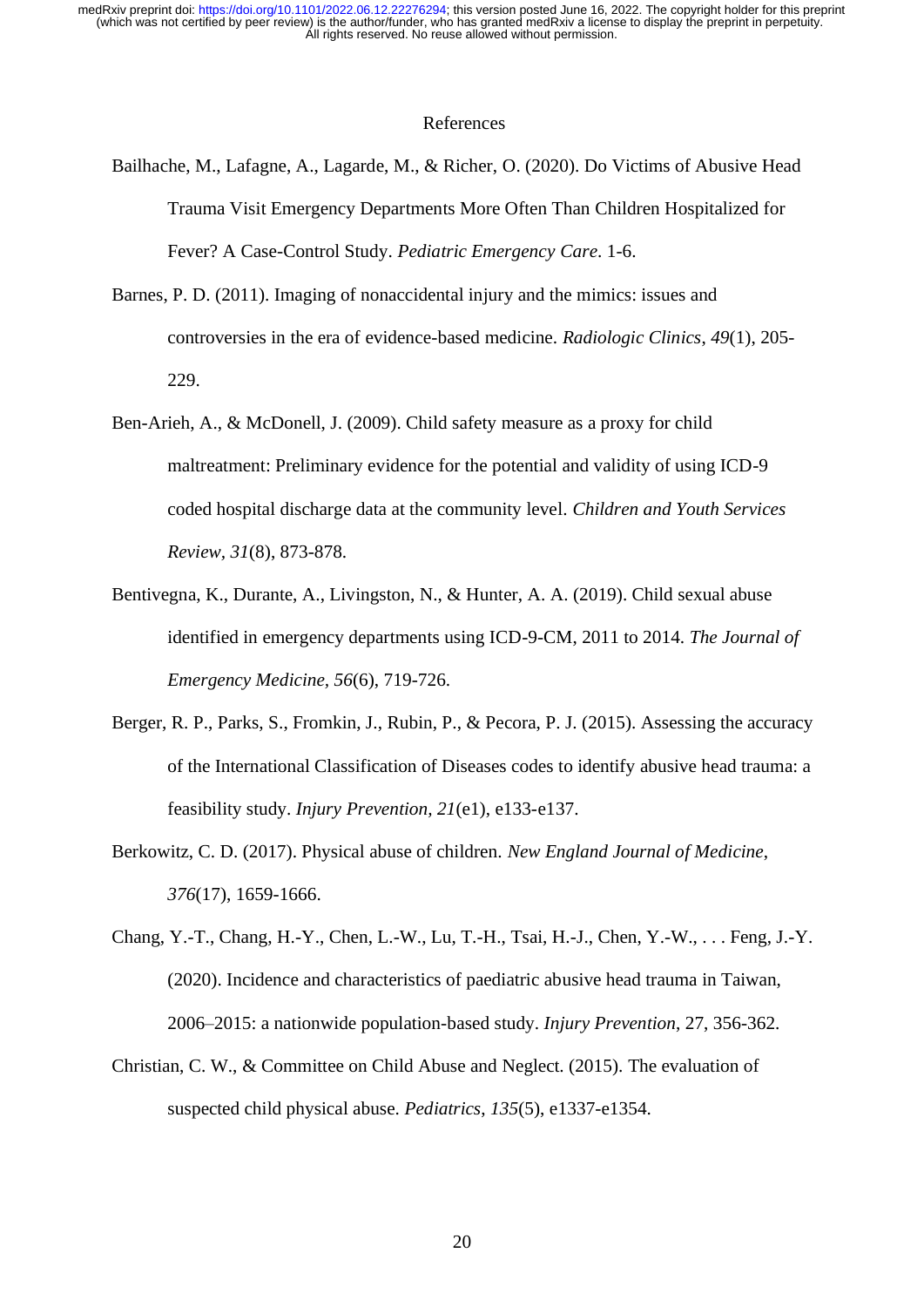Covidence systematic review software. Veritas Health Innovation, Melbourne, Australia. Retrieved from www.covidence.org

Deans, K. J., Thackeray, J., Groner, J. I., Cooper, J. N., & Minneci, P. C. (2014). Risk factors for recurrent injuries in victims of suspected non-accidental trauma: a retrospective cohort study. *BMC Pediatrics, 14*(1), 1-10.

Dougall, N., Savinc, J., Maxwell, M., Karatzias, T., O'Connor, R. C., Williams, B., . . . Fyvie, C. (2020). Childhood adversity, mental health and suicide (CHASE): a methods protocol for a longitudinal case-control linked data study. *International Journal of Population Data Science, 5*(1), 1338.

- Durand, M. B., McLaughlin, C. M., Imagawa, K. K., Upperman, J. S., & Jensen, A. R. (2019). Identifying targets to improve coding of child physical abuse at a pediatric trauma center. *Journal of Trauma Nursing| JTN, 26*(5), 239-242.
- Emrick, B. B., Smith, E., Thompson, L., Mullett, C., Pino, E., Snyder, K., . . . Istfan, S. (2019). Epidemiology of abusive head trauma in West Virginia children< 24 months: 2000–2010. *Child Abuse & Neglect, 93*, 215-221.
- Ettaro, L., Berger, R. P., & Songer, T. (2004). Abusive head trauma in young children: characteristics and medical charges in a hospitalized population. *Child Abuse & Neglect, 28*(10), 1099-1111.
- Feng, J.-Y., Chiang, W.-L., & Lu, T.-H. (2011). What's new in ICD-10-CM in classifying child maltreatment? *Child Abuse & Neglect, 35*(8), 655-657.
- Flaherty, E. G., Sege, R. D., Griffith, J., Price, L. L., Wasserman, R., Slora, E., . . . Angelilli, M. L. (2008). From suspicion of physical child abuse to reporting: primary care clinician decision-making. *Pediatrics, 122*(3), 611-619.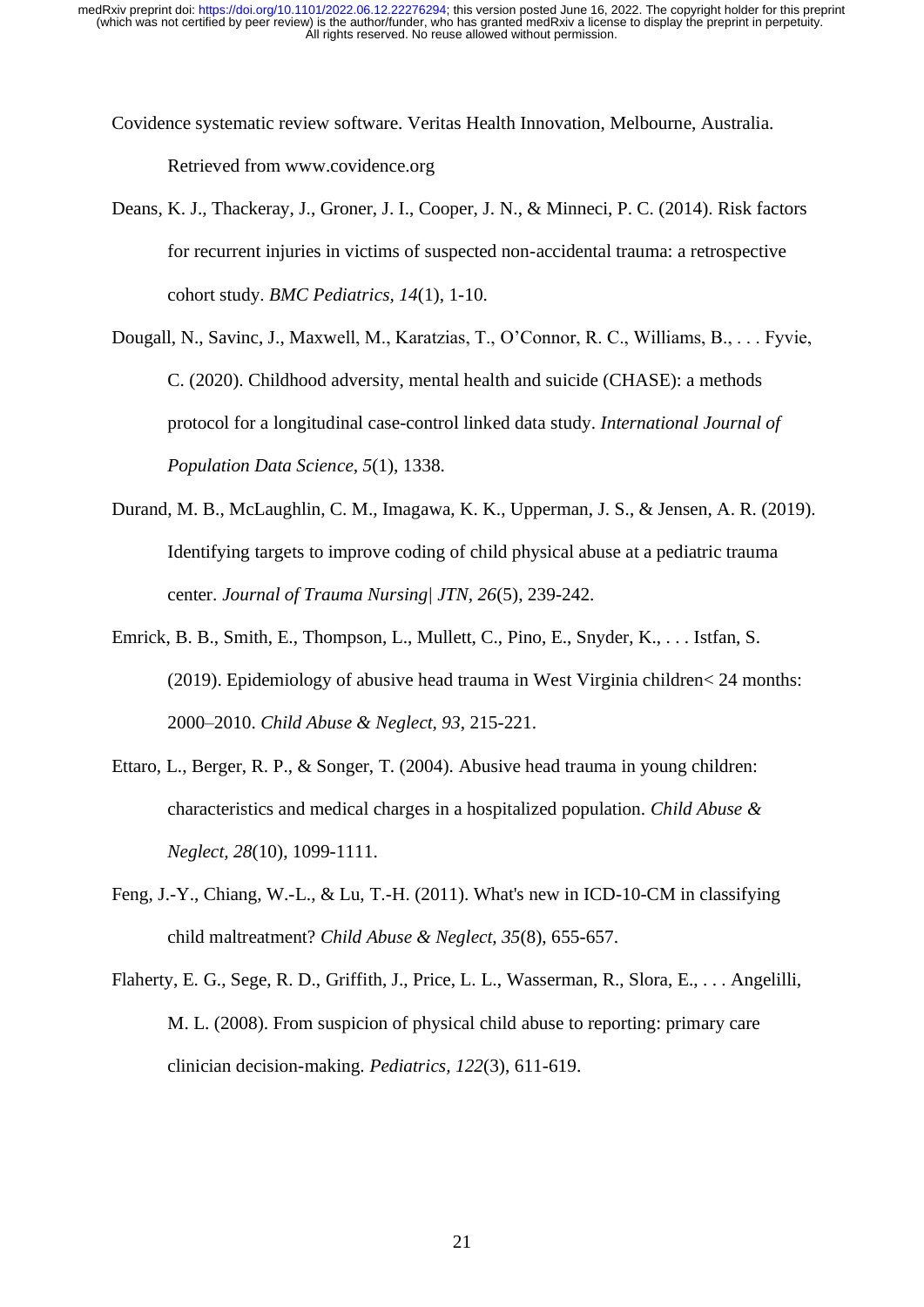Fujiwara, T., Barr, R. G., Brant, R. F., Rajabali, F., & Pike, I. (2012). Using International Classification of Diseases, codes to estimate abusive head trauma in children. *American Journal of Preventive Medicine, 43*(2), 215-220.

- Gilbert, R., Fluke, J., O'Donnell, M., Gonzalez-Izquierdo, A., Brownell, M., Gulliver, P., ... & Sidebotham, P. (2012). Child maltreatment: variation in trends and policies in six developed countries. *The Lancet*, *379*(9817), 758-772.
- Gonzalez-Izquierdo, A., Ward, A., O'Donnell, M., Li, L., Roposch, A., Stanley, F., & Gilbert, R. (2013). Cross-country comparison of victimisation-related injury admission in children and adolescents in England and Western Australia. *BMC Health Services Research, 13*(1), 1-9.
- González-Izquierdo, A., Woodman, J., Copley, L., van der Meulen, J., Brandon, M., Hodes, D., . . . Gilbert, R. (2010). Variation in recording of child maltreatment in administrative records of hospital admissions for injury in England, 1997–2009. *Archives of Disease in Childhood, 95*(11), 918-925.
- Guthridge, S. L., Ryan, P., Condon, J. R., Moss, J. R., & Lynch, J. (2014). Trends in hospital admissions for conditions associated with child maltreatment, Northern Territory, 1999‐2010. *Medical Journal of Australia, 201*(3), 162-166.
- Hermetet, C., Laurent, É., El Allali, Y., Gaborit, C., Urvois-Grange, A., Biotteau, M., ... Grammatico-Guillon, L. (2021). Child maltreatment by non-accidental burns: interest of an algorithm of detection based on hospital discharge database. *International Journal of Legal Medicine, 135*(2), 509-519.
- Högberg, U., Lampa, E., Högberg, G., Aspelin, P., Serenius, F., & Thiblin, I. (2018). Infant abuse diagnosis associated with abusive head trauma criteria: incidence increase due to overdiagnosis? *The European Journal of Public Health, 28*(4), 641-646.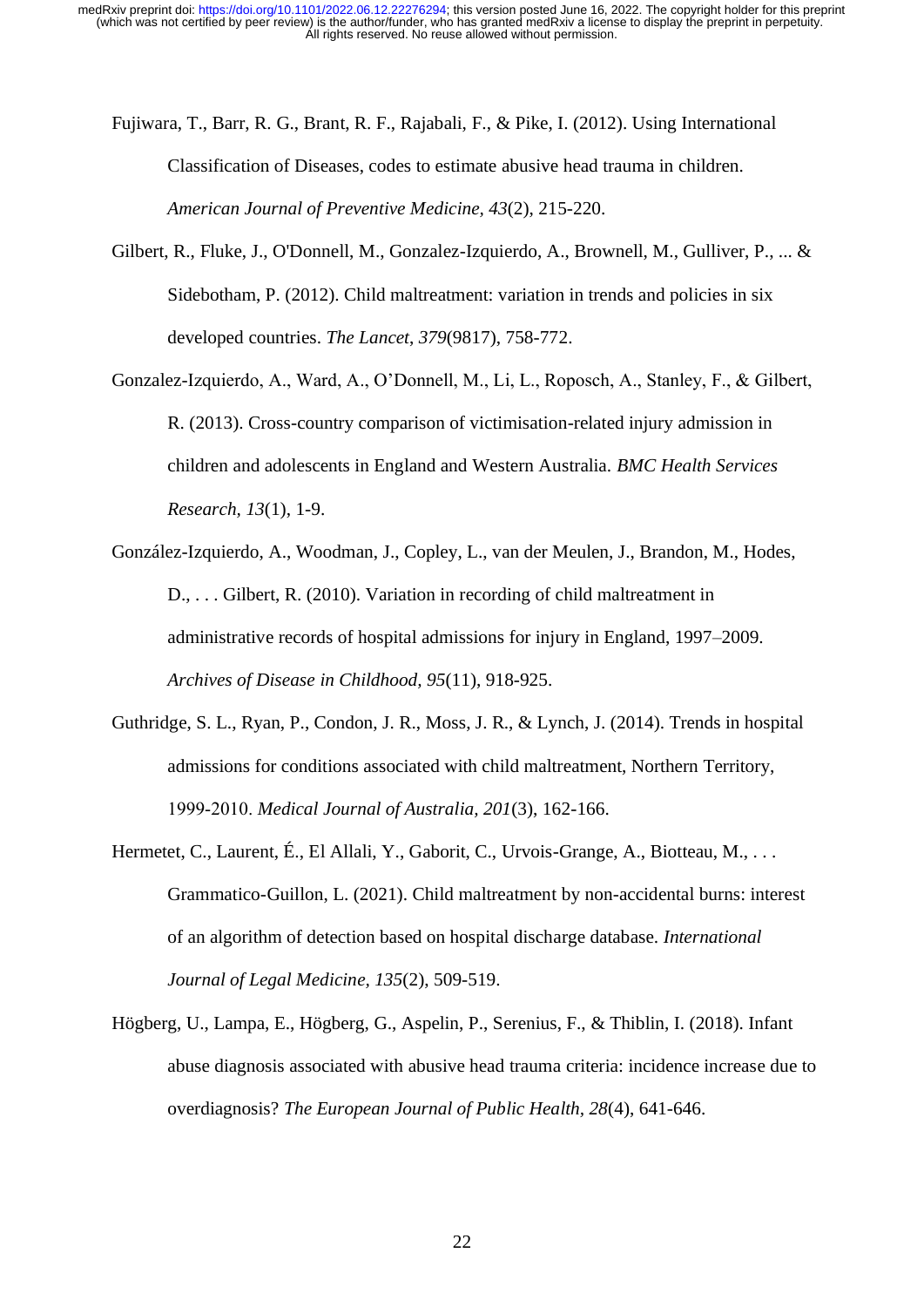- Högberg, U., Sennerstam, R., Wester, K., Högberg, G., Andersson, J., & Thiblin, I. (2019). Medical diagnoses among infants at entry in out-of-home care: A Swedish populationregister study. *Health Science Reports, 2*(8), e133.
- Hohl, C. M., Karpov, A., Reddekopp, L., & Stausberg, J. (2014). ICD-10 codes used to identify adverse drug events in administrative data: a systematic review. *Journal of the American Medical Informatics Association, 21*(3), 547-557.
- Hunter, A. A., & Bernstein, B. (2019). Identification of child maltreatment-related emergency department visits in Connecticut, 2011 to 2014. *Clinical Pediatrics, 58*(9), 970-976.
- Hunter, A. A., Livingston, N., DiVietro, S., Reese, L. S., Bentivegna, K., & Bernstein, B. (2021). Child maltreatment surveillance following the ICD-10-CM transition, 2016- 2018. *Injury Prevention, 27*(3), 251-256.
- Jackson, A. M., Kissoon, N., & Greene, C. (2015). Aspects of abuse: recognizing and responding to child maltreatment. *Current Problems in Pediatric and Adolescent Health Care, 45*(3), 58-70.
- Jonson-Reid, M., Kohl, P. L., & Drake, B. (2012). Child and adult outcomes of chronic child maltreatment. *Pediatrics, 129*(5), 839-845.
- Kennedy, J. M., Lazoritz, S., & Palusci, V. J. (2020). Risk factors for child maltreatment fatalities in a national pediatric inpatient database. *Hospital Pediatrics, 10*(3), 230- 237.
- King, A. J., Farst, K. J., Jaeger, M. W., Onukwube, J. I., & Robbins, J. M. (2015). Maltreatment-related emergency department visits among children 0 to 3 years old in the United States. *Child Maltreatment, 20*(3), 151-161.
- King, W. K., Kiesel, E. L., & Simon, H. K. (2006). Child abuse fatalities: are we missing opportunities for intervention? *Pediatric Emergency Care, 22*(4), 211-214.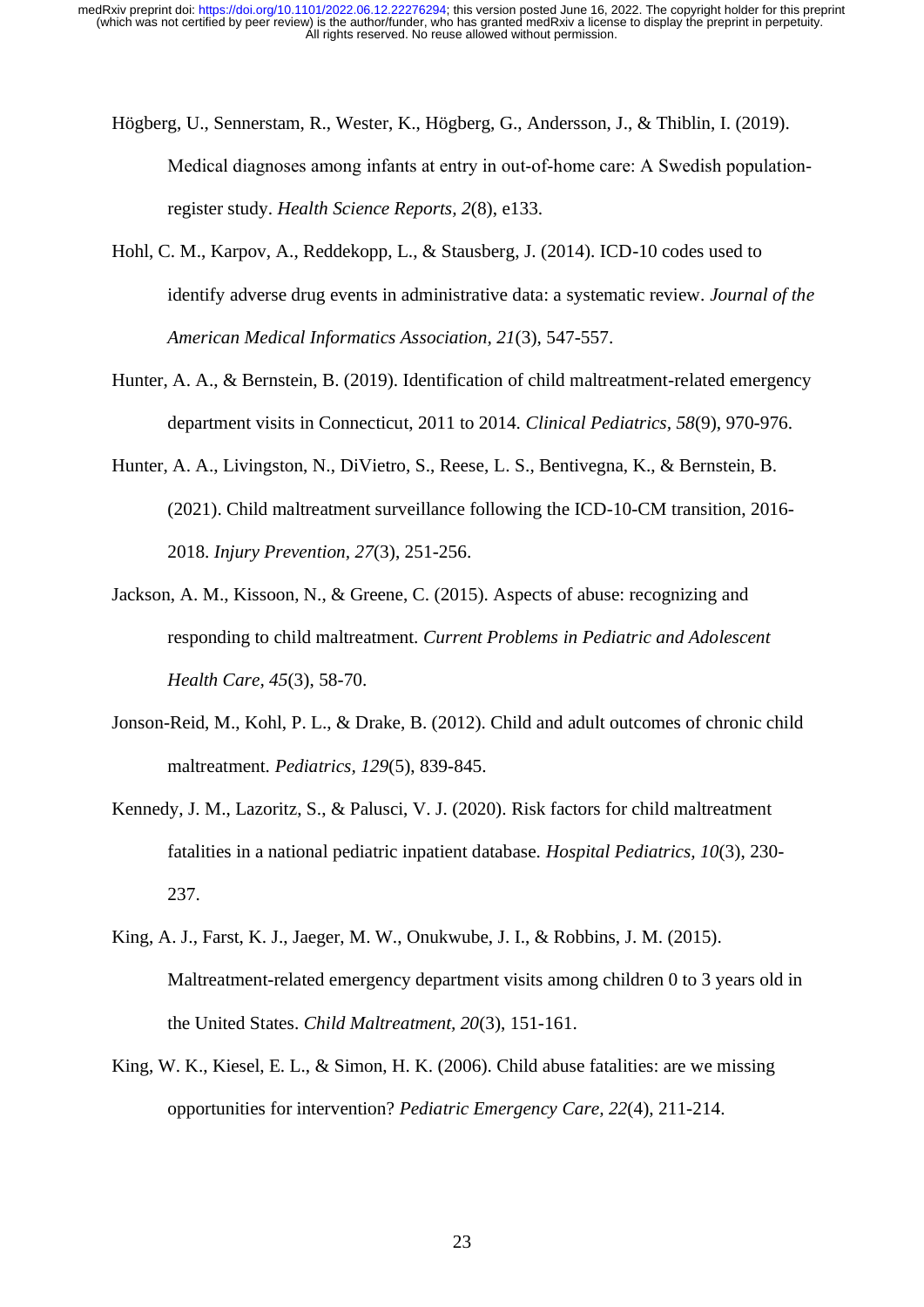- Kuang, X., Aratani, Y., & Li, G. (2018). Association between emergency department utilization and the risk of child maltreatment in young children. *Injury Epidemiology, 5*(1), 1-8.
- Lee, J. J., Gonzalez-Izquierdo, A., & Gilbert, R. (2012). Risk of maltreatment-related injury: a cross-sectional study of children under five years old admitted to hospital with a head or neck injury or fracture. *PloS one, 7*(10), e46522.
- Leeb, R.T., Paulozzi, L., Melanson, C., Simon, T., Arias, I. (2008). Child Maltreatment Surveillance: Uniform Definitions for Public Health and Recommended Data Elements, Version 1.0. Atlanta (GA): Centers for Disease Control and Prevention, National Center for Injury Prevention and Control.
- Letson, M. M., Cooper, J. N., Deans, K. J., Scribano, P. V., Makoroff, K. L., Feldman, K. W., & Berger, R. P. (2016). Prior opportunities to identify abuse in children with abusive head trauma. *Child Abuse & Neglect, 60*, 36-45.
- Leventhal, J. M., Martin, K. D., & Asnes, A. G. (2008). Incidence of fractures attributable to abuse in young hospitalized children: results from analysis of a United States database. *Pediatrics*, *122*(3), 599-604.
- Lindberg, D. M., Beaty, B., Juarez-Colunga, E., Wood, J. N., & Runyan, D. K. (2015). Testing for abuse in children with sentinel injuries. *Pediatrics, 136*(5), 831-838.
- Maguire, S. A., Kemp, A. M., Lumb, R. C., & Farewell, D. M. (2011). Estimating the probability of abusive head trauma: a pooled analysis. *Pediatrics*, *128*(3), e550-e564.
- Matone, M., Kellom, K., Griffis, H., Quarshie, W., Faerber, J., Gierlach, P., . . . Cronholm, P. (2018). A mixed methods evaluation of early childhood abuse prevention within evidence-based home visiting programs. *Maternal and Child Health Journal, 22*(1), 79-91.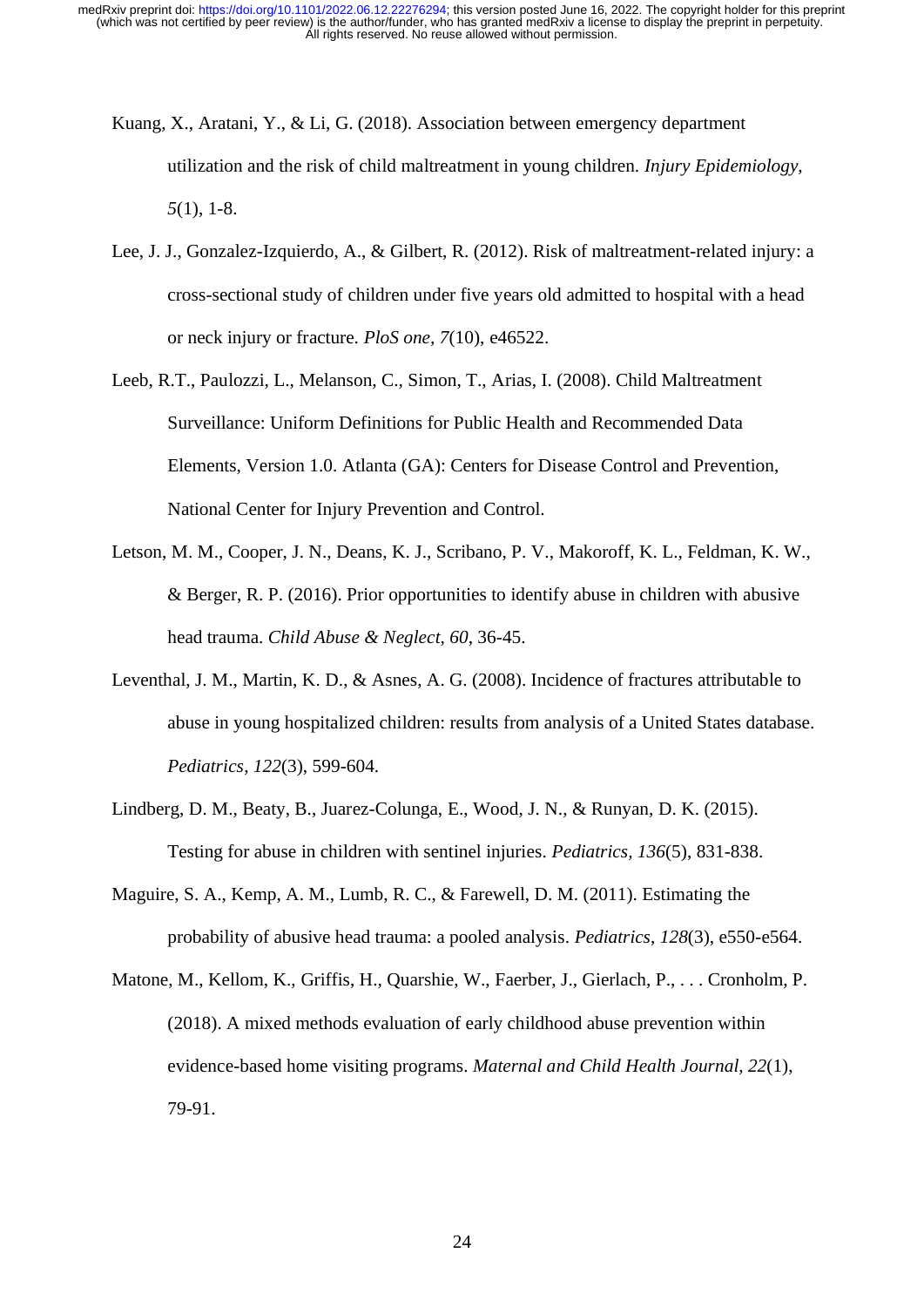- McDonell, J. R., Ben-Arieh, A., & Melton, G. B. (2015). Strong Communities for Children: Results of a multi-year community-based initiative to protect children from harm. *Child Abuse & Neglect, 41*, 79-96.
- McKenzie, K., & Scott, D. A. (2011). Using routinely collected hospital data for child maltreatment surveillance: issues, methods and patterns. *BMC Public Health, 11*(1), 1- 10.
- McKenzie, K., Scott, D. A., Waller, G. S., & Campbell, M. (2011). Reliability of routinely collected hospital data for child maltreatment surveillance. *BMC Public Health, 11*(1), 1-8.
- Mitchell, I. C., Norat, B. J., Auerbach, M., Bressler, C. J., Como, J. J., Escobar Jr, M. A., ... Rosado, N. (2021). Identifying maltreatment in infants and young children presenting with fractures: does age matter? *Academic Emergency Medicine, 28*(1), 5-18.
- National Institute for Health and Care Excellence. (2009). Child maltreatment: when to suspect maltreatment in under 18s. NICE Guidance. Retrieved from https://www.nice.org.uk/guidance/cg89.
- Oral, R., Blum, K. L., & Johnson, C. (2003). Fractures in young children: are physicians in the emergency department and orthopedic clinics adequately screening for possible abuse? *Pediatric Emergency Care, 19*(3), 148-153.
- Parks, S., Sugerman, D., Xu, L., & Coronado, V. (2012). Characteristics of non-fatal abusive head trauma among children in the USA, 2003–2008: application of the CDC operational case definition to national hospital inpatient data. *Injury Prevention, 18*(6), 392-398.
- Parks, S.E., Annest, J.L., Hill, H.A., Karch, D.L. (2012). *Pediatric Abusive Head Trauma: Recommended Definitions for Public Health Surveillance and Research.* Atlanta (GA): Centers for Disease Control and Prevention.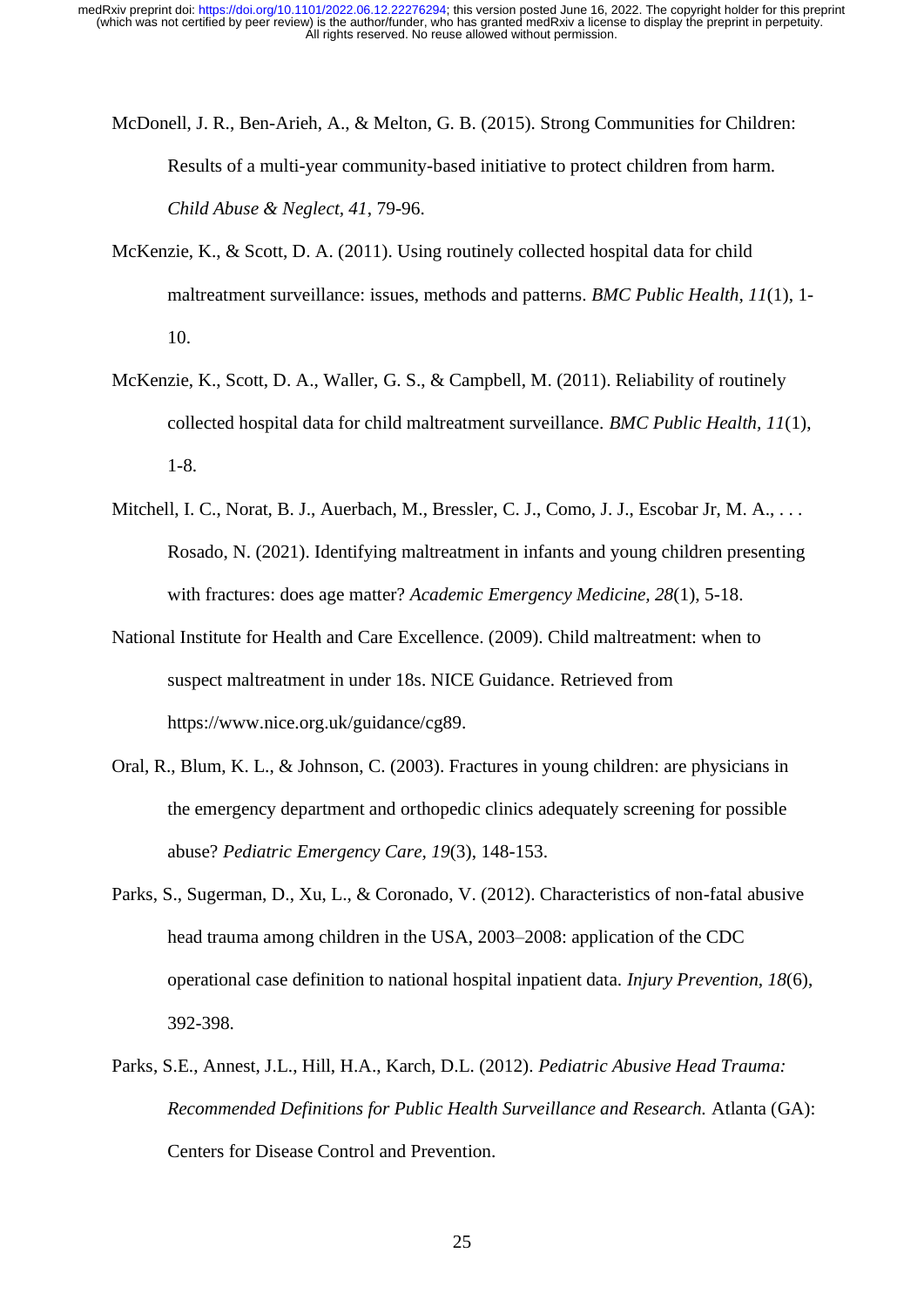- Parks, S. E., Kegler, S. R., Annest, J. L., & Mercy, J. A. (2012). Characteristics of fatal abusive head trauma among children in the USA: 2003–2007: an application of the CDC operational case definition to national vital statistics data. *Injury Prevention, 18*(3), 193-199.
- Quiroz, H. J., Parreco, J., Easwaran, L., Willobee, B., Ferrantella, A., Rattan, R., . . . Perez, E. A. (2020). Identifying populations at risk for child abuse: a nationwide analysis. *Journal of Pediatric Surgery, 55*(1), 135-139.
- Raghavan, R., Brown, D. S., Allaire, B. T., Garfield, L. D., Ross, R. E., & Hedeker, D. (2015). Challenges in using Medicaid claims to ascertain child maltreatment. *Child Maltreatment, 20*(2), 83-91.
- Schilling, S., Lanier, P., Rose, R. A., Shanahan, M., & Zolotor, A. J. (2020). A quasiexperimental effectiveness study of Triple P on child maltreatment. *Journal of Family Violence, 35*(4), 373-383.
- Schnitzer, P. G., Slusher, P. L., Kruse, R. L., & Tarleton, M. M. (2011). Identification of ICD codes suggestive of child maltreatment. *Child Abuse & Neglect, 35*(1), 3-17.
- Scott, D., Tonmyr, L., Fraser, J., Walker, S., & McKenzie, K. (2009). The utility and challenges of using ICD codes in child maltreatment research: a review of existing literature. *Child Abuse & Neglect, 33*(11), 791-808.
- Shanahan, M. E., Zolotor, A. J., Parrish, J. W., Barr, R. G., & Runyan, D. K. (2013). National, regional, and state abusive head trauma: application of the CDC algorithm. *Pediatrics, 132*(6), e1546-e1553.
- Sheets, L. K., Leach, M. E., Koszewski, I. J., Lessmeier, A. M., Nugent, M., & Simpson, P. (2013). Sentinel injuries in infants evaluated for child physical abuse. *Pediatrics, 131*(4), 701-707.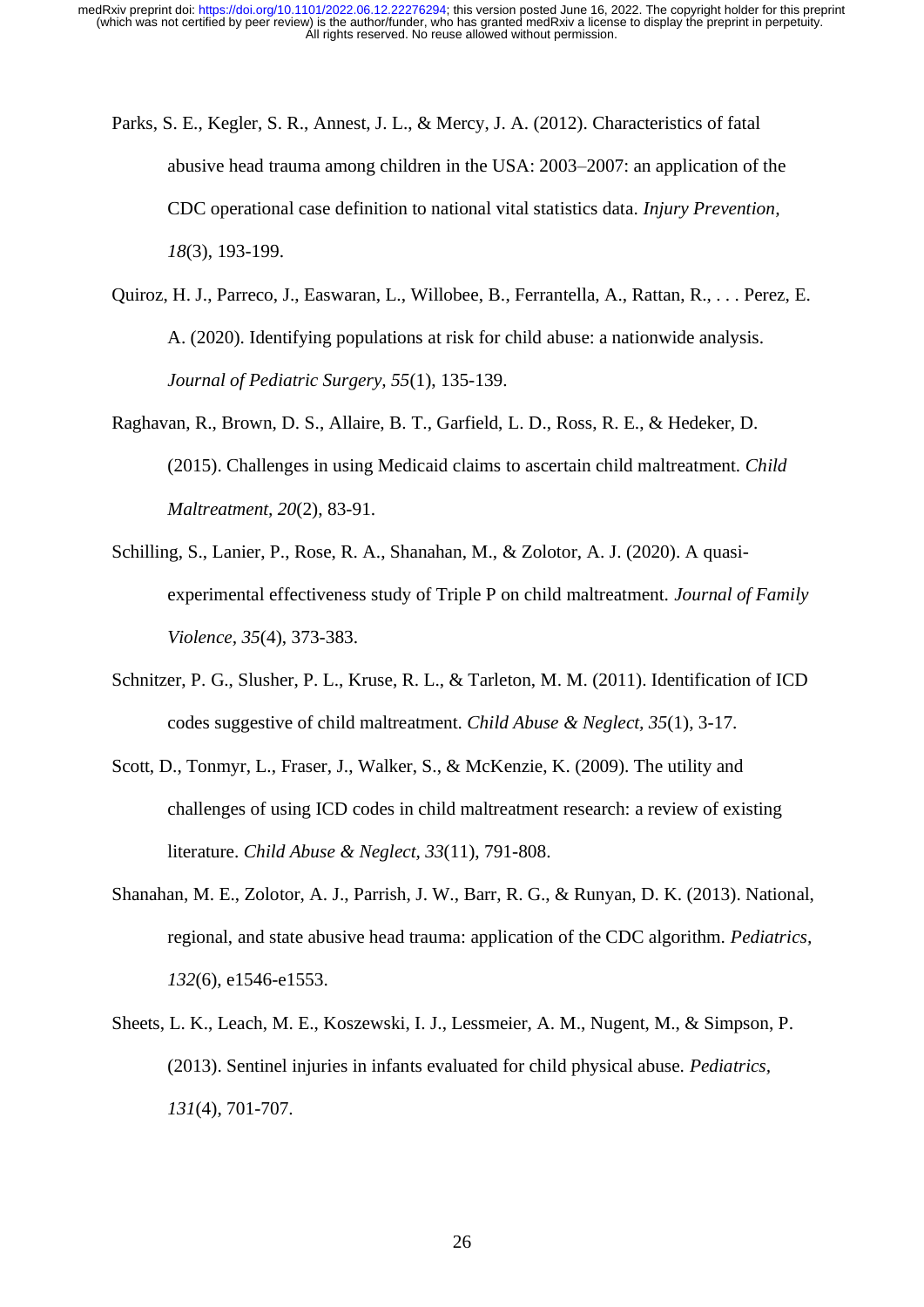- Somji, Z., Plint, A., McGahern, C., Al-Saleh, A., & Boutis, K. (2011). Diagnostic coding of abuse related fractures at two children's emergency departments. *Child Abuse & Neglect, 35*(11), 905-914.
- Sonderman, K. A., Wolf, L. L., Madenci, A. L., & Beres, A. L. (2018). Insurance status and pediatric mortality in nonaccidental trauma. *Journal of Surgical Research, 231*, 126- 132.
- Stern, C., & Kleijnen, J. (2020). Language bias in systematic reviews: you only get out what you put in. *JBI Evidence Synthesis*, 1818-1819.
- Thackeray, J., Minneci, P. C., Cooper, J. N., Groner, J. I., & Deans, K. J. (2016). Predictors of increasing injury severity across suspected recurrent episodes of non-accidental trauma: a retrospective cohort study. *BMC Pediatrics, 16*(1), 1-10.
- The EndNote Team. (2013). EndNote (Version EndNote X9) [64 bit]. Philadelphia, PA: Clarivate.
- Thorpe, E. L., Zuckerbraun, N. S., Wolford, J. E., & Berger, R. P. (2014). Missed opportunities to diagnose child physical abuse. *Pediatric Emergency Care, 30*(11), 771-776.
- Thurman, D., & Guerrero, J. (1999). Trends in hospitalization associated with traumatic brain injury. *Jama*, *282*(10), 954-957.
- Tricco, A. C., Lillie, E., Zarin, W., O'Brien, K. K., Colquhoun, H., Levac, D., ... & Straus, S. E. (2018). PRISMA extension for scoping reviews (PRISMA-ScR): checklist and explanation. *Annals of Internal Medicine*, *169*(7), 467-473.
- Wheeler, K. K., Shi, J., Xiang, H., Haley, K. J., & Groner, J. I. (2017). Child maltreatment in US emergency departments: imaging and admissions. *Child Abuse & Neglect, 69*, 96- 105.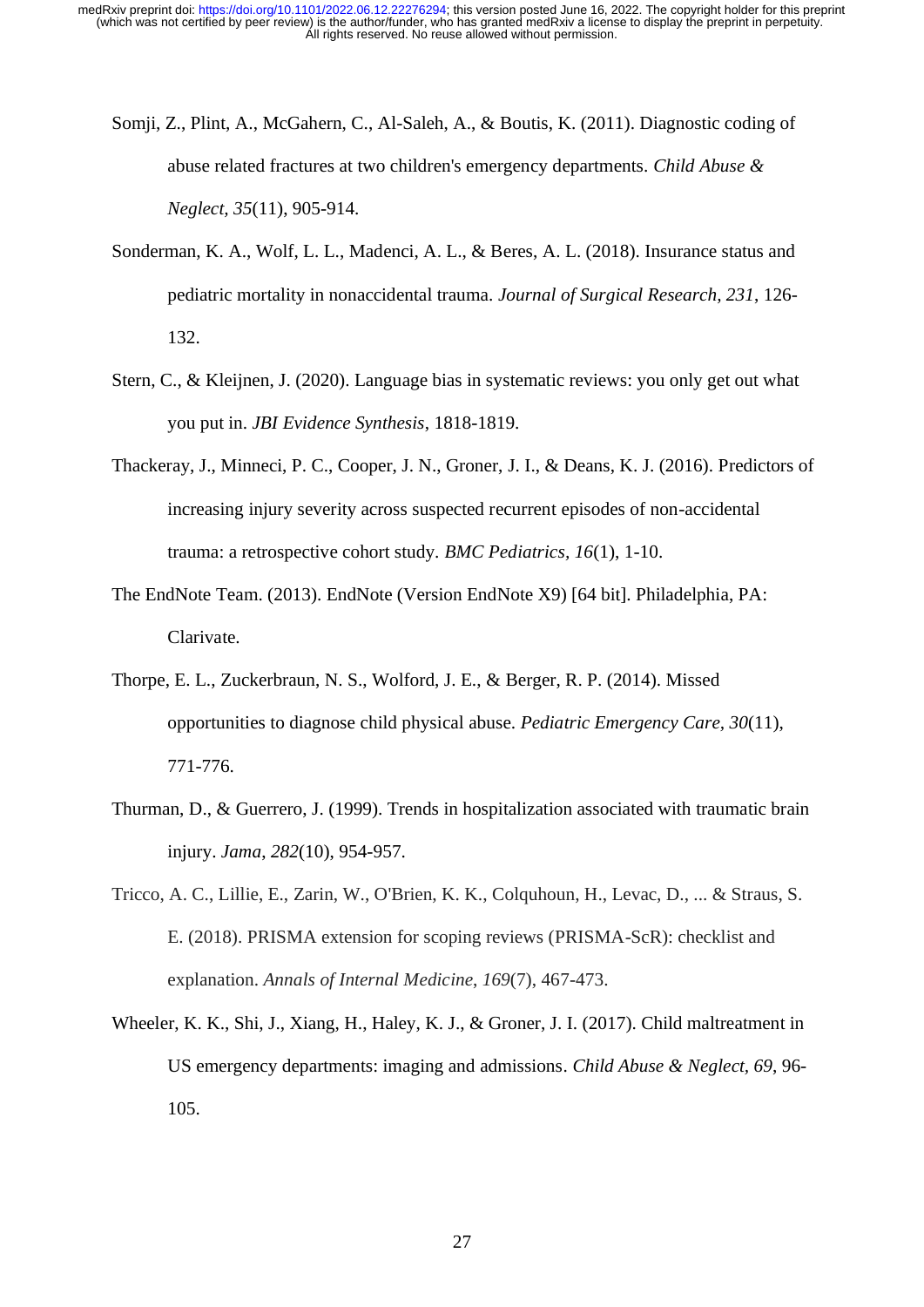- Wood, J. N., Christian, C. W., Adams, C. M., & Rubin, D. M. (2009). Skeletal surveys in infants with isolated skull fractures. *Pediatrics*, *123*(2), e247-e252.
- Wood, J. N., Hall, M., Schilling, S., Keren, R., Mitra, N., & Rubin, D. M. (2010). Disparities in the evaluation and diagnosis of abuse among infants with traumatic brain injury. *Pediatrics*, *126*(3), 408-414.
- World Health Organization. (2006) *Preventing child maltreatment: a guide to taking action and generating evidence.* Switzerland: World Health Organization. Retrieved from https://apps.who.int/iris/handle/10665/43499
- World Health Organization. (2021). International Statistical Classification of Diseases and Related Health Problems (ICD). World Health Organization. Retrieved from <https://www.who.int/classifications/classification-of-diseases>
- Wu, M.-F., Lu, T.-H., Lin, C.-J., & Feng, J.-Y. (2015). Risk factors and physical signs of child abuse in hospitalized children in Taiwan. *Children and Youth Services Review, 58*, 137-141.
- Yamaoka, Y., Fujiwara, T., Fujino, Y., Matsuda, S., & Fushimi, K. (2020). Incidence and age distribution of hospitalized presumptive and possible abusive head trauma of children under 12 months old in Japan. *Journal of Epidemiology, 30*(2), 91-97.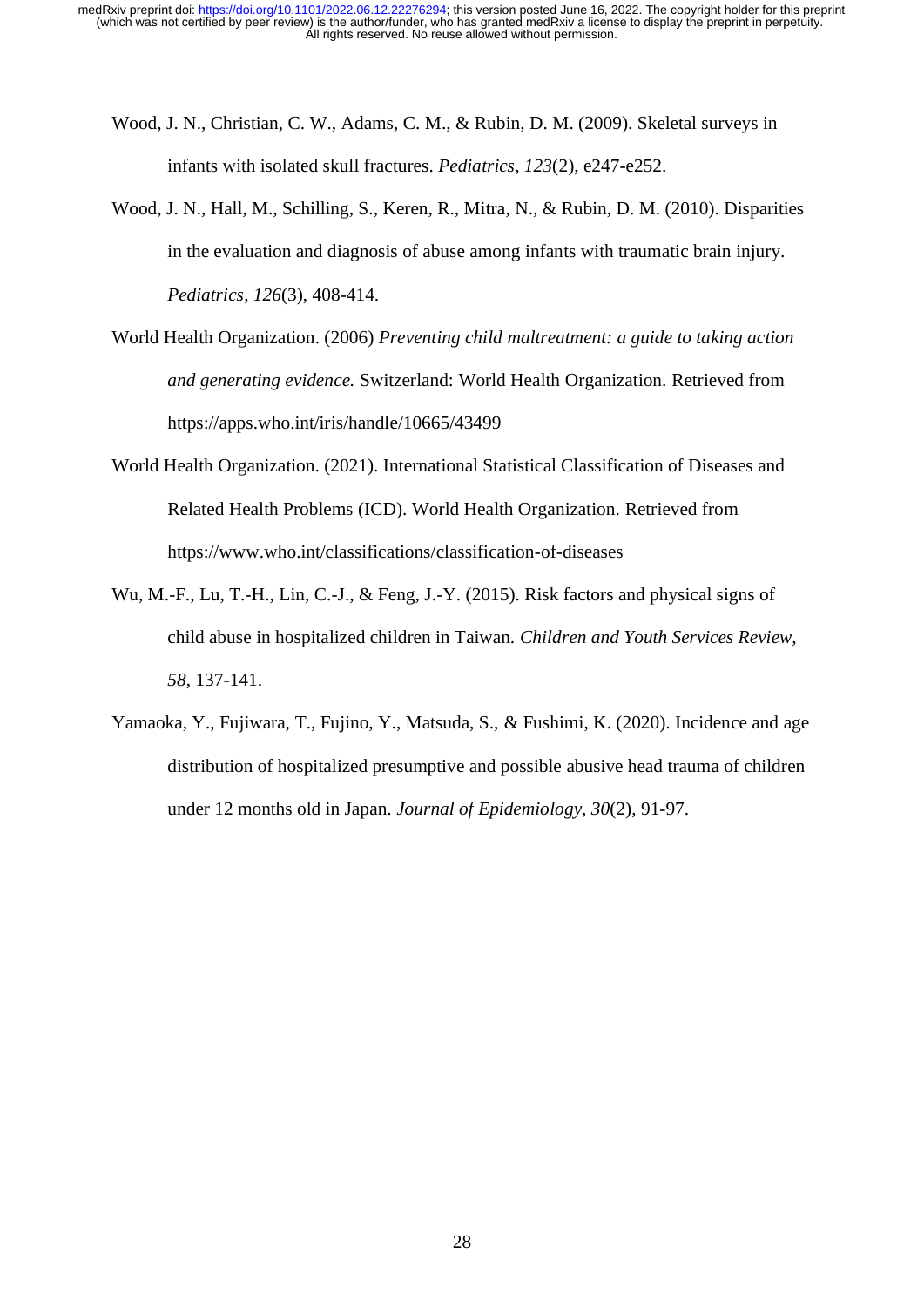Table 1 *Description of 37 Included Studies*

| <b>Study Characteristics</b>       | $n\left(\frac{0}{0}\right)$ |
|------------------------------------|-----------------------------|
| Study years                        | 2004-2020                   |
| Country                            |                             |
| U.S.                               | 22                          |
| Australia                          | $\overline{4}$              |
| Canada                             | $\overline{2}$              |
| England                            | $\overline{3}$              |
| France                             | $\overline{2}$              |
| Japan                              | $\mathbf{1}$                |
| Scotland                           | $\mathbf{1}$                |
| Sweden                             | $\mathbf{2}$                |
| China                              | $\mathbf{1}$                |
| Sample size, range                 | 110 - 99,629,700            |
| Design                             |                             |
| Retrospective cohort study         | 32                          |
| Case-control study                 | 5                           |
| Setting                            |                             |
| <b>Emergency Department only</b>   | 7                           |
| Inpatient only                     | 5                           |
| Both inpatient and outpatient care | $\overline{2}$              |
| Hospital                           | 21                          |
| Community                          | $\overline{2}$              |
| Maltreatment type                  |                             |
| Multiple maltreatment              | 21                          |
| Physical abuse exclusive           | 15                          |
| Abusive head trauma                | 10                          |
| Neglect exclusive                  | $\boldsymbol{0}$            |
| Sexual abuse exclusive             | 1                           |
| Emotional abuse exclusive          | $\overline{0}$              |
| ICD system                         |                             |
| $ICD-9$                            | 22                          |
| $ICD-10$                           | 13                          |
| <b>Both</b>                        | $\overline{2}$              |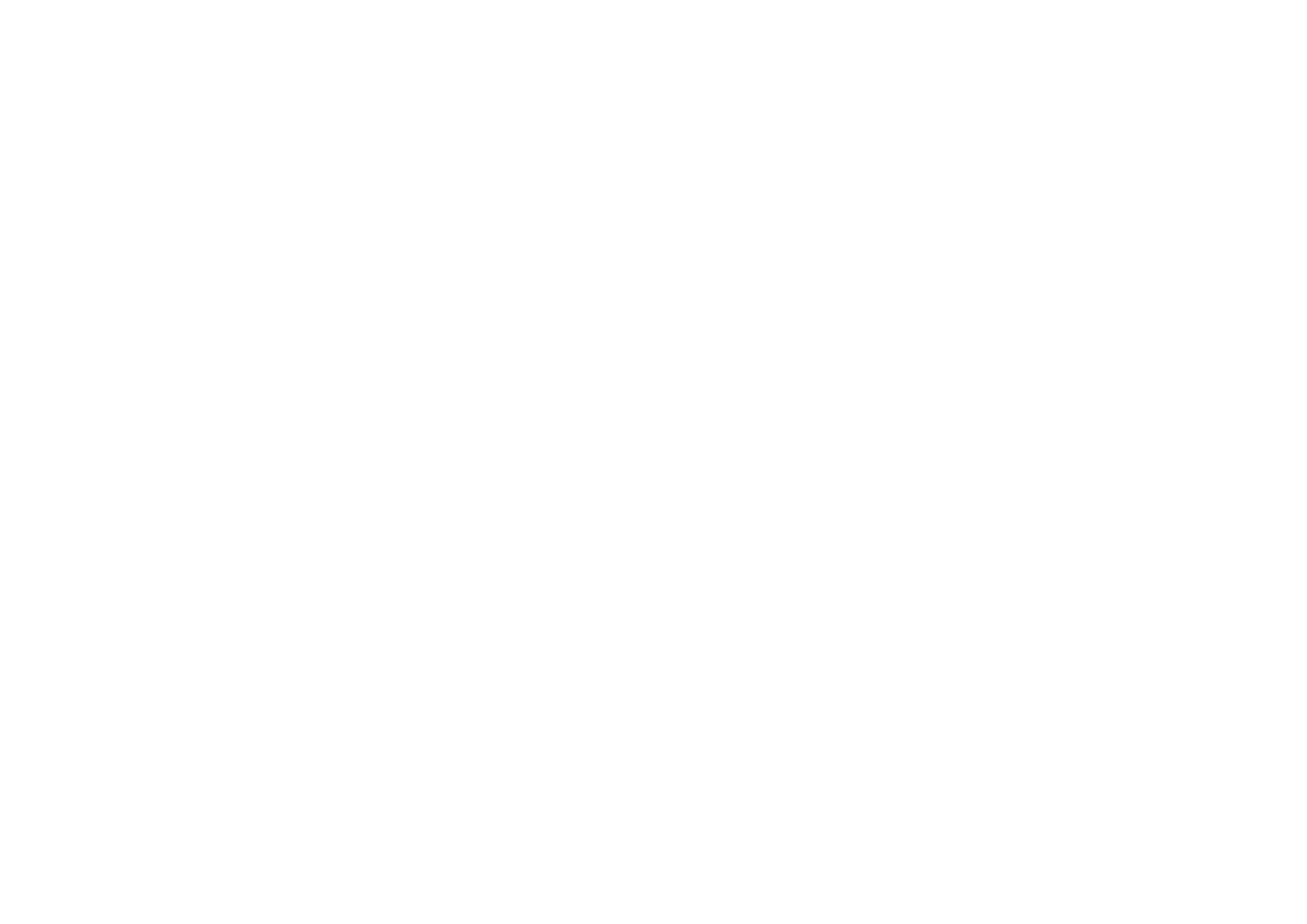Table 2 *Selected Study Characteristics of Included Studies*

| Lead Author,<br>Year  | <b>Main Study Aim</b>                                                                                                                                                                    | Country | <b>Data Source</b>                                                                                                                          | <b>Sample</b><br><b>Size</b> | <b>Child</b><br>Age | <b>Methods</b><br><b>Identifying ICD</b><br>Codes                                   | Coding<br><b>System</b> |
|-----------------------|------------------------------------------------------------------------------------------------------------------------------------------------------------------------------------------|---------|---------------------------------------------------------------------------------------------------------------------------------------------|------------------------------|---------------------|-------------------------------------------------------------------------------------|-------------------------|
| <b>Physical abuse</b> |                                                                                                                                                                                          |         |                                                                                                                                             |                              |                     |                                                                                     |                         |
| Deans, 2014           | Identify patterns of injuries and<br>factors associated with suspected<br>episodes of recurrent NAT in<br>young children who had at least<br>one highly suspicious encounter<br>for NAT. | U.S.    | Hospital discharge data:<br>Partners for Kids (PFK), a<br>nationwide Children's<br>Hospital's pediatric<br>accountable care<br>organization | 1,361                        | $<$ 19              | <b>NR</b>                                                                           | ICD-9-CM                |
| Högberg,<br>2018      | Examine the incidence of<br>diagnosis of infant abuse over<br>three decades.                                                                                                             | Sweden  | Swedish Patient Register,<br>the Swedish Medical Birth<br>Register and the Swedish<br><b>Cause of Death Register</b>                        | 914,875                      | $\lt 2$             | Based on existing<br>work (Barnes,<br>2011; Berkowitz,<br>2017; Christian,<br>2015) | $ICD-10$                |
| Hermetet,<br>2020     | Create a detection algorithm of<br>non-accidental pediatric burns.                                                                                                                       | France  | French Hospital Discharge<br>Databases                                                                                                      | 312                          | < 16                | <b>NR</b>                                                                           | $ICD-10$                |
| Matone, 2018          | Estimate the effectiveness of<br>home visiting models on early<br>childhood maltreatment<br>ascertained from clinical<br>diagnoses in ED and inpatient<br>healthcare encounters.         | U.S.    | <b>Child Medicaid Claims</b>                                                                                                                | 8,736                        | < 18                | Based on existing<br>work (Wood et al.,<br>2010)                                    | $ICD-9$                 |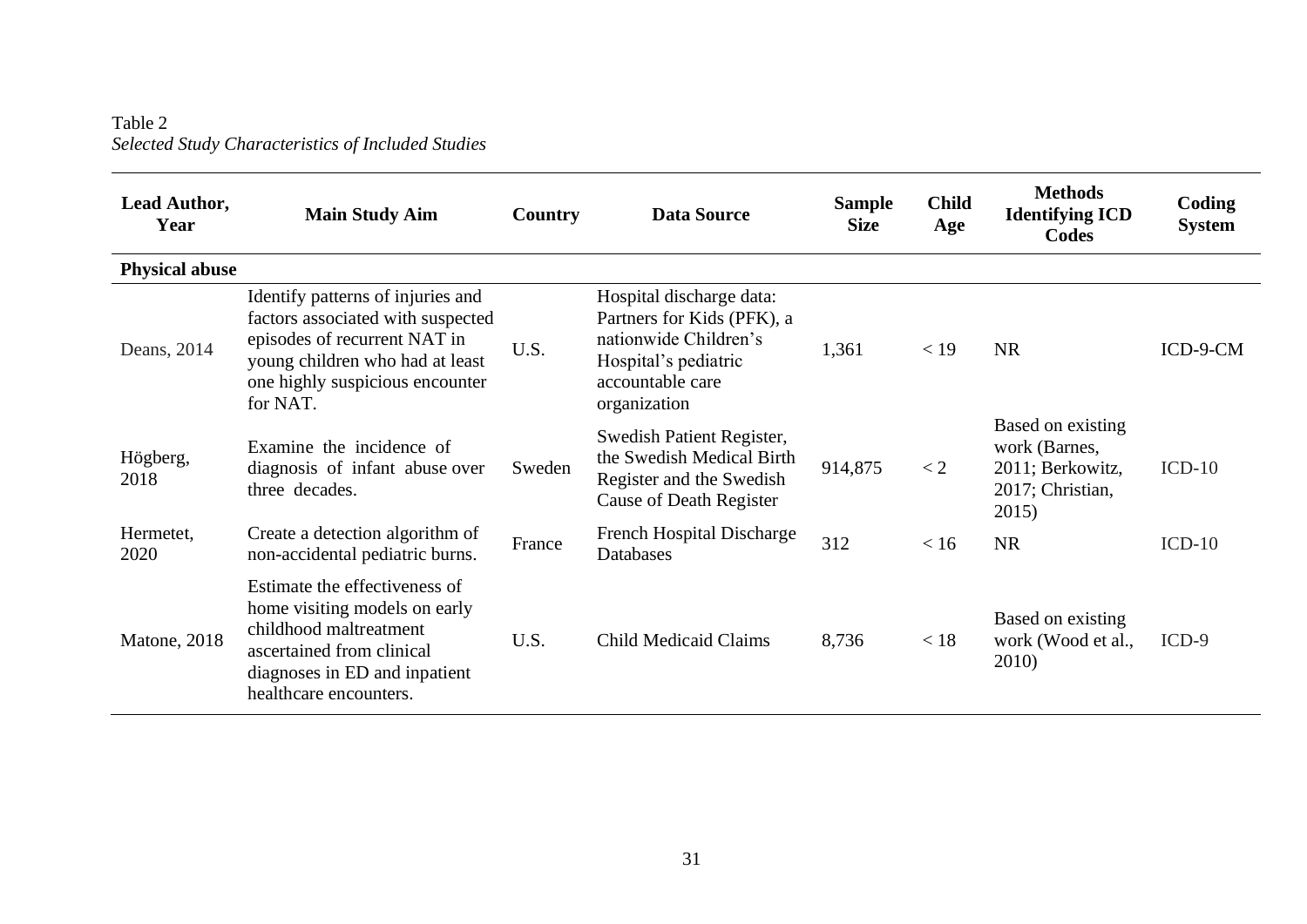| Thackeray,<br>2016         | Identify risk factors for<br>escalating severity of injury in<br>children with multiple events of<br>suspected non-accidental<br>trauma.   | U.S.   | Nationwide Children's<br>Hospitals' pediatric<br>accountable care<br>organization (ACO),<br>Partners for Kids (PFK)                                                                                                                           | 914       | < 19                      | <b>NR</b>                                                         | ICD-9-CM |
|----------------------------|--------------------------------------------------------------------------------------------------------------------------------------------|--------|-----------------------------------------------------------------------------------------------------------------------------------------------------------------------------------------------------------------------------------------------|-----------|---------------------------|-------------------------------------------------------------------|----------|
| <b>Abusive Head Trauma</b> |                                                                                                                                            |        |                                                                                                                                                                                                                                               |           |                           |                                                                   |          |
| Bailhache,<br>2020         | Compare the characteristics and<br>ED use between victims of AHT<br>and children hospitalized for<br>fever                                 | France | Hospital data: Tertiary<br>pediatric university<br>hospital of Bordeaux,<br>France                                                                                                                                                            | 134       | < 5                       | <b>Based on CDC</b><br>operational<br>definition                  | $ICD-10$ |
| Berger, 2015               | Assess the sensitivity and<br>specificity of the CDC-derived<br>ICD-9-based definition of AHT<br>and identify the source of<br>miscoding.  | U.S.   | Children's Hospital of<br>Pittsburgh of UPMC                                                                                                                                                                                                  | 227       | $0.2 -$<br>39.7<br>months | <b>Based on CDC</b><br>operational<br>definition                  | ICD-9-CM |
| Chang, 2020                | Examine the incidence rate and<br>the trend over years of PAHT<br>and describe the characteristics<br>of children who suffer from<br>PAHT. | China  | National administrative<br>datasets: ambulatory care<br>expenditure, inpatient<br>expenditure, accreditation<br>profile of medical facilities,<br>cause of death, multiple<br>cause of death, Taiwan<br>Maternal and Child Health<br>Database | <b>NR</b> | < 5                       | <b>Based on CDC</b><br>operational<br>definition                  | ICD-9-CM |
| <b>Emrick</b> , 2019       | Assess the epidemiology of<br>AHT.                                                                                                         | U.S.   | Three pediatric tertiary care<br>centers in WV, including<br>cases treated in the<br>emergency room, pediatric<br>floor, and Pediatric<br><b>Intensive Care Unit</b>                                                                          | 120       | < 2                       | Expert panel and<br>literature review<br>(Keenan et al.,<br>2003) | $ICD-9$  |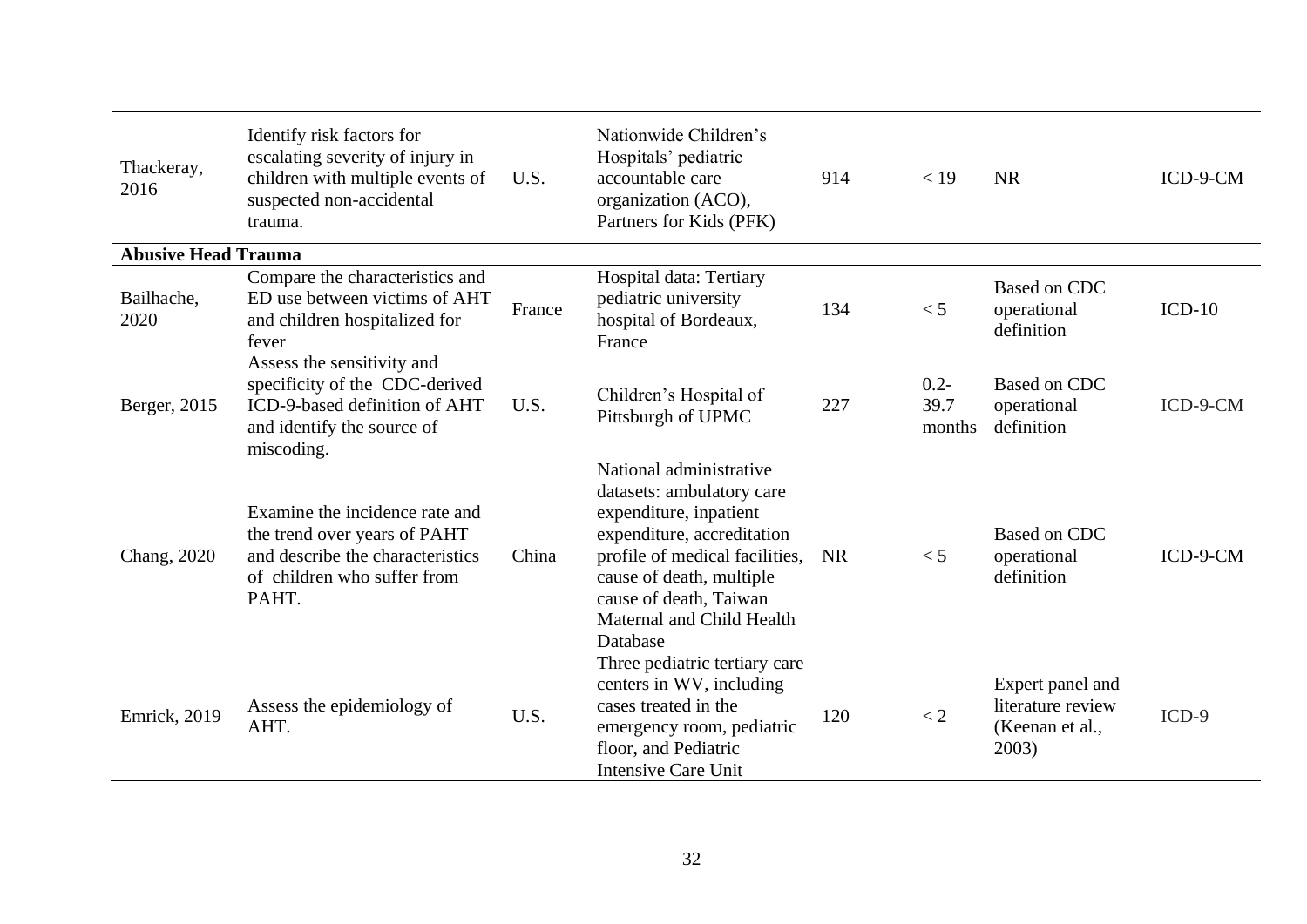| Ettaro, 2004                        | Describe the presenting<br>characteristics, hospital course,<br>and hospital charges associated<br>with hospital admissions for<br>head trauma examine whether<br>these factors differ among<br>abused and non-abused subjects. | U.S.   | Children's Hospital of<br>Pittsburgh                                                                           | 385       | < 4     | Based on existing<br>work (Thurman &<br>Guerrero, 1999) | ICD-9-CM |
|-------------------------------------|---------------------------------------------------------------------------------------------------------------------------------------------------------------------------------------------------------------------------------|--------|----------------------------------------------------------------------------------------------------------------|-----------|---------|---------------------------------------------------------|----------|
| Fujiwara,<br>2012                   | Propose definitions for cases of<br>AHT using ICD-10 data and<br>estimate the incidence of AHT.                                                                                                                                 | Canada | Discharge Abstract<br>Database from the<br>Canadian Institute of<br><b>Health Information</b>                  | <b>NR</b> | $\lt 2$ | <b>Based on CDC</b><br>operational<br>definition        | $ICD-10$ |
| Parks, Kegler,<br>et al., 2012      | Present the operational case<br>definition for fatal AHT and<br>assess fatal AHT incidence.                                                                                                                                     | U.S.   | <b>National Center for Health</b><br><b>Statistics National Vital</b><br>Statistics System data                | 780       | < 5     | Expert panel                                            | $ICD-10$ |
| Parks,<br>Sugerman, et<br>al., 2012 | Present operational case<br>definition of AHT and assess the<br>non-fatal AHT hospitalization<br>rate.                                                                                                                          | U.S.   | Nationwide Inpatient<br>Sample (NIS) data from the<br><b>Healthcare Cost and</b><br><b>Utilization Project</b> | 74,233    | < 5     | Expert panel                                            | ICD-9-CM |
| Shanahan,<br>2013                   | Examine AHT trends by<br>applying a coding algorithm<br>developed by CDC.                                                                                                                                                       | U.S.   | Inpatient discharge data:<br>Kids' Inpatient Databases<br>and North Carolina<br>Discharge Database             | <b>NR</b> | < 1     | <b>Based on CDC</b><br>operational<br>definition        | ICD-9-CM |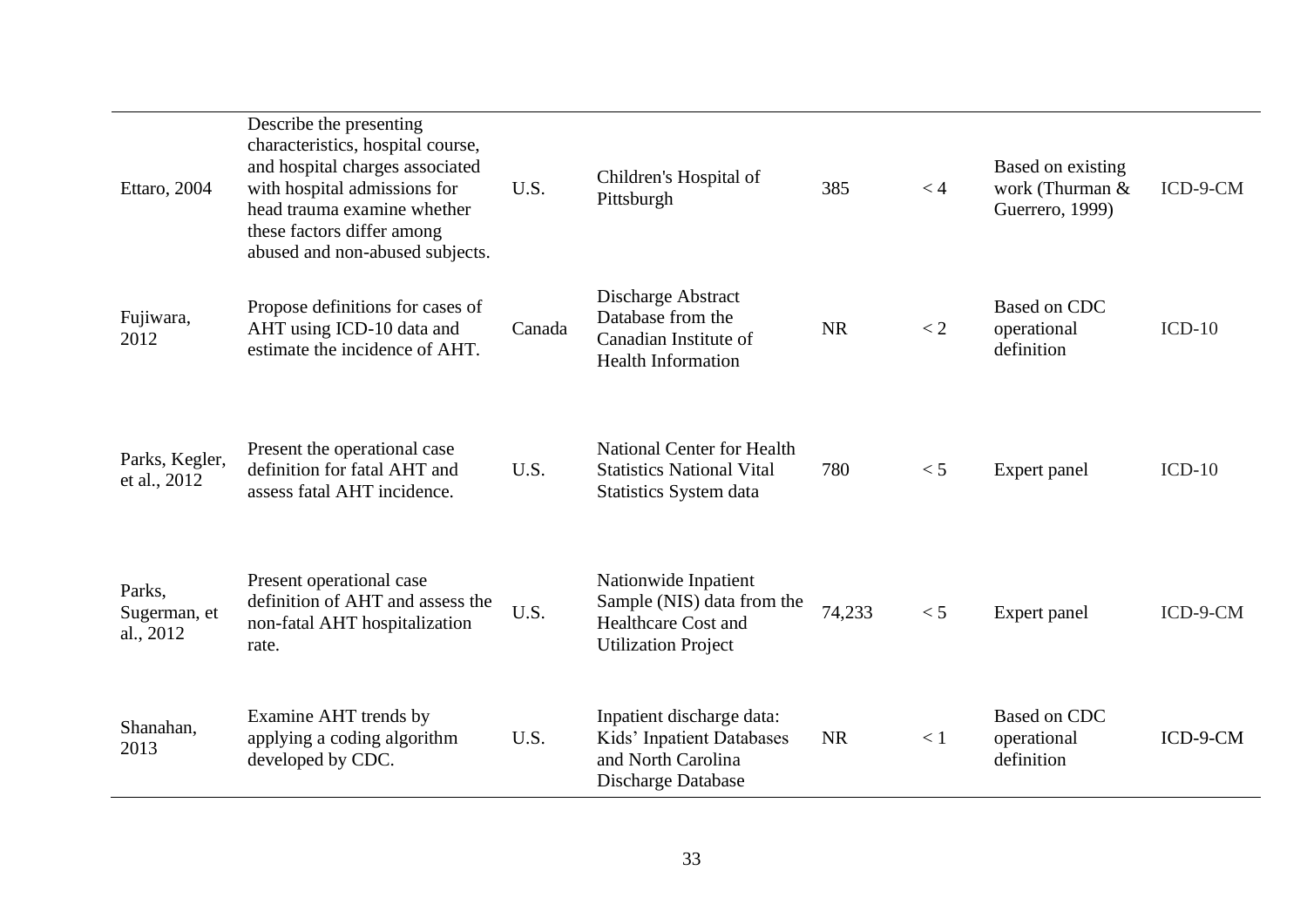| Yamaoka,<br>2020               | Assess the incidence and<br>distribution of age among young<br>children hospitalized with<br>intracranial injury. | Japan    | Patient discharge and<br>administrative claims:<br>Diagnosis Procedure<br><b>Combination database</b>                                                                                                                                  | $249,573-$<br>348,762                 | $<$ 3 | Based on CDC<br>operational<br>definition                | $ICD-10$              |
|--------------------------------|-------------------------------------------------------------------------------------------------------------------|----------|----------------------------------------------------------------------------------------------------------------------------------------------------------------------------------------------------------------------------------------|---------------------------------------|-------|----------------------------------------------------------|-----------------------|
| <b>Sexual abuse</b>            |                                                                                                                   |          |                                                                                                                                                                                                                                        |                                       |       |                                                          |                       |
| Bentivegna,<br>2019            | Assess ED visits coded with an<br>explicit or suggestive ICD code<br>for child sexual abuse.                      | U.S.     | ED data: Connecticut acute<br>care hospitals                                                                                                                                                                                           | 110                                   | < 10  | Based on existing<br>work (Schnitzer et<br>al., $2011$ ) | ICD-9-CM              |
| <b>Maltreatment in general</b> |                                                                                                                   |          |                                                                                                                                                                                                                                        |                                       |       |                                                          |                       |
| Ben-Arieh,<br>2009             | Identify ICD-9 codes to serve as<br>a measure of child safety and a<br>proxy measure of child<br>maltreatment.    | U.S.     | Inpatient and ED data:<br>linked agency<br>administrative data base<br>maintained by the South<br>Carolina Budget and<br>Control Board, routine<br>hospital incidence reports<br>for inpatient admissions<br>and emergency room visits | 1,077                                 | < 18  | Expert panel                                             | $ICD-9$               |
| Dougall, 2020                  | Examine the relationship<br>between childhood adversities<br>and subsequent child behavioral<br>problems.         | Scotland | Hospital data: General<br><b>Hospital Scottish</b><br>Morbidity Records,<br><b>Psychiatric Hospital</b><br>Records, Birth record and<br>maternity information,<br>Mother's linked hospital                                             | 6,907<br>cases,<br>70,000<br>controls | < 11  | Based on existing<br>work (Schnitzer et<br>al., $2011$ ) | ICD-9 and<br>$ICD-10$ |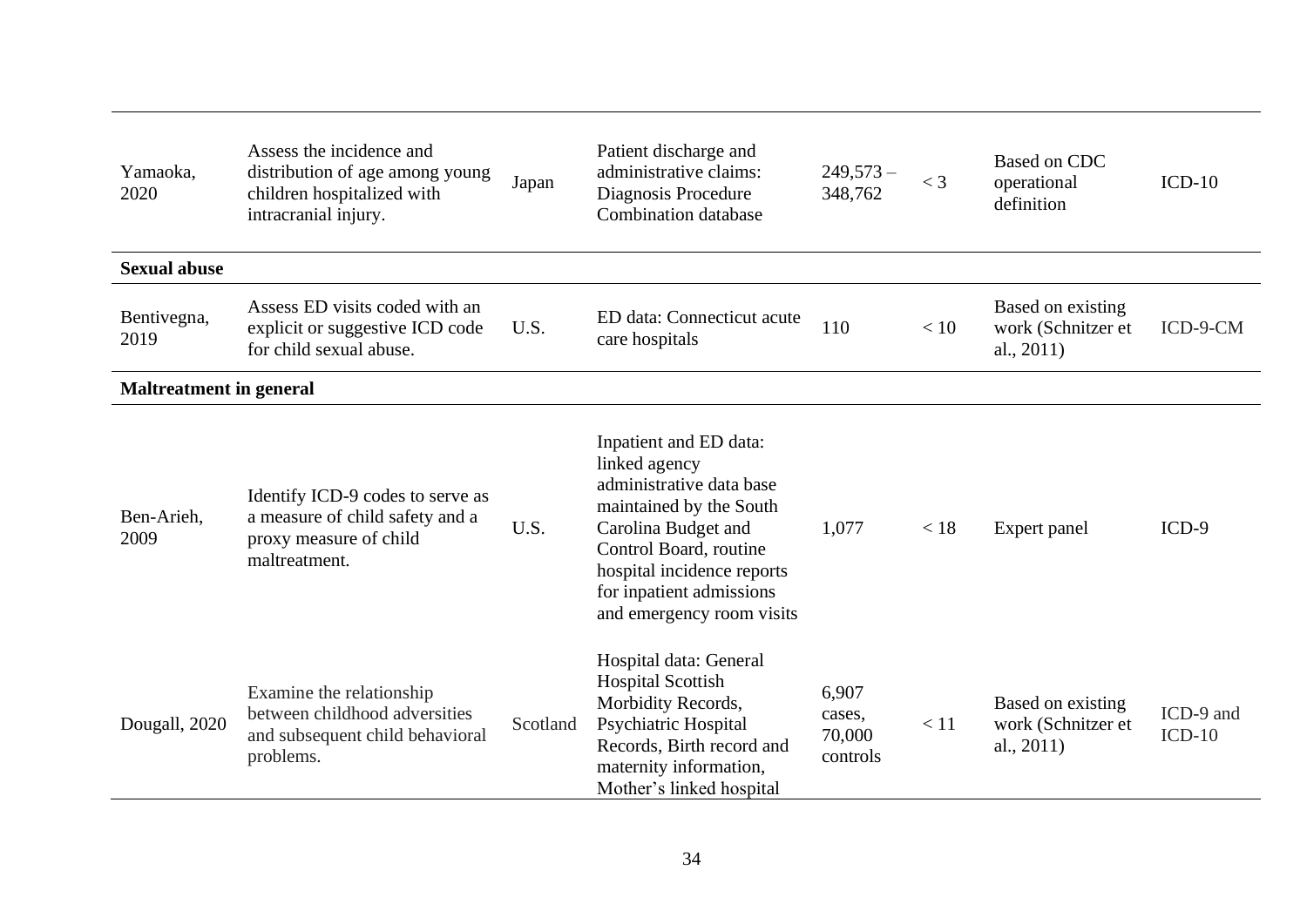|                                 |                                                                                                                                                                                  |                              | records, National Records<br>of Scotland death<br>certificates                                                                  |                                                                      |      |                                                                                                                                            |                 |
|---------------------------------|----------------------------------------------------------------------------------------------------------------------------------------------------------------------------------|------------------------------|---------------------------------------------------------------------------------------------------------------------------------|----------------------------------------------------------------------|------|--------------------------------------------------------------------------------------------------------------------------------------------|-----------------|
| Gonzalez-<br>Izquierdo,<br>2010 | Assess incidence of admission<br>for injury recorded by ICD-10<br>codes for maltreatment<br>syndrome or maltreatment-<br>related features.                                       | England                      | Hospital discharge data:<br><b>National Health Service</b><br>hospitals in England                                              | 488,642                                                              | < 6  | National guideline<br>(NICE, 2009) and<br>expert panel                                                                                     | $ICD-10$        |
| Gonzalez-<br>Izquierdo,<br>2013 | To examine the effect of age,<br>sex and deprivation on the<br>incidence of acute admission for<br>victimization related injury.                                                 | England<br>$\&$<br>Australia | Hospital discharge data:<br><b>National Health Service</b><br>hospitals in England and all<br>hospitals in Western<br>Australia | 99,629,700<br>in<br>England,<br>4,446,147<br>in Western<br>Australia | < 18 | National guideline<br>(NICE, 2009)                                                                                                         | $ICD-10$        |
| Guthridge,<br>2014              | Assess trends in child<br>maltreatment among Aboriginal<br>and non-Aboriginal children.                                                                                          |                              | Australia Hospital admission data                                                                                               | 150,962                                                              | < 18 | Based on existing<br>work (Mckenzie &<br>Scott, 2011)                                                                                      | $ICD-10-$<br>AM |
| Högberg,<br>2019                | Examine the incidence of entries<br>in out-of-home care and the<br>perinatal and parental factors<br>associated with the entry into<br>out-of-home care by medical<br>diagnoses. | Sweden                       | Health registers at the<br>Swedish National Board of<br>Health and Welfare and<br><b>Statistics Sweden</b>                      | 182,974                                                              | < 2  | Based on existing<br>work (Gilbert et al.,<br>2012; Högberg et<br>al., 2018; Maguire<br>et al., $2011$ ;<br>Christian, 2015)               | $ICD-10$        |
| Hunter, 2019                    | Describe and quantify the<br>burden of CM treated in EDs<br>using ICD-9-CM codes for<br>explicit and suggestive<br>maltreatment.                                                 | U.S.                         | <b>ED</b> data: Connecticut<br><b>Hospital Association</b>                                                                      | 790,080                                                              | < 10 | Based on existing<br>work (Ben-Arieh &<br>Mcdonell, 2009;<br>King et al., 2015;<br>Lindberg et al.,<br>2015; Schnitzer et<br>al., $2011$ ) | ICD-9-CM        |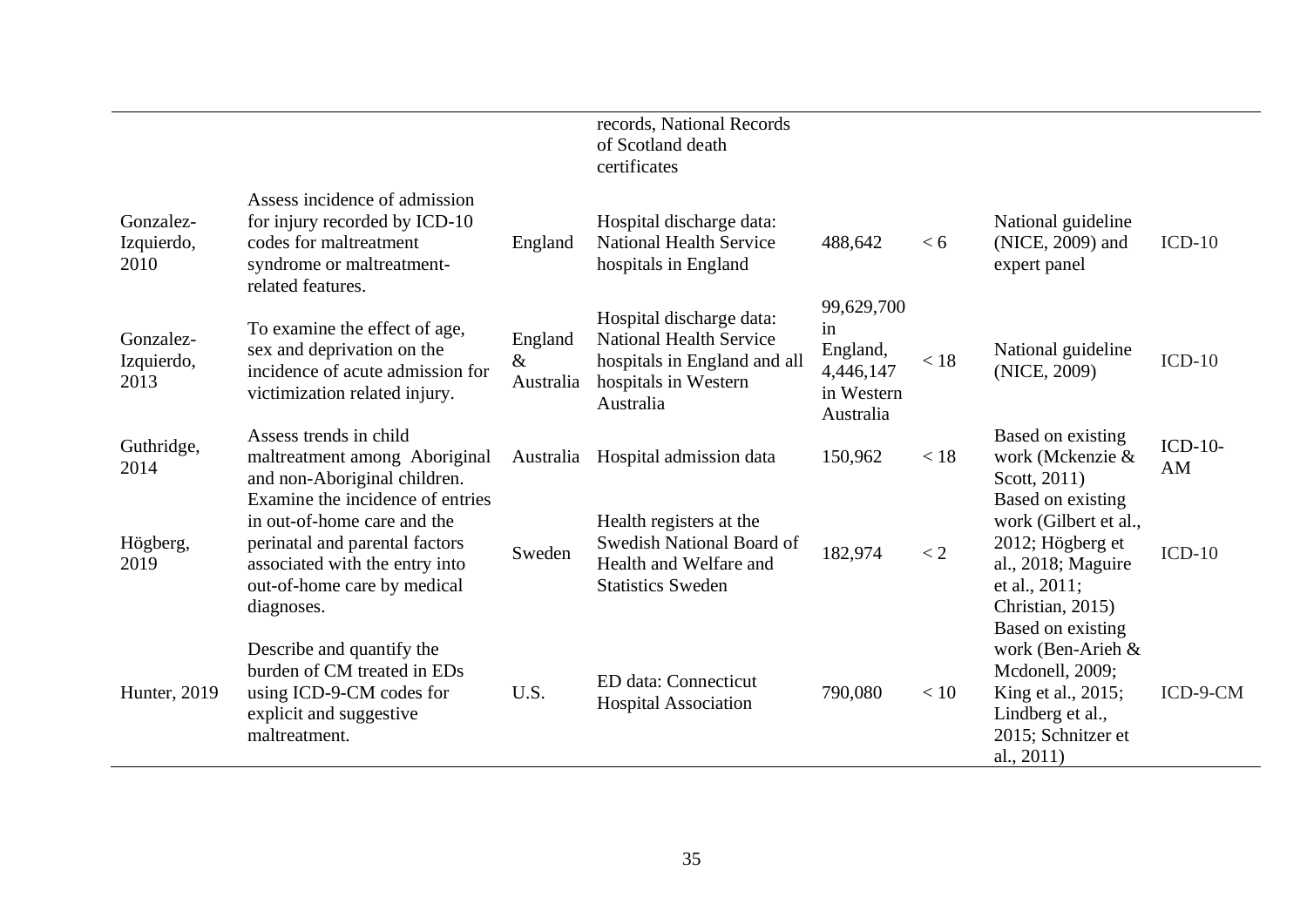| Kennedy,<br>2020  | Identify risk factors for CM<br>fatalities among hospitalized<br>children                                                                                                                                 | U.S.    | Kids' Inpatient Database<br>(KID), a national pediatric<br>database                                          | 10,825                               | < 5  | Based on existing<br>work (Schnitzer et<br>al., $2011$ )                                                                              | ICD-9-CM |
|-------------------|-----------------------------------------------------------------------------------------------------------------------------------------------------------------------------------------------------------|---------|--------------------------------------------------------------------------------------------------------------|--------------------------------------|------|---------------------------------------------------------------------------------------------------------------------------------------|----------|
| King, 2015        | Assess the rate of maltreatment-<br>related ED visits and describe<br>the demographic and clinical<br>characteristics of maltreated ED<br>patients.                                                       | U.S.    | Nationwide Emergency<br>Department Sample of the<br><b>Healthcare Cost and</b><br><b>Utilization Project</b> | <b>NR</b>                            | < 4  | Based on existing<br>work (Schnitzer et<br>al., $2011$ )                                                                              | ICD-9-CM |
| Kuang, 2018       | Assess the association between<br>ED utilization and the risk of<br>child maltreatment.                                                                                                                   | U.S.    | ED discharge data:<br>California's Office of<br><b>Statewide Health Planning</b><br>and Development          | 3,772<br>cases,<br>7,544<br>controls | < 4  | Based on existing<br>work (King et al.,<br>2015)                                                                                      | ICD-9-CM |
| Lee, 2012         | Assess the predictive value and<br>sensitivity of demographic<br>features and injuries for<br>maltreatment-related codes of<br>children admitted with a head or<br>neck injury or fracture.               | England | Acute hospital admissions<br>to the National Health<br>Service in England                                    | 260,294                              | < 6  | Based on national<br>guideline (NICE,<br>2009) and existing<br>work (Gilbert et al.,<br>2012; González-<br>Izquierdo et al.,<br>2010) | $ICD-10$ |
| Lindberg,<br>2015 | Assess rates of abuse evaluation<br>and diagnosis with putative<br>sentinel injuries.                                                                                                                     | U.S.    | Hospital data: Pediatric<br><b>Health Information System</b><br>database                                     | 4,131,177                            | < 2  | Based on existing<br>work $(e.g.,$<br>Leventhal et al.,<br>2008; Wood et al.,<br>2009)                                                | ICD-9-CM |
| McDonell,<br>2015 | Report the evaluation results<br>from Strong Communities for<br>Children, a multi-year<br>comprehensive community-<br>based initiative to prevent child<br>maltreatment and improve<br>children's safety. | U.S.    | Inpatient and ED data:<br>South Carolina Integrated<br>Data System                                           | 232-327                              | < 11 | Expert panel                                                                                                                          | ICD-9-CM |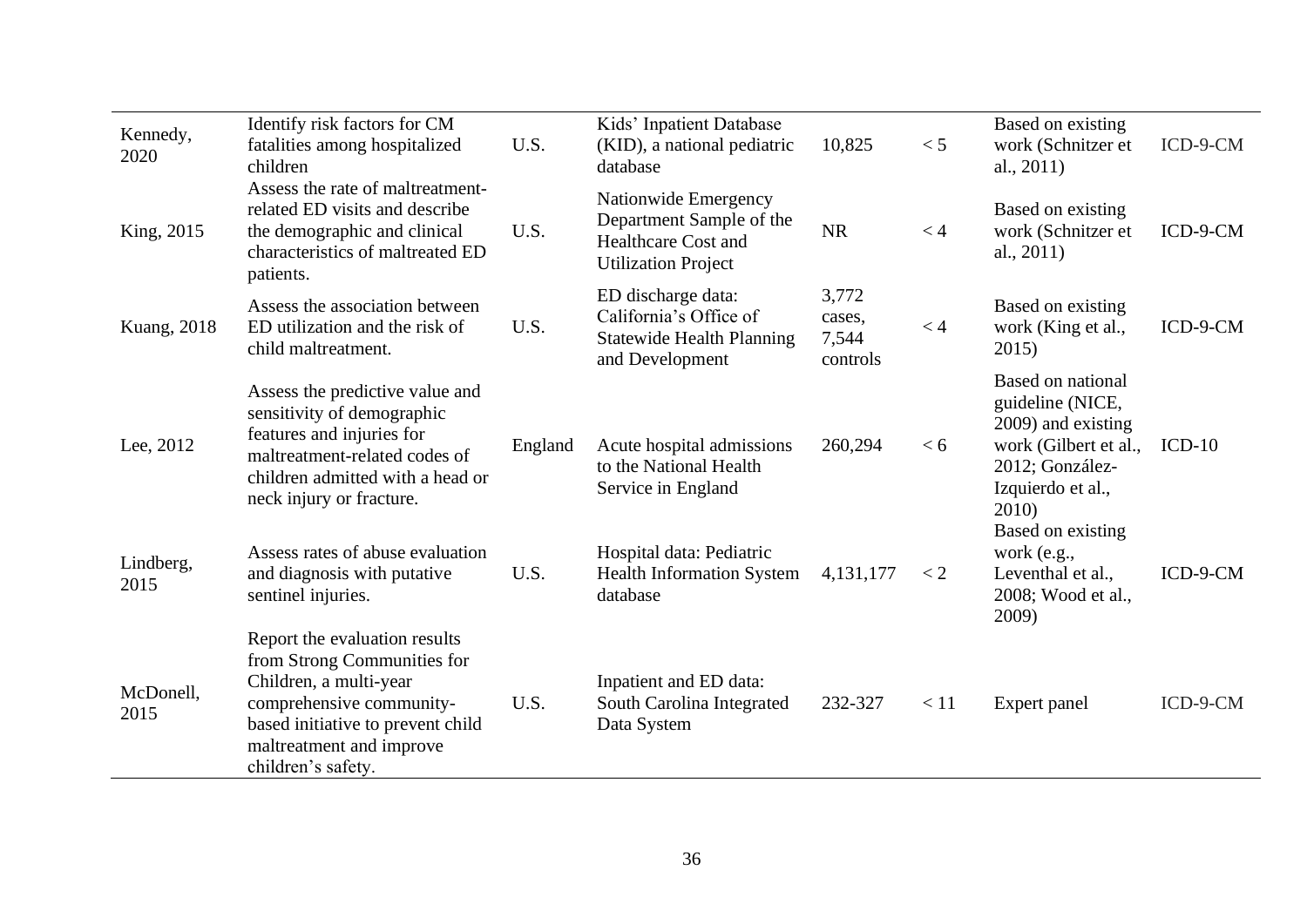| McKenzie,<br>Scott, et al.,<br>2011 | Assess the reliability of coding<br>of child maltreatment in hospital<br>discharge data                                                                                                                                                  | Australia | Hospital discharge data:<br>Queensland Health<br><b>Admitted Patient Data</b><br>Collection | 923     | < 18 | Expert panel                                             | $ICD-10-$<br>AM |
|-------------------------------------|------------------------------------------------------------------------------------------------------------------------------------------------------------------------------------------------------------------------------------------|-----------|---------------------------------------------------------------------------------------------|---------|------|----------------------------------------------------------|-----------------|
| McKenzie &<br>Scott, 2011           | Describe the issues about case<br>identification using ICD coded<br>morbidity data, outline methods<br>for selecting and grouping<br>relevant codes, and illustrate<br>patterns of maltreatment<br>identified.                           | Australia | National Hospital<br>Morbidity Database in<br>Australia                                     | 647,819 | < 18 | Expert panel                                             | $ICD-10-$<br>AM |
| Raghavan,<br>2015                   | Compare the number of children<br>identified by caseworkers as<br>having been maltreated and<br>ICD-9-CM codes for<br>maltreatment contained within<br>Medicaid claims.                                                                  | U.S.      | Other Services and<br><b>Inpatient Hospital files</b>                                       | 2,136   | < 19 | <b>NR</b>                                                | ICD-9-CM        |
| Schilling,<br>2020                  | Evaluate the effectiveness of the<br>implementation of Triple P on<br>the rate of investigated child<br>maltreatment reports, the rate of<br>children in foster care, and the<br>rate of ED visits concerning for<br>child maltreatment. | U.S.      | ED data: NC Disease Event<br>Tracking and<br>Epidemiologic Collection                       | 800     | < 18 | Based on existing<br>work (Schnitzer et<br>al., $2011$ ) | ICD-9-CM        |
| Schnitzer,<br>2011                  | Present the ICD codes<br>suggestive of child maltreatment<br>and describe the process used to<br>identify those codes.                                                                                                                   | U.S.      | Missouri's statewide<br>hospital discharge and ED<br>visit database                         | 3,684   | < 10 | Literature review<br>(NR) and expert<br>panel            | $ICD-9$         |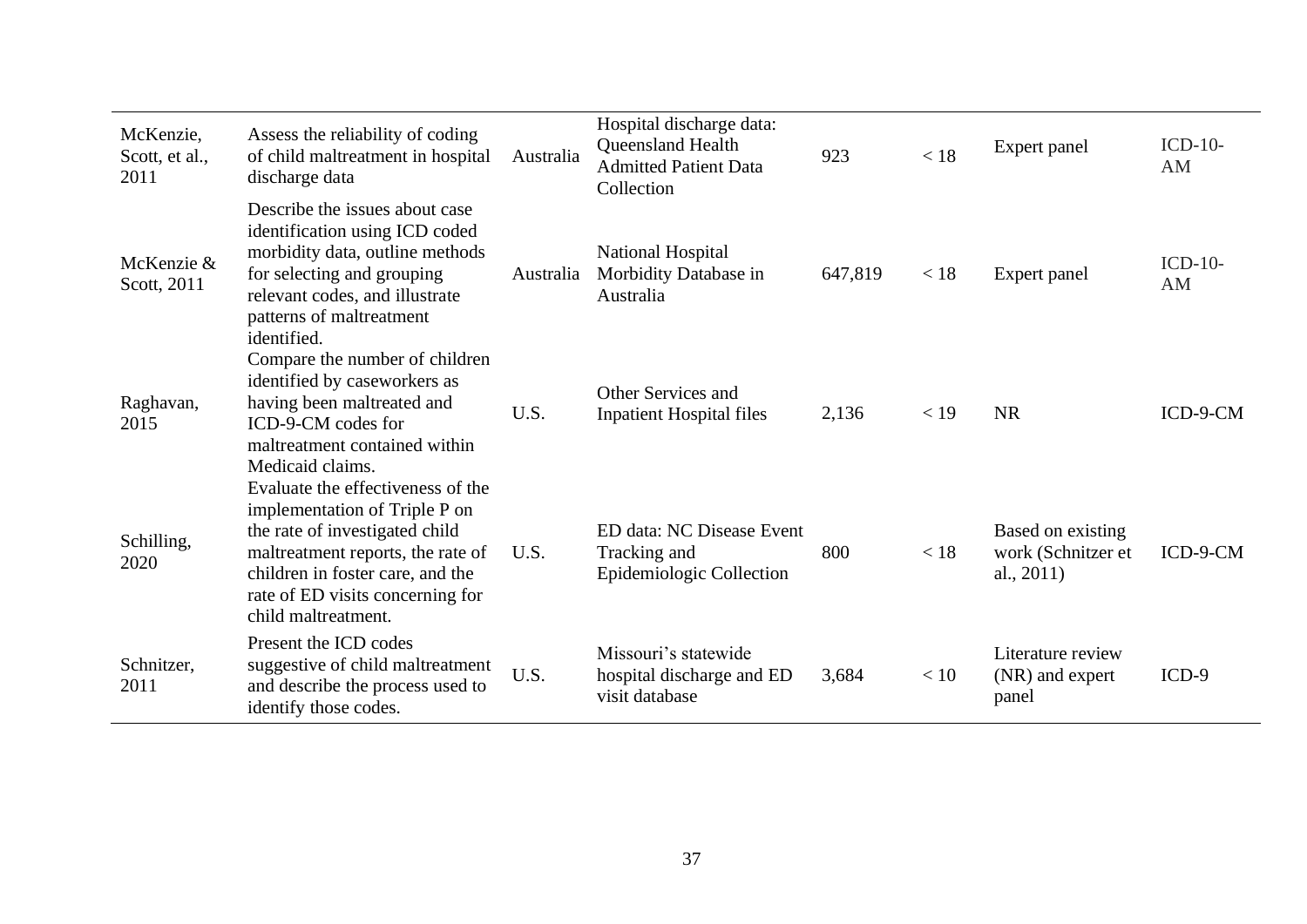| Somji, 2011        | Assess the proportion of fracture<br>cases investigated in the ED for<br>abuse that had ICD codes<br>documenting abuse suspicion<br>and factors associated with<br>abuse-related ICD codes. | Canada | ED data: Hospitals for Sick<br>Children or the Children's<br>Hospital of Eastern Ontario<br>ED | 216    | $\lt$ 3 | <b>NR</b>                                                | ICD-9-CM,<br>$ICD-10-CA$ |
|--------------------|---------------------------------------------------------------------------------------------------------------------------------------------------------------------------------------------|--------|------------------------------------------------------------------------------------------------|--------|---------|----------------------------------------------------------|--------------------------|
| Sonderman,<br>2018 | Examine the association<br>between insurance status and<br>mortality following NAT                                                                                                          | U.S.   | National Trauma Databank                                                                       | 6,389  | < 19    | <b>NR</b>                                                | $ICD-9$                  |
| Wheeler, 2017      | Examine variation in the<br>evaluation of maltreatment in<br>both documented and suggestive<br>cases of maltreatment.                                                                       | U.S.   | ED data: Nationwide<br><b>Emergency Department</b><br>Sample (NEDS)                            | 26,537 | < 10    | Based on existing<br>work (Schnitzer et<br>al., $2011$ ) | ICD-9-CM                 |

*Note*. NR, not reported; ED, emergency department; AHT, abusive head trauma; ICD, International Classification of Diseases; CM, clinical modification; AM,

Australian modification; CA, Canadian Enhancements.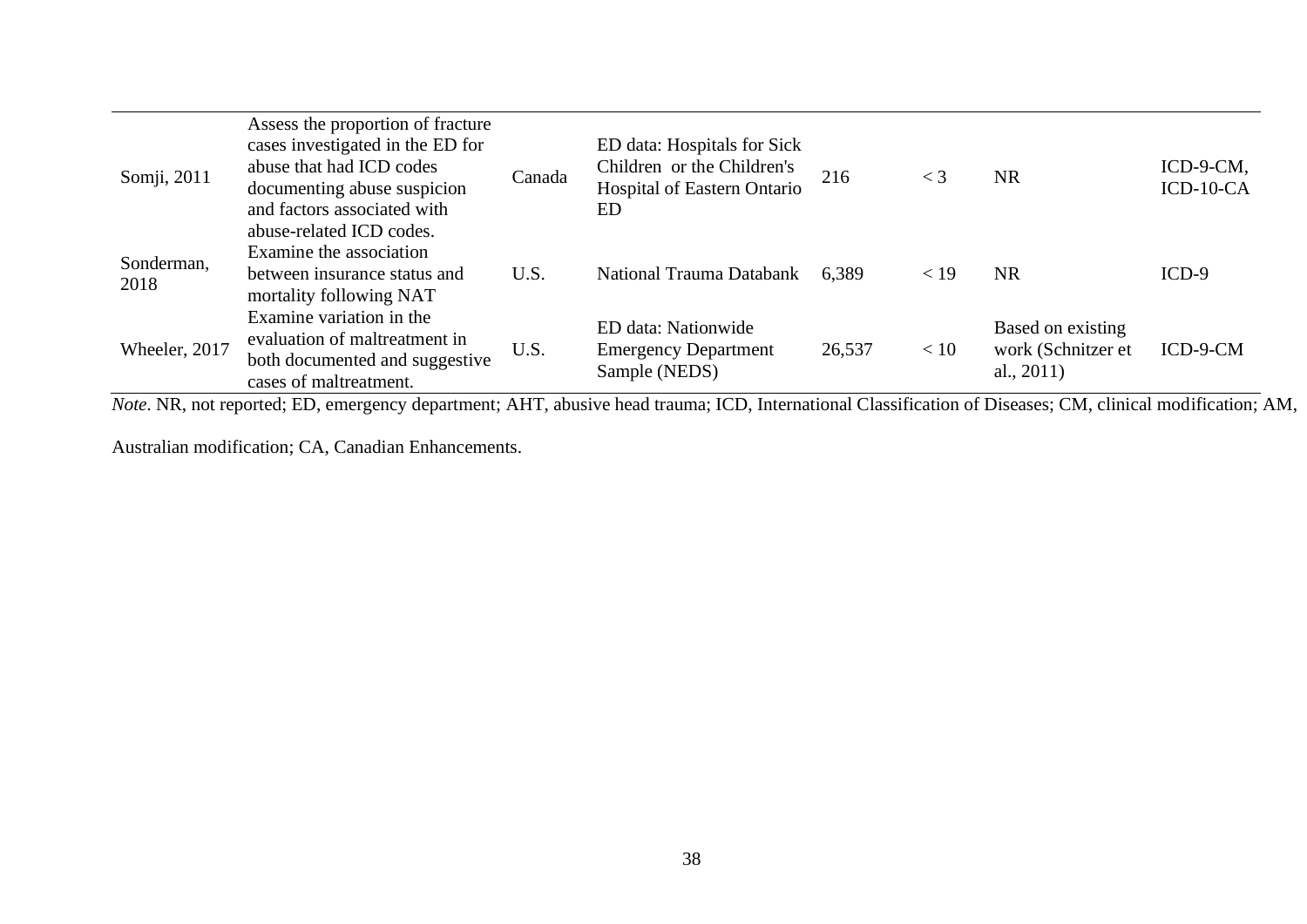

Figure 1. PRISMA flow diagram of the 37 selected studies.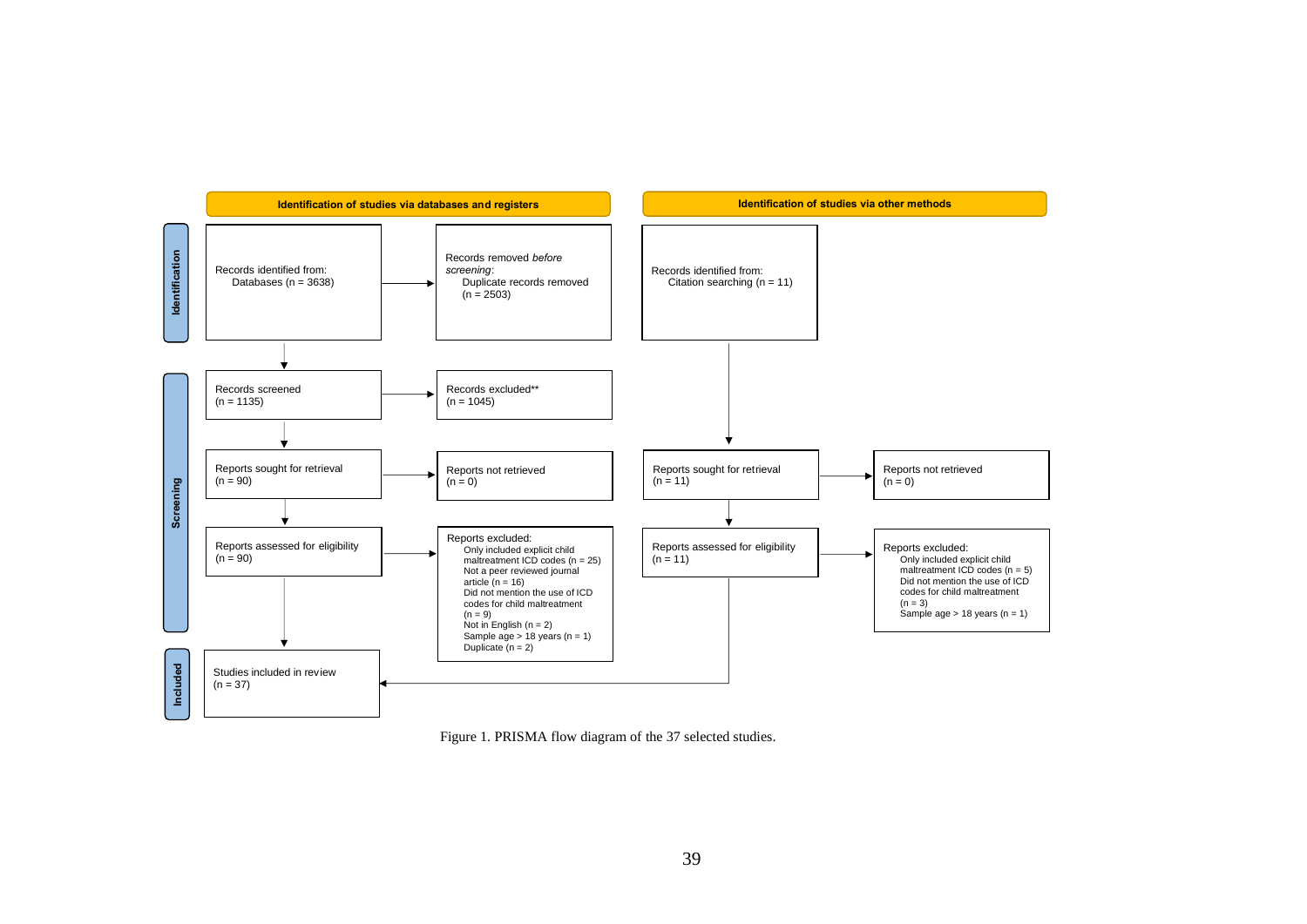# Supplemental Table S1. Search Strategy

Searcher: SJK

Date: 4.16.2021

## Database (including vendor/platform): New PubMed

| Set#           |                                                                                                                                                                                                                                                                                                                                                                                                                                                                                                                                                                                                                                                                                                                                                                                                                                                                                                                                                                                                                                                                                                                                                                                                                                                      | Results   |
|----------------|------------------------------------------------------------------------------------------------------------------------------------------------------------------------------------------------------------------------------------------------------------------------------------------------------------------------------------------------------------------------------------------------------------------------------------------------------------------------------------------------------------------------------------------------------------------------------------------------------------------------------------------------------------------------------------------------------------------------------------------------------------------------------------------------------------------------------------------------------------------------------------------------------------------------------------------------------------------------------------------------------------------------------------------------------------------------------------------------------------------------------------------------------------------------------------------------------------------------------------------------------|-----------|
| 1 ICD          | "International Classification of Diseases"[Mesh] OR ((ICD[tiab] OR<br>"International Classification of Diseases"[tiab]) AND (codes[tiab] OR<br>code[tiab] OR coding[tiab] OR coded[tiab]))                                                                                                                                                                                                                                                                                                                                                                                                                                                                                                                                                                                                                                                                                                                                                                                                                                                                                                                                                                                                                                                           | 24625     |
| 2 Peds         | ("Child"[Mesh] OR "Infant"[Mesh] OR "Adolescent"[Mesh] OR<br>"Pediatrics"[Mesh] OR "Minors"[Mesh] OR "Puberty"[Mesh] OR<br>infant[tiab] OR infants[tiab] OR infancy[tiab] OR newborn[tiab] OR<br>newborns[tiab] OR neonatal[tiab] OR neonate[tiab] OR neonates[tiab] OR<br>baby[tiab] OR babies[tiab] OR preterm[tiab] OR prematurity[tiab] OR<br>toddler[tiab] OR toddlers[tiab] OR boy[tiab] OR boys[tiab] OR<br>boyhood[tiab] OR girl[tiab] OR girls[tiab] OR girlhood[tiab] OR kid[tiab]<br>OR kids[tiab] OR child[tiab] OR childhood[tiab] OR children[tiab] OR<br>schoolchild[tiab] OR schoolgirl[tiab] OR schoolgirls[tiab] OR<br>schoolboy[tiab] OR schoolboys[tiab] OR "school age"[tiab] OR "school<br>aged"[tiab] OR preadolescent[tiab] OR preadolescents[tiab] OR<br>preadolescence[tiab] OR adolescent[tiab] OR adolescents[tiab] OR<br>adolescence[tiab] OR juvenile[tiab] OR juveniles[tiab] OR youth[tiab] OR<br>youths[tiab] OR teen[tiab] OR teens[tiab] OR teenager[tiab] OR<br>teenagers[tiab] OR teenaged[tiab] OR puberty[tiab] OR pubescent[tiab] OR<br>pubescence[tiab] OR prepubescent[tiab] OR prepubescence[tiab] OR<br>pediatric[tiab] OR pediatrics[tiab] OR paediatric[tiab] OR paediatrics[tiab]<br>OR minors[tiab]) | 4,439,328 |
| 3 abuse        | "Child Abuse"[Mesh] OR abuse[tiab] OR abused[tiab] OR abusive[tiab]<br>OR abusing [tiab] OR abuser [tiab] OR abusers [tiab] OR maltreatment [tiab]<br>OR maltreated[tiab] OR neglect[tiab] OR neglected[tiab] OR<br>neglecting[tiab] OR neglects[tiab] OR "non accidental injury"[tiab] OR<br>"non accidental injuries"[tiab] OR "non accidental trauma"[tiab] OR "non<br>accidental traumas"[tiab] OR "nonaccidental injury"[tiab] OR<br>"nonaccidental injuries"[tiab] OR "nonaccidental trauma"[tiab] OR<br>"nonaccidental traumas"[tiab] OR "non-accidental injury"[tiab] OR "non-<br>accidental injuries"[tiab] OR "non-accidental trauma"[tiab] OR "non-<br>accidental traumas"[tiab]                                                                                                                                                                                                                                                                                                                                                                                                                                                                                                                                                          | 214,391   |
| $\overline{4}$ | 1 AND 2 AND 3                                                                                                                                                                                                                                                                                                                                                                                                                                                                                                                                                                                                                                                                                                                                                                                                                                                                                                                                                                                                                                                                                                                                                                                                                                        | 332       |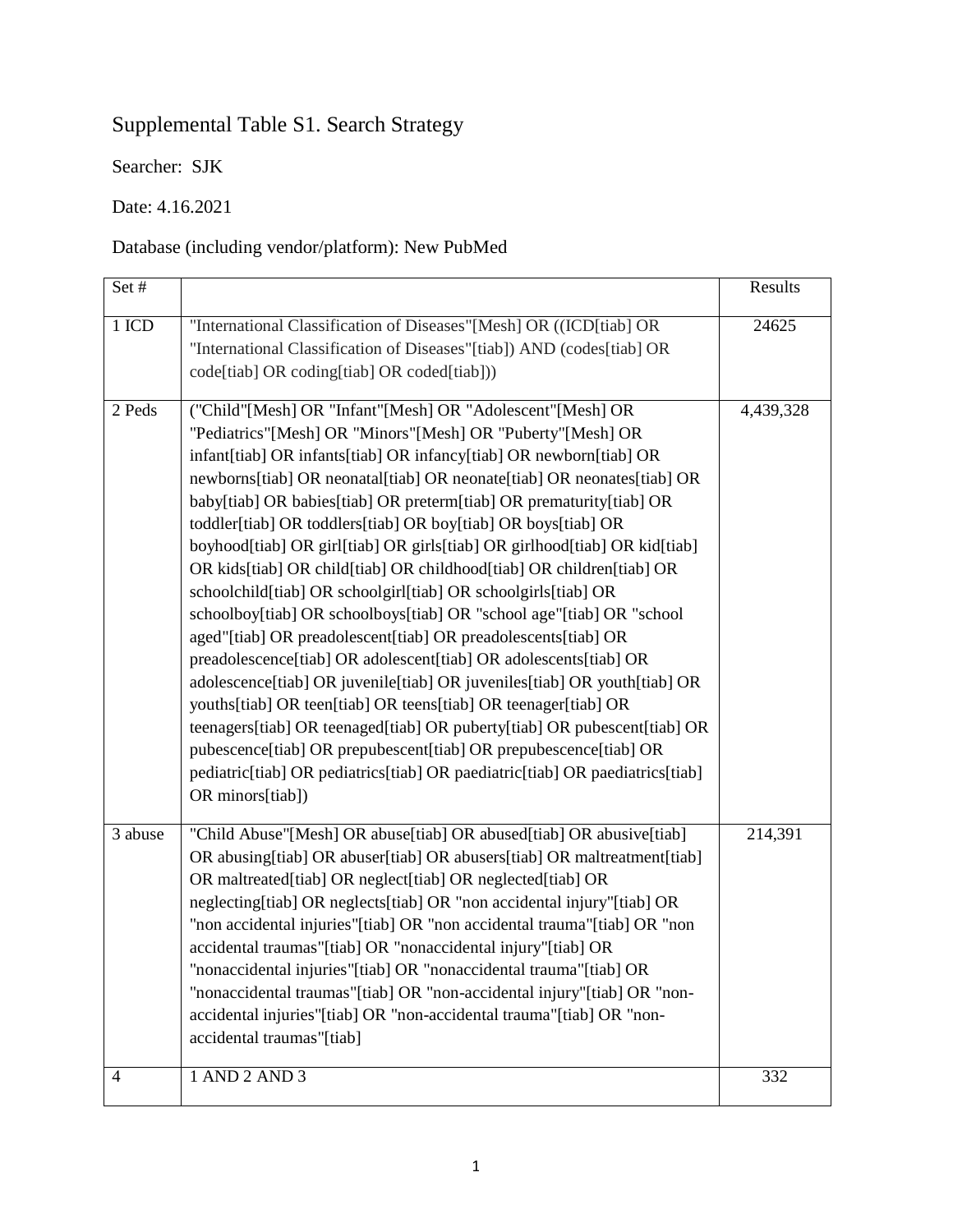| 18822431 OR 10442662 OR 26142071 OR 31043070 OR 25631298 OR<br>22311999 OR 26438705 OR 21316104 | 7/8 |
|-------------------------------------------------------------------------------------------------|-----|
|                                                                                                 |     |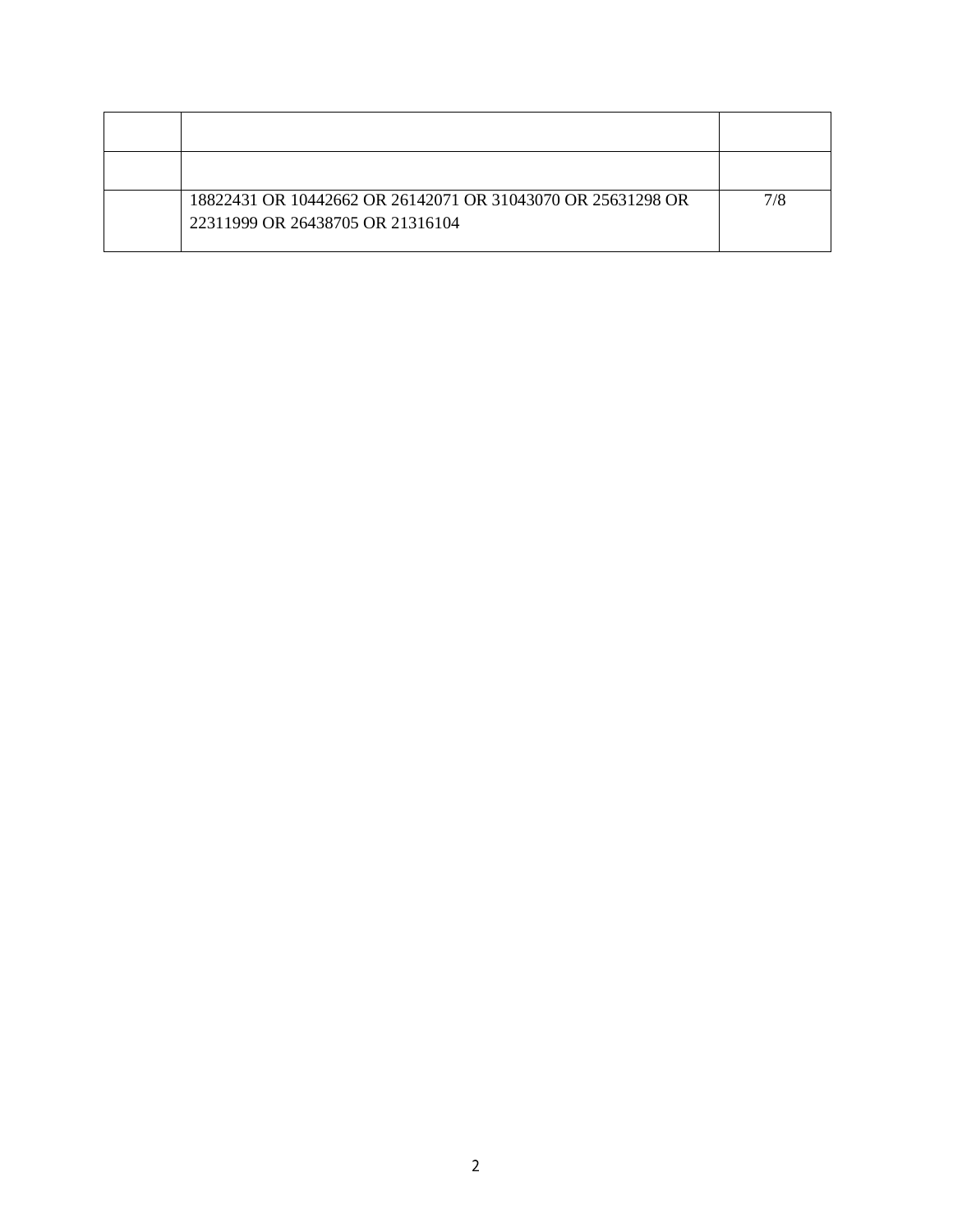## Database (including vendor/platform): Embase

| Set#                |                                                                                                                                                                                                                                                                                                                                                                                                                                                                                                                                                                                                                                                                                                                                                                                                                                                                                                                                                                                                                                                                                                                                                                              | Results    |
|---------------------|------------------------------------------------------------------------------------------------------------------------------------------------------------------------------------------------------------------------------------------------------------------------------------------------------------------------------------------------------------------------------------------------------------------------------------------------------------------------------------------------------------------------------------------------------------------------------------------------------------------------------------------------------------------------------------------------------------------------------------------------------------------------------------------------------------------------------------------------------------------------------------------------------------------------------------------------------------------------------------------------------------------------------------------------------------------------------------------------------------------------------------------------------------------------------|------------|
| 1 ICD               | 'International Classification of Diseases'/exp OR ((ICD:ti,ab OR<br>"International Classification of Diseases":ti,ab) AND (codes:ti,ab OR<br>code:ti,ab OR coding:ti,ab OR coded:ti,ab))                                                                                                                                                                                                                                                                                                                                                                                                                                                                                                                                                                                                                                                                                                                                                                                                                                                                                                                                                                                     | 73009      |
| 2 Peds              | 'pediatrics'/exp OR 'infant'/exp OR 'child'/exp OR 'adolescent'/exp OR<br>'minor (person)'/exp OR 'puberty'/exp OR pediatric:ab,ti OR<br>pediatrics:ab,ti OR paediatric:ab,ti OR paediatrics:ab,ti OR infant:ab,ti OR<br>infants:ab,ti OR infantile:ab,ti OR baby:ab,ti OR babies:ab,ti OR<br>preterm:ab,ti OR prematurity:ab,ti OR child:ab,ti OR children:ab,ti OR<br>childhood:ab,ti OR toddler:ab,ti OR toddlers:ab,ti OR boy:ab,ti OR<br>boys:ab,ti OR boyhood:ab,ti OR girl:ab,ti OR girls:ab,ti OR girlhood:ab,ti<br>OR schoolchild:ab,ti OR schoolgirl:ab,ti OR schoolgirls:ab,ti OR<br>schoolboy:ab,ti OR schoolboys:ab,ti OR 'school age':ab,ti OR<br>preadolescent:ab,ti OR preadolescents:ab,ti OR preadolescence:ab,ti OR<br>adolescent:ab,ti OR adolescents:ab,ti OR adolescence:ab,ti OR<br>juvenile:ab,ti OR juveniles:ab,ti OR youth:ab,ti OR youths:ab,ti OR<br>teenager:ab,ti OR teenagers:ab,ti OR teenaged:ab,ti OR teen:ab,ti OR<br>teens:ab,ti OR pubescent:ab,ti OR 'young people':ab,ti OR 'young<br>person':ab,ti OR 'young persons':ab,ti OR puberty:ab,ti OR<br>pubescence:ab,ti OR prepubescent:ab,ti OR prepubescence:ab,ti OR<br>minors:ab,ti | 4,863,617  |
| 3 abuse             | 'child abuse'/exp OR 'child neglect'/exp OR abuse:ti,ab OR abused:ti,ab OR<br>abusive:ti,ab OR abusing:ti,ab OR abuser:ti,ab OR abusers:ti,ab OR<br>maltreatment: ti, ab OR maltreated: ti, ab OR neglect: ti, ab OR neglected: ti, ab<br>OR neglecting:ti,ab OR neglects:ti,ab OR "non accidental injury":ti,ab OR<br>"non accidental injuries":ti, ab OR "non accidental trauma":ti, ab OR "non<br>accidental traumas":ti,ab OR "nonaccidental injury":ti,ab OR<br>"nonaccidental injuries":ti,ab OR "nonaccidental trauma":ti,ab OR<br>"nonaccidental traumas":ti,ab OR "non-accidental injury":ti,ab OR "non-<br>accidental injuries":ti,ab OR "non-accidental trauma":ti,ab OR "non-<br>accidental traumas":ti,ab                                                                                                                                                                                                                                                                                                                                                                                                                                                       | 277141     |
| $\overline{4}$<br>5 | 1 AND 2 AND 3<br>AND [humans]/lim                                                                                                                                                                                                                                                                                                                                                                                                                                                                                                                                                                                                                                                                                                                                                                                                                                                                                                                                                                                                                                                                                                                                            | 576<br>565 |
|                     |                                                                                                                                                                                                                                                                                                                                                                                                                                                                                                                                                                                                                                                                                                                                                                                                                                                                                                                                                                                                                                                                                                                                                                              |            |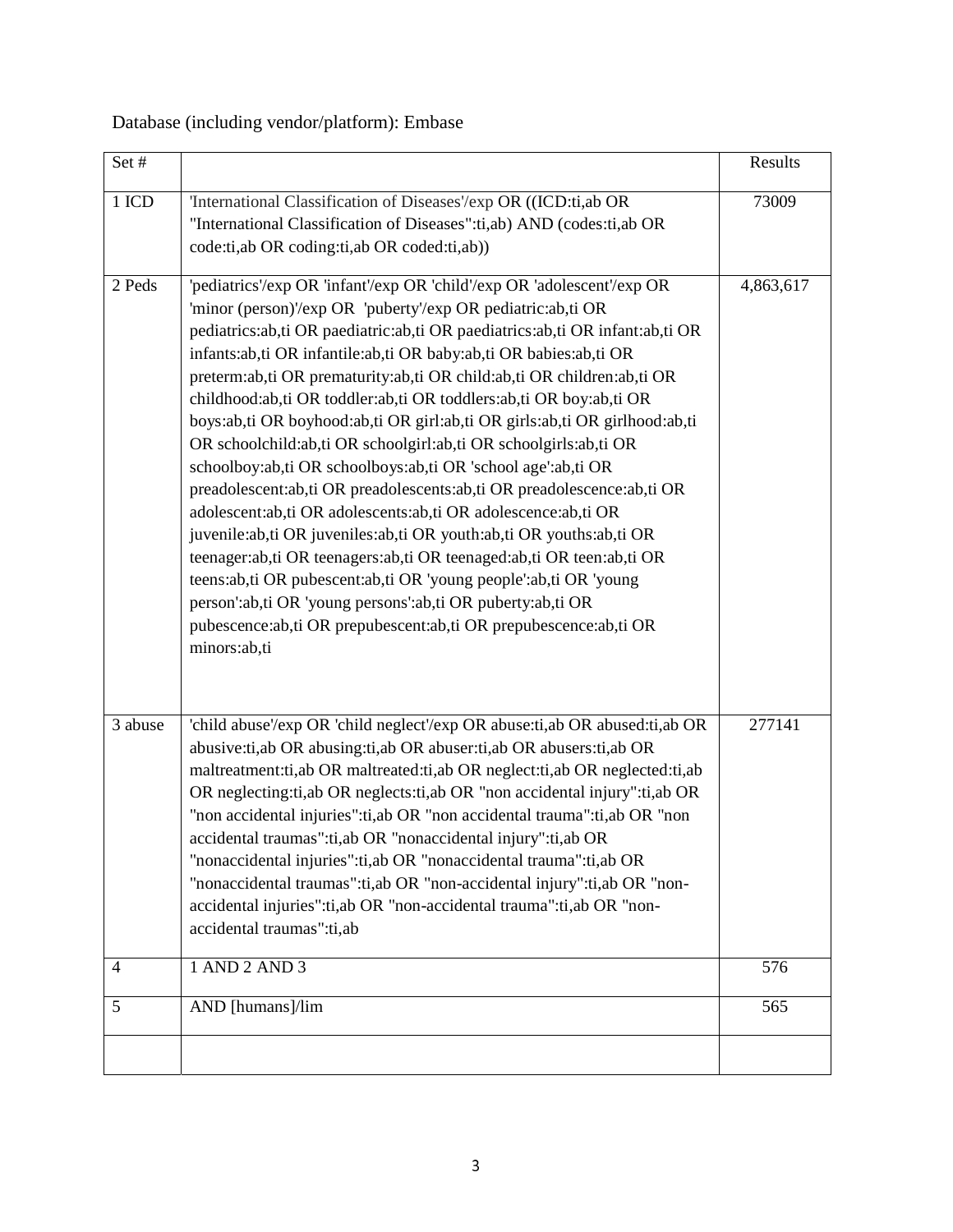Database (including vendor/platform): Scopus

| Set#           |                                                                                                                                                                                                                                                                                                                                                                                                                                                                                                                                                                                                                                                                                                                                                                    | Results |
|----------------|--------------------------------------------------------------------------------------------------------------------------------------------------------------------------------------------------------------------------------------------------------------------------------------------------------------------------------------------------------------------------------------------------------------------------------------------------------------------------------------------------------------------------------------------------------------------------------------------------------------------------------------------------------------------------------------------------------------------------------------------------------------------|---------|
| 1 ICD          | TITLE-ABS-KEY("International Classification of Diseases" OR ((ICD OR<br>"International Classification of Diseases") AND (codes OR code OR<br>coding OR coded)))                                                                                                                                                                                                                                                                                                                                                                                                                                                                                                                                                                                                    | 32429   |
| 2 Peds         | TITLE-ABS-KEY(Infant OR infants OR infancy OR newborn OR<br>newborns OR neonatal OR neonate OR neonates OR baby OR babies OR<br>preterm OR prematurity OR toddler OR toddlers OR boy OR boys OR<br>boyhood OR girl OR girls OR girlhood OR kid OR kids OR child OR<br>childhood OR children OR schoolchild OR schoolgirl OR schoolgirls OR<br>schoolboy OR schoolboys OR "school age" OR "school aged" OR<br>preadolescent OR preadolescents OR preadolescence OR adolescent OR<br>adolescents OR adolescence OR juvenile OR juveniles OR youth OR<br>youths OR teen OR teens OR teenager OR teenagers OR teenaged OR<br>puberty OR pubescent OR pubescence OR prepubescent OR prepubescence<br>OR pediatric OR pediatrics OR paediatric OR paediatrics OR minors) | 6205170 |
| 3 abuse        | TITLE-ABS-KEY(abuse OR abused OR abusive OR abusing OR abuser<br>OR abusers OR maltreatment OR maltreated OR neglect OR neglected OR<br>neglecting OR neglects OR "non accidental injury" OR "non accidental<br>injuries" OR "non accidental trauma" OR "non accidental traumas" OR<br>"nonaccidental injury" OR "nonaccidental injuries" OR "nonaccidental<br>trauma" OR "nonaccidental traumas" OR "non-accidental injury" OR "non-<br>accidental injuries" OR "non-accidental trauma" OR "non-accidental<br>traumas")                                                                                                                                                                                                                                           | 581887  |
| $\overline{4}$ | 1 AND 2 AND 3                                                                                                                                                                                                                                                                                                                                                                                                                                                                                                                                                                                                                                                                                                                                                      | 699     |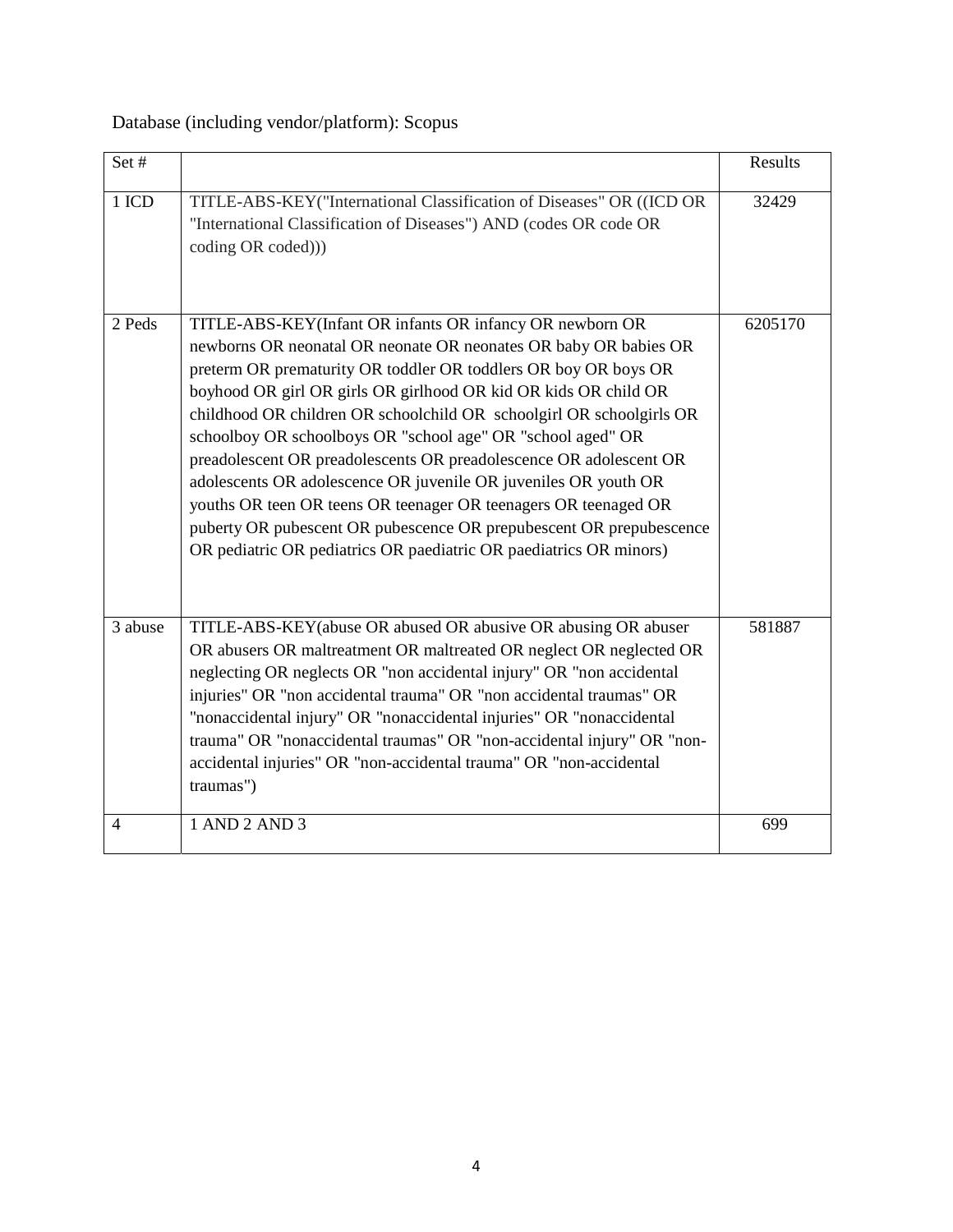## Database (including vendor/platform): CINAHL

| Set#    |                                                                                                                                                                                                                                                                                                                                                                                                                                                                                                                                                                                                                                                                                                                                                                                                                                                                                                                                                                                                                                                                                                                                                                                                                                                                                                                                                                                                                                                                                                                                                                                                                                                                                                                                              | Results   |
|---------|----------------------------------------------------------------------------------------------------------------------------------------------------------------------------------------------------------------------------------------------------------------------------------------------------------------------------------------------------------------------------------------------------------------------------------------------------------------------------------------------------------------------------------------------------------------------------------------------------------------------------------------------------------------------------------------------------------------------------------------------------------------------------------------------------------------------------------------------------------------------------------------------------------------------------------------------------------------------------------------------------------------------------------------------------------------------------------------------------------------------------------------------------------------------------------------------------------------------------------------------------------------------------------------------------------------------------------------------------------------------------------------------------------------------------------------------------------------------------------------------------------------------------------------------------------------------------------------------------------------------------------------------------------------------------------------------------------------------------------------------|-----------|
| 1 ICD   | (MH "International Classification of Diseases") OR ((TI ICD OR AB ICD OR<br>TI "International Classification of Diseases" OR AB "International<br>Classification of Diseases") AND (TI codes OR AB codes OR TI code OR<br>AB code OR TI coding OR AB coding OR TI coded OR AB coded))                                                                                                                                                                                                                                                                                                                                                                                                                                                                                                                                                                                                                                                                                                                                                                                                                                                                                                                                                                                                                                                                                                                                                                                                                                                                                                                                                                                                                                                        | 16,463    |
| 2 Peds  | MH "Adolescence+" OR MH "Child+" OR MH "Pediatrics+" OR MH<br>"Minors (Legal)" OR MH "Puberty+" OR TI(Infant OR infants OR infancy<br>OR newborn OR newborns OR neonatal OR neonate OR neonates OR baby<br>OR babies OR preterm OR prematurity OR toddler OR toddlers OR boy<br>OR boys OR boyhood OR girl OR girls OR girlhood OR kid OR kids OR<br>child OR childhood OR children OR schoolchild OR schoolgirl OR<br>schoolgirls OR schoolboy OR schoolboys OR "school age" OR "school<br>aged" OR preadolescent OR preadolescents OR preadolescence OR<br>adolescent OR adolescents OR adolescence OR juvenile OR juveniles OR<br>youth OR youths OR teen OR teens OR teenager OR teenagers OR<br>teenaged OR "young person" OR "young persons" OR "young people" OR<br>puberty OR pubescent OR pubescence OR prepubescent OR prepubescence<br>OR pediatric OR pediatrics OR paediatric OR paediatrics OR minors) OR<br>AB(Infant OR infants OR infancy OR newborn OR newborns OR neonatal<br>OR neonate OR neonates OR baby OR babies OR preterm OR prematurity<br>OR toddler OR toddlers OR boy OR boys OR boyhood OR girl OR girls<br>OR girlhood OR kid OR kids OR child OR childhood OR children OR<br>schoolchild OR schoolgirl OR schoolgirls OR schoolboy OR schoolboys<br>OR "school age" OR "school aged" OR preadolescent OR preadolescents<br>OR preadolescence OR adolescent OR adolescents OR adolescence OR<br>juvenile OR juveniles OR youth OR youths OR teen OR teens OR teenager<br>OR teenagers OR teenaged OR "young person" OR "young persons" OR<br>"young people" OR puberty OR pubescent OR pubescence OR<br>prepubescent OR prepubescence OR pediatric OR pediatrics OR paediatric<br>OR paediatrics OR minors) | 1,309,558 |
| 3 abuse | (MH "Child Abuse+") OR TI abuse OR AB abuse OR TI abused OR AB<br>abused OR TI abusive OR AB abusive OR TI abusing OR AB abusing OR<br>TI abuser OR AB abuser OR TI abusers OR AB abusers OR TI<br>maltreatment OR AB maltreatment OR TI maltreated OR AB maltreated<br>OR TI neglect OR AB neglect OR TI neglected OR AB neglected OR TI<br>neglecting OR AB neglecting OR TI neglects OR AB neglects OR (TI "non<br>accidental injury" OR AB "non accidental injury") OR (TI "non accidental                                                                                                                                                                                                                                                                                                                                                                                                                                                                                                                                                                                                                                                                                                                                                                                                                                                                                                                                                                                                                                                                                                                                                                                                                                               | 87611     |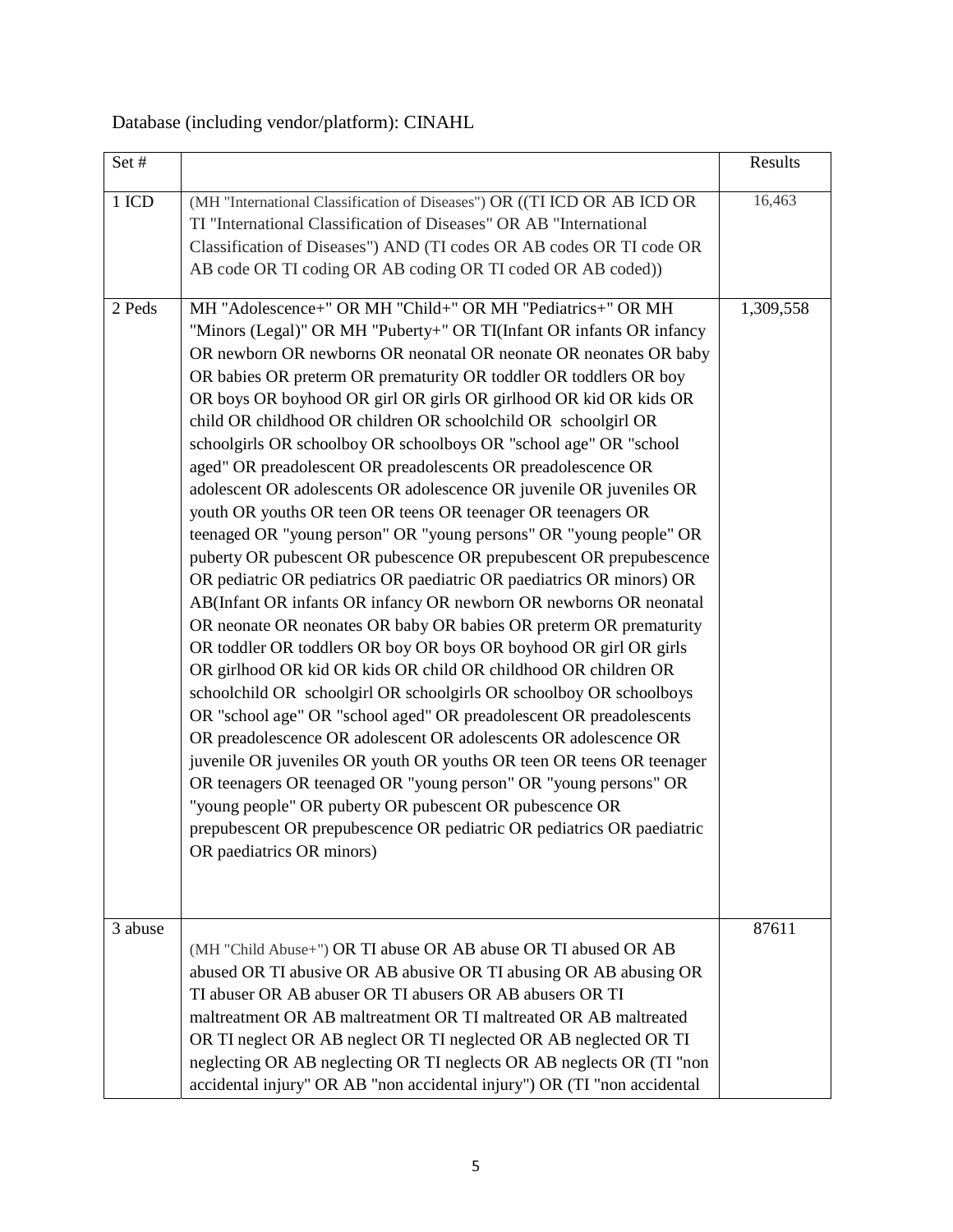|   | injuries" OR AB "non accidental injuries") OR (TI "non accidental trauma" |     |
|---|---------------------------------------------------------------------------|-----|
|   | OR AB "non accidental trauma") OR (TI "non accidental traumas" OR AB      |     |
|   | "non accidental traumas") OR (TI "nonaccidental injury" OR AB             |     |
|   | "nonaccidental injury") OR (TI "nonaccidental injuries" OR AB             |     |
|   | "nonaccidental injuries") OR (TI "nonaccidental trauma" OR AB             |     |
|   | "nonaccidental trauma") OR (TI "nonaccidental traumas" OR AB              |     |
|   | "nonaccidental traumas") OR (TI "non-accidental injury" OR AB "non-       |     |
|   | accidental injury") OR (TI "non-accidental injuries" OR AB "non-          |     |
|   | accidental injuries") OR (TI "non-accidental trauma" OR AB "non-          |     |
|   | accidental trauma") OR (TI "non-accidental traumas" OR AB "non-           |     |
|   | accidental traumas")                                                      |     |
|   |                                                                           |     |
| 4 | 1 AND 2 AND 3                                                             | 175 |
|   |                                                                           |     |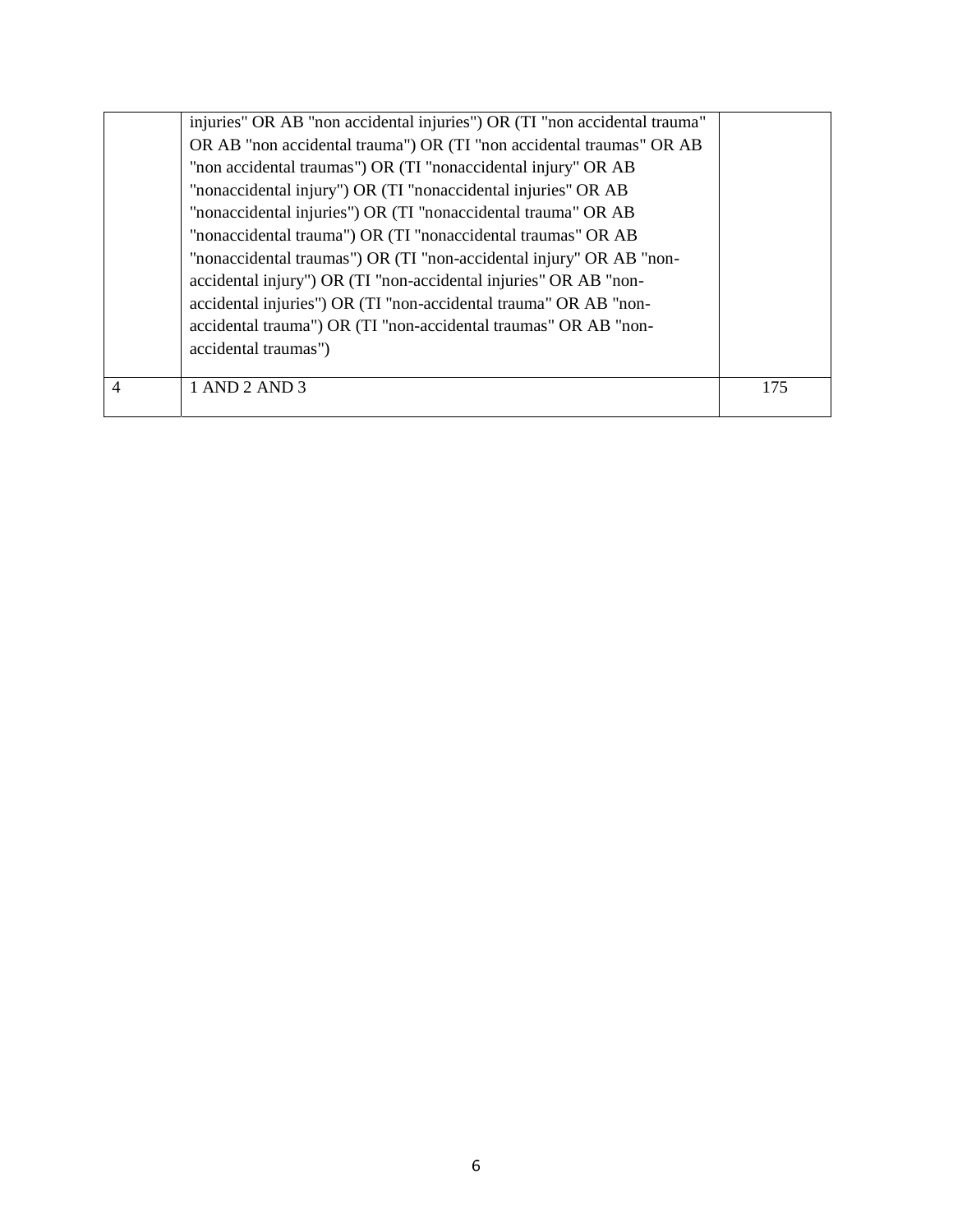## Database (including vendor/platform): PsycINFO

| Set#    |                                                                                                                                                                                                                                                                                                                                                                                                                                                                                                                                                                                                                                                                                                                                                                                                                                                                                                                                                                                                                                                                                                                                                                                                                                                                                                                                                                                                                                                                                                                                                                                                                                                             | Results   |
|---------|-------------------------------------------------------------------------------------------------------------------------------------------------------------------------------------------------------------------------------------------------------------------------------------------------------------------------------------------------------------------------------------------------------------------------------------------------------------------------------------------------------------------------------------------------------------------------------------------------------------------------------------------------------------------------------------------------------------------------------------------------------------------------------------------------------------------------------------------------------------------------------------------------------------------------------------------------------------------------------------------------------------------------------------------------------------------------------------------------------------------------------------------------------------------------------------------------------------------------------------------------------------------------------------------------------------------------------------------------------------------------------------------------------------------------------------------------------------------------------------------------------------------------------------------------------------------------------------------------------------------------------------------------------------|-----------|
| 1 ICD   | DE "International Classification of Diseases" OR ((TI ICD OR AB ICD<br>OR TI "International Classification of Diseases" OR AB "International<br>Classification of Diseases") AND (TI codes OR AB codes OR TI code OR<br>AB code OR TI coding OR AB coding OR TI coded OR AB coded))                                                                                                                                                                                                                                                                                                                                                                                                                                                                                                                                                                                                                                                                                                                                                                                                                                                                                                                                                                                                                                                                                                                                                                                                                                                                                                                                                                         | 3804      |
| 2 Peds  | DE "Pediatrics" OR TI(Infant OR infants OR infancy OR newborn OR<br>newborns OR neonatal OR neonate OR neonates OR baby OR babies OR<br>preterm OR prematurity OR toddler OR toddlers OR boy OR boys OR<br>boyhood OR girl OR girls OR girlhood OR kid OR kids OR child OR<br>childhood OR children OR schoolchild OR schoolgirl OR schoolgirls OR<br>schoolboy OR schoolboys OR "school age" OR "school aged" OR<br>preadolescent OR preadolescents OR preadolescence OR adolescent OR<br>adolescents OR adolescence OR juvenile OR juveniles OR youth OR<br>youths OR teen OR teens OR teenager OR teenagers OR teenaged OR<br>"young person" OR "young persons" OR "young people" OR puberty OR<br>pubescent OR pubescence OR prepubescent OR prepubescence OR<br>pediatric OR pediatrics OR paediatric OR paediatrics OR minors) OR<br>AB(Infant OR infants OR infancy OR newborn OR newborns OR neonatal<br>OR neonate OR neonates OR baby OR babies OR preterm OR prematurity<br>OR toddler OR toddlers OR boy OR boys OR boyhood OR girl OR girls<br>OR girlhood OR kid OR kids OR child OR childhood OR children OR<br>schoolchild OR schoolgirl OR schoolgirls OR schoolboy OR schoolboys<br>OR "school age" OR "school aged" OR preadolescent OR preadolescents<br>OR preadolescence OR adolescent OR adolescents OR adolescence OR<br>juvenile OR juveniles OR youth OR youths OR teen OR teens OR teenager<br>OR teenagers OR teenaged OR "young person" OR "young persons" OR<br>"young people" OR puberty OR pubescent OR pubescence OR<br>prepubescent OR prepubescence OR pediatric OR pediatrics OR paediatric<br>OR paediatrics OR minors | 1,370,466 |
| 3 abuse | DE "Child Abuse" OR DE "Battered Child Syndrome" OR DE "Child<br>Neglect" OR TI abuse OR AB abuse OR TI abused OR AB abused OR TI<br>abusive OR AB abusive OR TI abusing OR AB abusing OR TI abuser OR<br>AB abuser OR TI abusers OR AB abusers OR TI maltreatment OR AB<br>maltreatment OR TI maltreated OR AB maltreated OR TI neglect OR AB<br>neglect OR TI neglected OR AB neglected OR TI neglecting OR AB<br>neglecting OR TI neglects OR AB neglects OR (TI "non accidental injury"<br>OR AB "non accidental injury") OR (TI "non accidental injuries" OR AB                                                                                                                                                                                                                                                                                                                                                                                                                                                                                                                                                                                                                                                                                                                                                                                                                                                                                                                                                                                                                                                                                        | 174,959   |